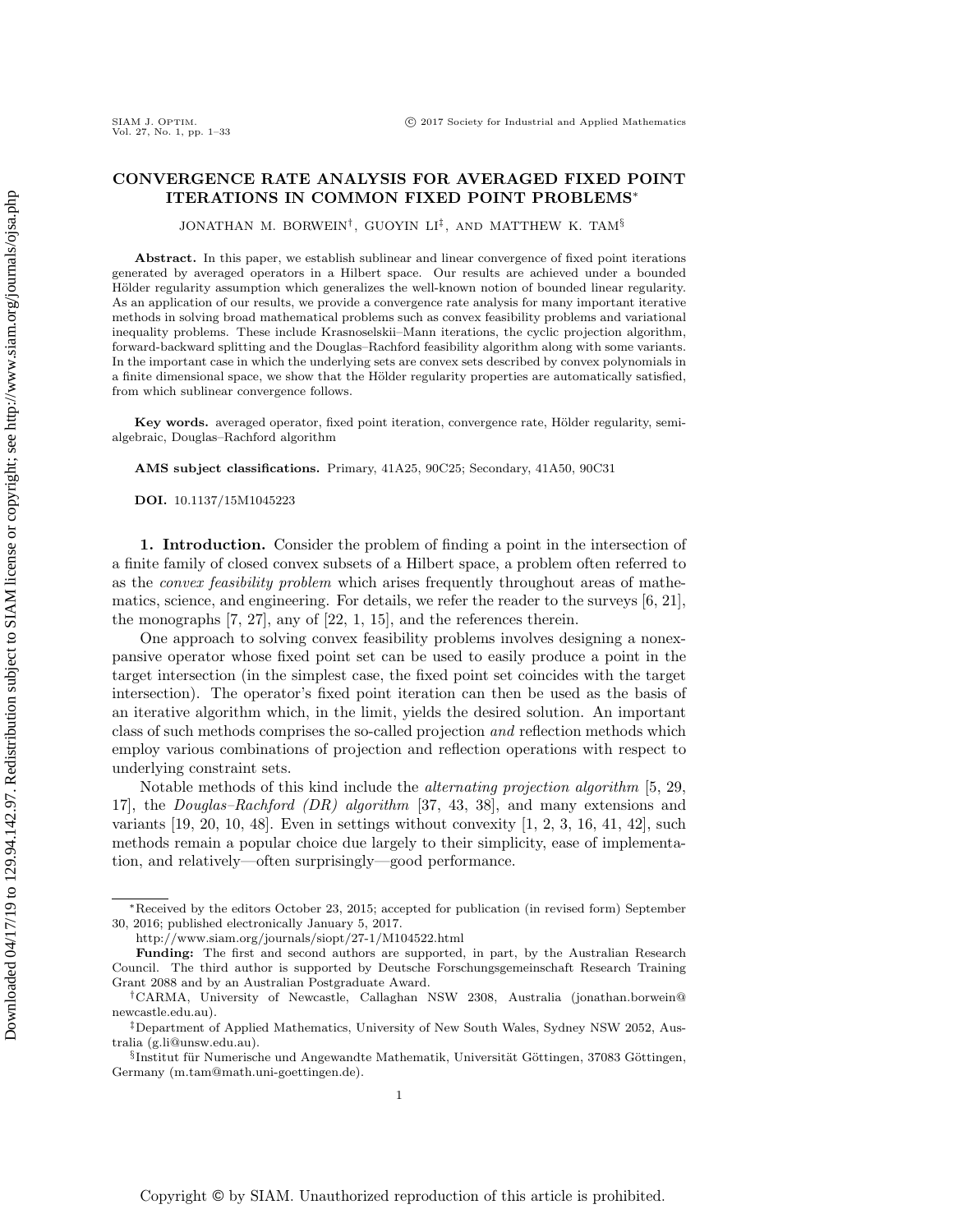The origins of the DR algorithm can be traced to [\[37\]](#page-32-0), where it was used to solve problems arising in nonlinear heat flow. In its full generality, the method finds zeros of the sum of two maximal monotone operators. Weak convergence of the scheme was originally proven by Lions and Mercier [\[43\]](#page-32-1), and the result was recently strengthened by Svaiter [\[46\]](#page-32-6). Specialized to feasibility problems, Svaiter's result implies that the iterates generated by the DR algorithm are always weakly convergent and that the shadow sequence converges weakly to a point in the intersection of the two closed convex sets. The scheme has also been examined in [\[38\]](#page-32-2), where its relationship with another popular method, the proximal point algorithm, was discussed.

Motivated by the computational observation that the DR algorithm sometimes outperforms other projection methods, in the convex case many researchers have studied the actual convergence rate of the algorithm. By convergence rate, we mean how fast the sequences generated by the algorithm converge to their limit points. For the DR algorithm, the first such result, which appeared in [\[40\]](#page-32-7) and was later extended by [\[11\]](#page-31-13), showed the algorithm to converge linearly whenever the two constraint sets are closed subspaces with a closed sum and, further, that the rate is governed exactly by the cosine of the Friedrichs angle between the subspaces. In finite dimensions, if the sum of the two subspaces is not closed, convergence of the method—while still ensured—need not be linear [\[11,](#page-31-13) Sect. 6]. See also [\[28\]](#page-31-14) for other recent work regarding linear convergence. For most projection methods, it is typical that there exist instances in which the rate of convergence is arbitrarily slow and not even sublinear or arithmetic [\[24,](#page-31-15) [13\]](#page-31-16). Most recently, a preprint of Davis and Yin shows that indeed the DR method also may converge arbitrarily slowly in infinite dimensions [\[25,](#page-31-17) Thm. 9].

In potentially nonconvex settings, a number of recent works [\[39,](#page-32-8) [40,](#page-32-7) [45,](#page-32-9) [36\]](#page-32-10) have established local linear convergence rates for the DR algorithm using commonly used constraint qualifications. When specialized to the convex case, these results state that the DR algorithm exhibits locally linear convergence for convex feasibility problems in a finite dimensional space whenever the relative interiors of the two convex sets have a nonempty intersection. On the other hand, when such a regularity condition is not satisfied, the DR algorithm can fail to exhibit linear convergence, even in simple twodimensional cases as observed by [\[12,](#page-31-18) Ex. 5.4(iii)] (see section [6](#page-24-0) for further examples and discussion). This situation therefore calls for further research aimed at answering the question, Can a global convergence rate for the DR algorithm and its variants be established or estimated for some reasonable class of convex sets without the above mentioned regularity condition?

The goal of this paper is to provide some partial answers to the above question as well as to provide simple tools for establishing sublinear or linear convergence of the DR algorithm and variants. Our analysis is performed within the much more general setting of fixed point iterations described by averaged nonexpansive operators. This broad framework covers many iterative fixed point methods including various Krasnoselskii–Mann iterations, the cyclic projection algorithm, DR algorithms, and forward-backward splitting methods, and can be used to solve not only convex feasibility problems but also convex optimization problems and variational inequality problems. We pay special attention to the case in which the underlying sets are convex semialgebraic sets in a finite dimensional space. Such sets comprise a broad subclass of convex sets that we shall show satisfy Hölder regularity properties without requiring any further assumptions. Indeed, they capture all polyhedra and convex sets described by convex quadratic functions. Furthermore, convex semialgebraic structure can often be relatively easily identified.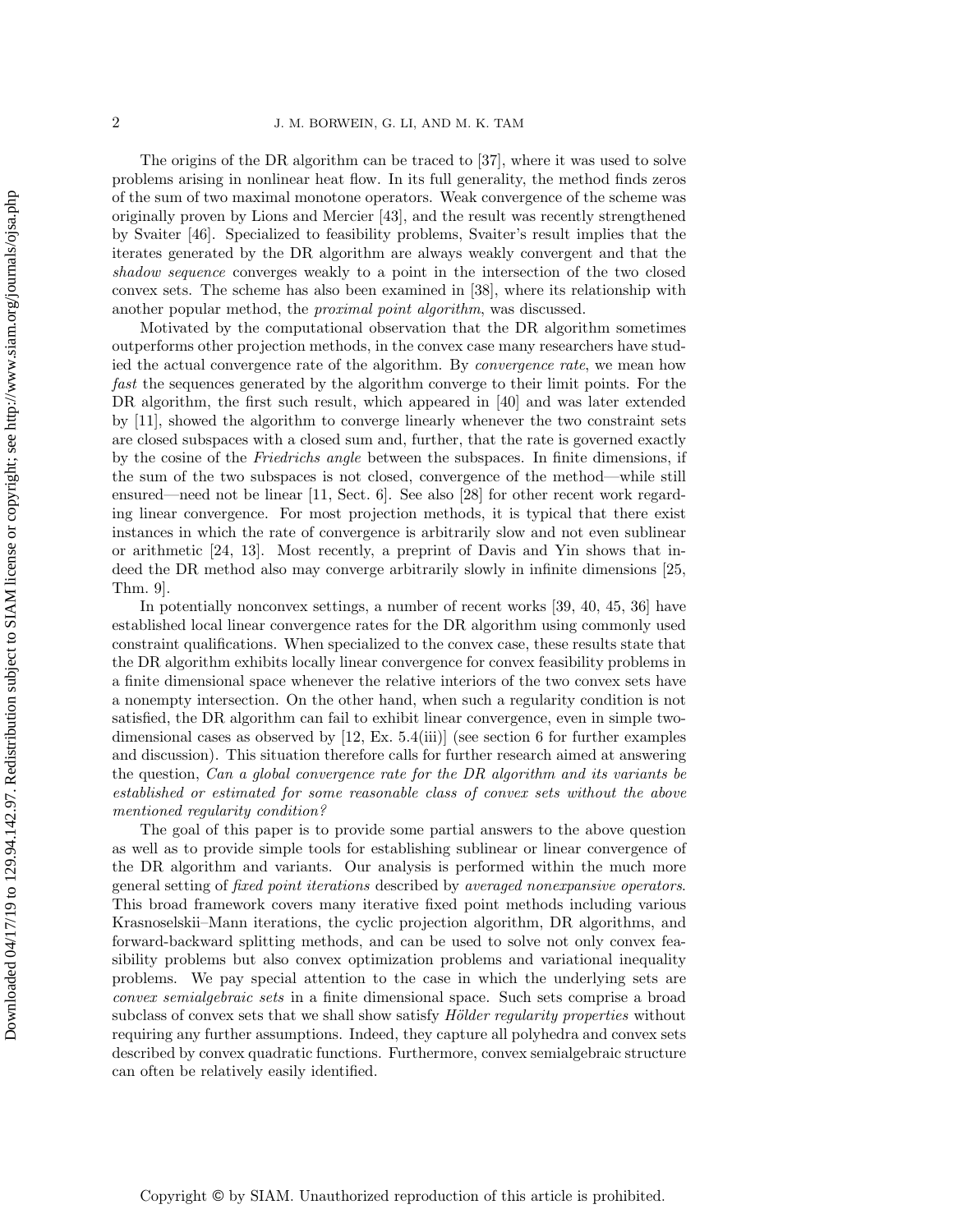1.1. Content and structure of the paper. The detailed contributions of this paper are summarized as follows:

- (I) We study an abstract algorithm which we refer to as the quasi-cyclic algorithm. This algorithm covers many iterative fixed point methods including various Krasnoselskii–Mann iterations, the cyclic projection algorithm, DR algorithms, and forward-backward splitting methods. In the presence of socalled bounded Hölder regularity properties, sublinear convergence of the algorithm is then established (Theorem [3.1\)](#page-8-0).
- (II) The quasi-cyclic algorithm framework is then specialized to the DR algorithm and its variants (section [4\)](#page-15-0). We show the results apply, for instance, to the important case of feasibility problems for which the underlying sets are convex semialgebraic in a finite dimensional space.
- (III) A damped variant of the DR algorithm is examined. Again, in the case in which the underlying sets are convex basic semialgebraic sets in a finite dimensional space, we obtain a more explicit estimate of the sublinear convergence rate in terms of the dimension of the underlying space and the maximum degree of the polynomials involved (Theorem [5.5\)](#page-23-0).

The remainder of the paper is organized as follows. In section [2](#page-2-0) we recall definitions and key facts used in our analysis. In section [3](#page-5-0) we investigate the rate of convergence of the quasi-cyclic algorithm. In section [4](#page-15-0) we specialize these results to the classical DR algorithm and its cyclic variants. In section [5](#page-19-0) we consider a damped version of the DR algorithm. In section [6](#page-24-0) we establish explicit convergence rates for two illustrative problems. We conclude the paper in section [7](#page-30-3) by discussing possible directions for future research.

<span id="page-2-0"></span>**2. Preliminaries.** Throughout this paper our setting is a (real) *Hilbert space* H with inner product  $\langle \cdot, \cdot \rangle$ . The *induced norm* is defined by  $||x|| := \sqrt{\langle x, x \rangle}$  for all  $x \in H$ . Given a closed convex subset A of H, the *(nearest point)* projection operator is the operator  $P_A: H \to A$  given by

$$
\mathbf{P}_{\mathbf{A}}x = \underset{a \in A}{\arg\min} \|x - a\|.
$$

Let us now recall various definitions and facts used throughout this work, beginning with the notion of Fejér monotonicity.

DEFINITION 2.1 (Fejér monotonicity). Let A be a nonempty convex subset of a Hilbert space H. A sequence  $(x_k)_{k\in\mathbb{N}}$  in H is Fejér monotone with respect to A if, for all  $a \in A$ , we have

$$
||x_{k+1} - a|| \le ||x_k - a|| \quad \forall k \in \mathbb{N}.
$$

<span id="page-2-2"></span>FACT 2.1 (shadows of Fejér monotone sequences [\[6,](#page-31-0) Thm. 5.7(iv)]). Let A be a nonempty closed convex subset of a Hilbert space H and let  $(x_k)_{k\in\mathbb{N}}$  be Fejér monotone with respect to A. Then  $P_A(x_k) \to x$ , in norm, for some  $x \in A$ .

<span id="page-2-3"></span>FACT 2.2 (Fejér monotone convergence [\[5,](#page-31-6) Thm. 3.3(iv)]). Let A be a nonempty closed convex subset of a Hilbert space H and let  $(x_k)_{k\in\mathbb{N}}$  be Fejér monotone with respect to A with  $x_k \to x \in A$ , in norm. Then  $||x_k - x|| \leq 2\text{dist}(x_k, A)$ .

We now turn our attention to a Hölder regularity property for typically finite collections of sets.

<span id="page-2-1"></span>DEFINITION 2.2 (bounded Hölder regular intersection). Let  ${C_i}_{i \in \mathbb{J}}$  be a collection of closed convex subsets in a Hilbert space H with nonempty intersection. The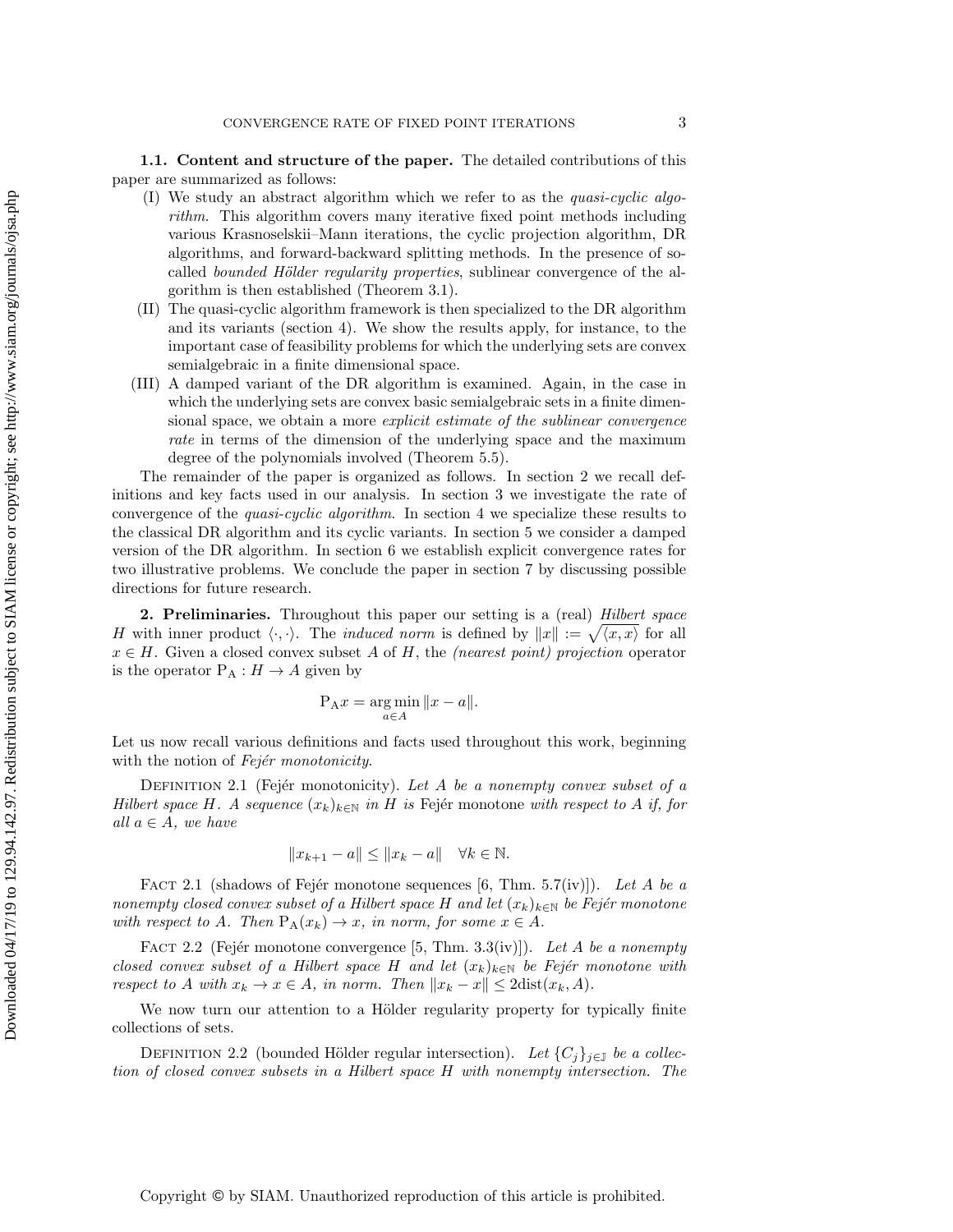collection  $\{C_j\}_{j\in\mathbb{J}}$  has a bounded Hölder regular intersection if, for each bounded set K, there exists an exponent  $\gamma \in (0,1]$  and a scalar  $\beta > 0$  such that

$$
\text{dist}\left(x,\cap_{j\in\mathbb{J}}C_j\right)\leq\beta\left(\max_{j\in\mathbb{J}}d(x,C_j)\right)^\gamma\quad\forall x\in K.
$$

Furthermore, if the exponent  $\gamma$  does not depend on the set K, we say the collection  ${C_j}_{j \in J}$  is bounded Hölder regular with uniform exponent  $\gamma$ .

It is clear, from Definition [2.2,](#page-2-1) that any collection containing only a single set trivially has a bounded Hölder regular intersection with uniform exponent  $\gamma = 1$ . More generally, Definition [2.2](#page-2-1) with  $\gamma = 1$  is well-studied in the literature, where it appears, among other names, as bounded linear regularity [\[6\]](#page-31-0). For a recent study, the reader is referred to [\[32,](#page-31-19) Rem. 7]. The local counterpart to Definition [2.2](#page-2-1) has been characterized in [\[32,](#page-31-19) Thm. 1] under the name of metric  $[\gamma]$ -subregularity.

We next turn our attention to a nonexpansivity notion for operators.

DEFINITION 2.3. An operator  $T: H \rightarrow H$  is (a) nonexpansive if, for all  $x, y \in H$ ,

<span id="page-3-2"></span>
$$
||T(x) - T(y)|| \le ||x - y||;
$$

(b) firmly nonexpansive if, for all  $x, y \in H$ ,

$$
||T(x) - T(y)||^2 + ||(I - T)(x) - (I - T)(y)||^2 \le ||x - y||^2;
$$

(c)  $\alpha$ -averaged for some  $\alpha \in (0,1)$ , if there exists a nonexpansive mapping  $R: H \to H$  such that

$$
T = (1 - \alpha)I + \alpha R.
$$

The class of firmly nonexpansive mappings comprises precisely the 1/2-averaged mappings, and any  $\alpha$ -averaged operator is nonexpansive [\[7,](#page-31-2) Chap. 4]. The term "averaged mapping" was coined in [\[4\]](#page-31-20). The following fact provides a characterization of averaged maps that is useful for our purposes.

<span id="page-3-1"></span>FACT 2.3 (characterization of averaged maps [\[7,](#page-31-2) Prop. 4.25(iii)]). Let  $T: H \to H$ be an  $\alpha$ -averaged operator on a Hilbert space with  $\alpha \in (0,1)$ . Then, for all  $x, y \in H$ ,

$$
||T(x) - T(y)||^{2} + \frac{1 - \alpha}{\alpha} ||(I - T)(x) - (I - T)(y)||^{2} \le ||x - y||^{2}.
$$

Denote the set of *fixed points* of an operator  $T: H \to H$  by

<span id="page-3-0"></span>
$$
\text{Fix}\,T = \{x \in H \mid T(x) = x\}.
$$

The following definition is of a Hölder regularity property for operators.

DEFINITION 2.4 (bounded Hölder regular operators). An operator  $T: H \to H$ is bounded Hölder regular if, for each bounded set  $K \subseteq H$ , there exists an exponent  $\gamma \in (0,1]$  and a scalar  $\mu > 0$  such that

$$
d(x, \text{Fix } T) \le \mu \|x - T(x)\|^\gamma \quad \forall x \in K.
$$

Furthermore, if the exponent  $\gamma$  does not depend on the set K, we say that T is bounded Hölder regular with uniform exponent  $\gamma$ .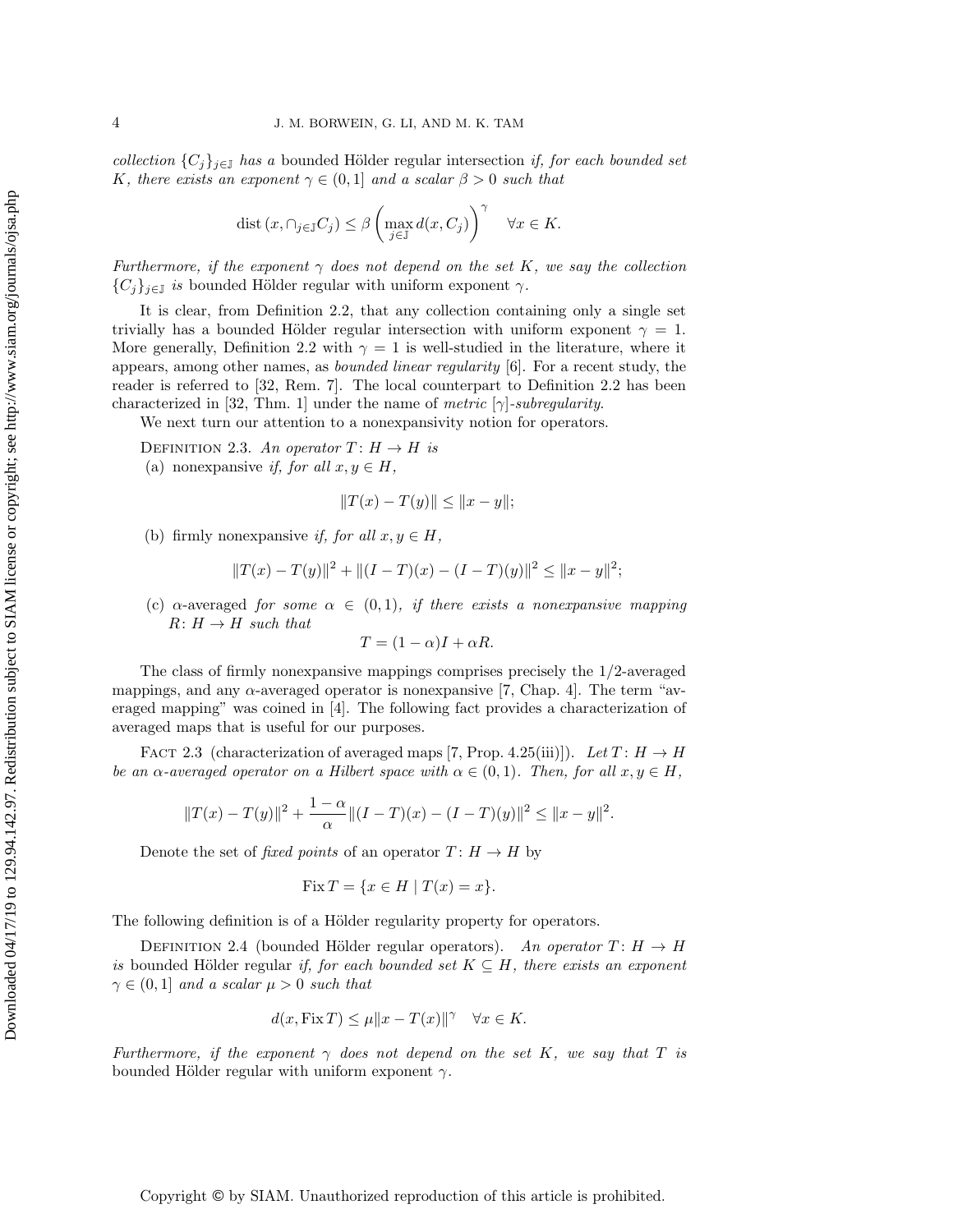Note that, in the case when  $\gamma = 1$ , Definition [2.4](#page-3-0) collapses to the well-studied concept of bounded linear regularity [\[6\]](#page-31-0) and has been used in [\[10\]](#page-31-11) to analyze linear convergence of algorithms involving nonexpansive mappings. Moreover, it is also worth noting that if an operator T is bounded Hölder regular with exponent  $\gamma \in (0,1],$ then the mapping  $x \mapsto x-T(x)$  is bounded Hölder metric subregular with exponent  $\gamma$ . Hölder metric subregularity—which is a natural extension of metric subregularity— along with Hölder type error bounds has recently been studied in [\[35,](#page-32-11) [33,](#page-31-21) [34,](#page-32-12) [31\]](#page-31-22).

Finally, we recall the definitions of *semialgebraic functions* and *semialgebraic sets*.

DEFINITION 2.5 (semialgebraic sets and functions [\[14\]](#page-31-23)). A set  $D \subseteq \mathbb{R}^n$  is semialgebraic if

<span id="page-4-1"></span>(2.1) 
$$
D := \bigcap_{j=1}^{s} \bigcup_{i=1}^{l} \{x \in \mathbb{R}^{n} \mid f_{ij}(x) = 0, h_{ij}(x) < 0\}
$$

for integers l, s and polynomial functions  $f_{ij}$ ,  $h_{ij}$  on  $\mathbb{R}^n$   $(1 \le i \le l, 1 \le j \le s)$ . A mapping  $F: \mathbb{R}^n \to \mathbb{R}^p$  is said to be semialgebraic if its graph,  $gphF := \{(x, F(x)) \mid$  $x \in \mathbb{R}^n$ , is a semialgebraic set in  $\mathbb{R}^n \times \mathbb{R}^p$ .

The next fact summarizes some fundamental properties of semialgebraic sets and functions.

<span id="page-4-0"></span>FACT 2.4 (properties of semialgebraic sets/functions). The following statements hold:

- (P1) Any polynomial is a semialgebraic function.
- (P2) Let D be a semialgebraic set. Then  $dist(\cdot, D)$  is a semialgebraic function.
- (P3) If f, g are semialgebraic functions on  $\mathbb{R}^n$  and  $\lambda \in \mathbb{R}$ , then  $f + g$ ,  $\lambda f$ ,  $\max\{f, g\}$ , fg are semialgebraic.
- (P4) If  $f_i$  are semialgebraic functions,  $i = 1, \ldots, m$ , and  $\lambda \in \mathbb{R}$ , then the sets  $\{x \mid$  $f_i(x) = \lambda, i = 1, \ldots, m$ ,  $\{x \mid f_i(x) \leq \lambda, i = 1, \ldots, m\}$  are semialgebraic sets.
- (P5) If  $F: \mathbb{R}^n \to \mathbb{R}^p$  and  $G: \mathbb{R}^p \to \mathbb{R}^q$  are semialgebraic mappings, then their composition  $G \circ F$  is also a semialgebraic mapping.
- (P6) (*Lojasiewicz's inequality*) If  $\phi, \psi$  are two continuous semialgebraic functions on a compact semialgebraic set  $K \subseteq \mathbb{R}^n$  such that  $\emptyset \neq \phi^{-1}(0) \subseteq \psi^{-1}(0)$ , then there exist constants  $c > 0$  and  $\tau \in (0, 1]$  such that

$$
|\psi(x)| \le c|\phi(x)|^{\tau} \quad \forall x \in K.
$$

Proof. (P1) and (P4) follow directly from the definitions. See [\[14,](#page-31-23) Prop. 2.2.8] for (P2), [\[14,](#page-31-23) Prop. 2.2.6] for (P3) and (P5), and [\[14,](#page-31-23) Cor. 2.6.7] for (P6).  $\Box$ 

DEFINITION 2.6 (basic semialgebraic convex sets in  $\mathbb{R}^n$ ). A set  $C \subseteq \mathbb{R}^n$  is a basic semialgebraic convex set if there exist  $\gamma \in \mathbb{N}$  and convex polynomial functions,  $g_j, j = 1, \ldots, \gamma$ , such that  $C = \{x \in \mathbb{R}^n \mid g_j(x) \leq 0, j = 1, \ldots, \gamma\}.$ 

Any basic semialgebraic convex set is clearly convex and semialgebraic. On the other hand, there exist sets which are both convex and semialgebraic but fail to be basic semialgebraic convex sets; see [\[17\]](#page-31-8).

<span id="page-4-2"></span>It transpires that any finite collection of basic semialgebraic convex sets has an intersection which is boundedly Hölder regular with uniform exponent (without requiring further regularity assumptions). In the following lemma,  $B(n)$  denotes the central binomial coefficient with respect to n given by  $\binom{n}{\lfloor n/2 \rfloor}$ , where  $\lfloor \cdot \rfloor$  denotes the integer part of a real number.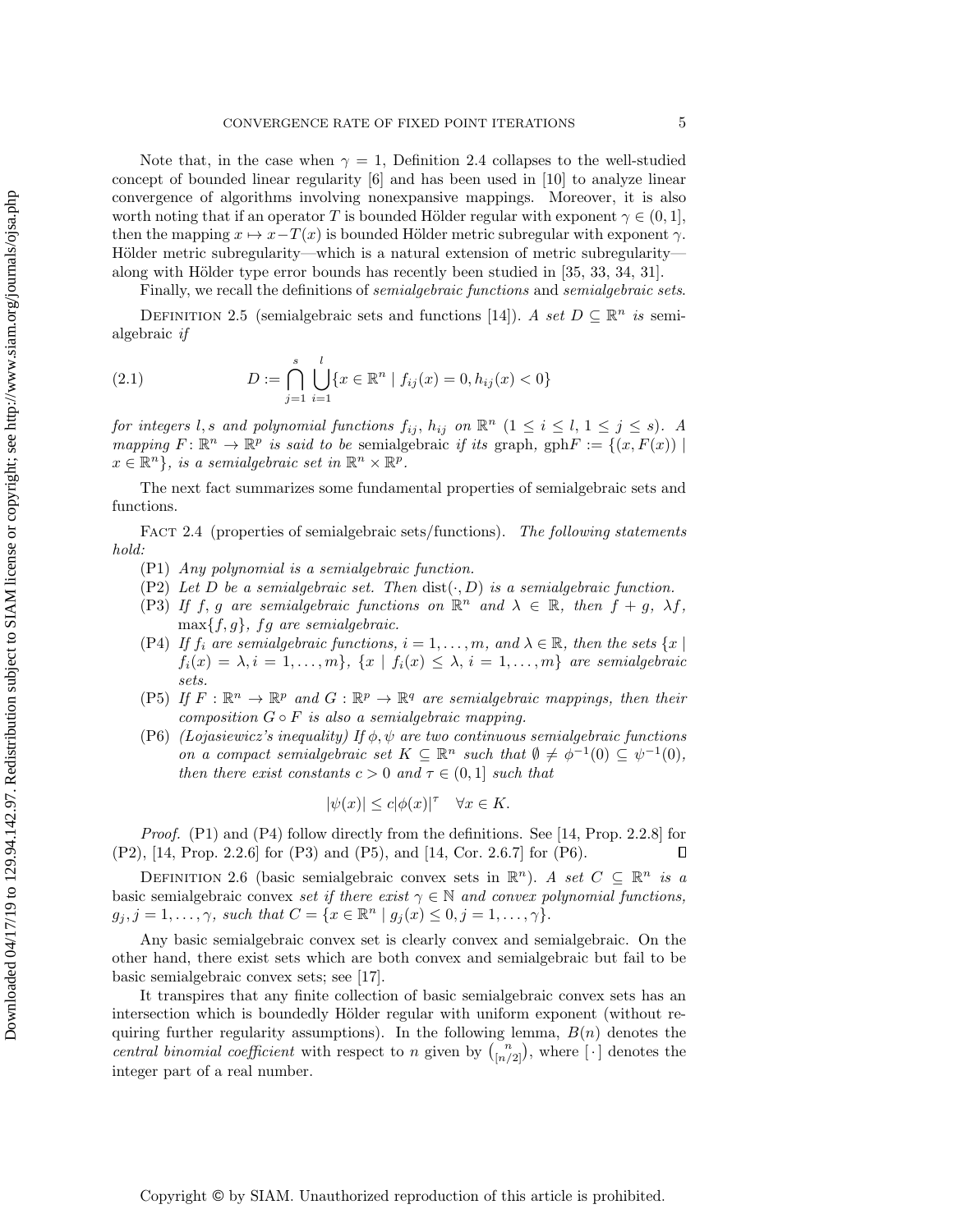LEMMA 2.1 (Hölder regularity of basic semialgebraic convex sets in  $\mathbb{R}^n$  [\[17\]](#page-31-8)). Let  $C_i$  be basic convex semialgebraic sets in  $\mathbb{R}^n$  given by  $C_i = \{x \in \mathbb{R}^n \mid g_{ij}(x) \leq 0, j = 1\}$  $1, \ldots, m_i$ ,  $i = 1, \ldots, m$ , where  $g_{ij}$  are convex polynomials on  $\mathbb{R}^n$  with degree at most d. Let  $\theta > 0$  and  $K \subseteq \mathbb{R}^n$  be a compact set. Then there exists  $c > 0$  such that

$$
\text{dist}^{\theta}(x, C) \le c \left( \sum_{i=1}^{m} \text{dist}^{\theta}(x, C_i) \right)^{\gamma} \quad \forall x \in K,
$$

where  $\gamma = \left[\min\left\{\frac{(2d-1)^n + 1}{2}\right\}\right]$  $\frac{1)^{n}+1}{2}$ ,  $B(n-1)d^{n}\}]^{-1}$ .

We also recall the following useful recurrence relationship established in [\[17\]](#page-31-8).

LEMMA 2.2 (recurrence relationship [\[17\]](#page-31-8)). Let  $p > 0$ , and let  $\{\delta_t\}_{t \in \mathbb{N}}$  and  $\{\beta_t\}_{t \in \mathbb{N}}$ be two sequences of nonnegative numbers such that

<span id="page-5-1"></span>
$$
\beta_{t+1} \leq \beta_t (1 - \delta_t \beta_t^p) \quad \forall t \in \mathbb{N}.
$$

Then

$$
\beta_t \le \left(\beta_0^{-p} + p \sum_{i=0}^{t-1} \delta_i\right)^{-\frac{1}{p}} \quad \forall t \in \mathbb{N},
$$

where the convention that  $\frac{1}{0} = +\infty$  is adopted.

<span id="page-5-0"></span>3. The rate of convergence of the quasi-cyclic algorithm. In this section we investigate the rate of convergence of an abstract algorithm we call *quasi-cyclic*. To define the algorithm, let J be a finite set, and let  $\{T_j\}_{j\in J}$  be a finite family of operators on a Hilbert space H. Given an initial point  $x^0 \in H$ , the quasi-cyclic algorithm generates a sequence according to

<span id="page-5-2"></span>(3.1) 
$$
x^{t+1} = \sum_{j \in J} w_{j,t} T_j(x^t) \quad \forall t \in \mathbb{N}
$$

for appropriately chosen weights  $w_{i,t} \in \mathbb{R}$ .

The quasi-cyclic algorithm appears in [\[10\]](#page-31-11), where linear convergence of the algorithm was established under suitable regularity conditions. As we shall soon see, the quasi-cyclic algorithm provides a broad framework which covers many important existing algorithms including DR algorithms, the cyclic projection algorithm, the Krasnoselskii–Mann method, and forward-backward splitting. To establish its convergence rate, we use three preparatory results.

<span id="page-5-3"></span>LEMMA 3.1. Let J be a finite set and let  $\{T_j\}_{j\in J}$  be a finite family of  $\alpha$ -averaged operators on a Hilbert space H with  $\bigcap_{j\in J} \text{Fix } T_j \neq \emptyset$  and let  $\alpha \in (0,1)$ . For each  $t \in \mathbb{N}$ , let  $w_{j,t} \in \mathbb{R}$ ,  $j \in J$ , be such that  $w_{j,t} \ge 0$  and  $\sum_{j \in J} w_{j,t} = 1$ . Let  $x^0 \in H$  and consider the quasi-cyclic algorithm generated by

(3.2) 
$$
x^{t+1} = \sum_{j \in J} w_{j,t} T_j(x^t) \quad \forall t \in \mathbb{N}.
$$

Suppose that

$$
\sigma:=\inf_{t\in\mathbb{N}}\inf_{j\in J_+(t)}\{w_{j,t}\}>0\ \text{where}\ J_+(t):=\{j\in J:w_{j,t}>0\}\ \text{for each}\ t\in\mathbb{N}.
$$

Then  $\{x^t\}_{t\in\mathbb{N}}$  is Fejér monotone with respect to  $\bigcap_{j\in J} \text{Fix} T_j$ ,  $\{\text{dist}(x^t, \bigcap_{j\in J} \text{Fix} T_j)\}_{t\in\mathbb{N}}$ is nonincreasing (and hence convergent), and  $\max_{j\in J_+(t)} ||x^t - T_j(x^t)|| \to 0$  as  $t \to \infty$ .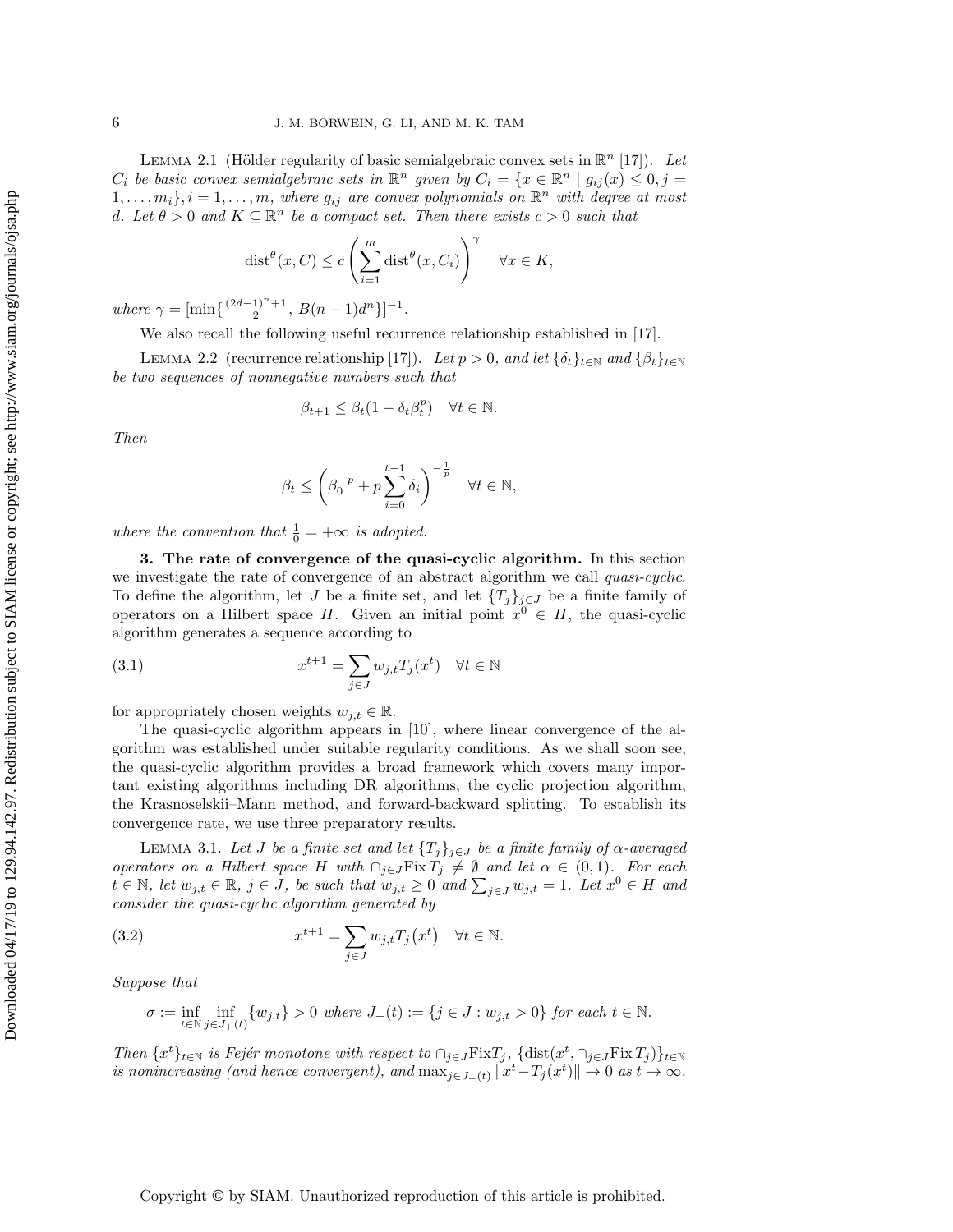## CONVERGENCE RATE OF FIXED POINT ITERATIONS 7

*Proof.* Let  $y \in \bigcap_{j \in J} \text{Fix} T_j$ . Then, for all  $t \in \mathbb{N}$ , convexity of  $\|\cdot\|^2$  yields

<span id="page-6-0"></span>
$$
(3.3) \qquad \|x^{t+1} - y\|^2 = \left\| \sum_{j \in J} w_{j,t} T_j(x^t) - y \right\|^2 \le \sum_{j \in J} w_{j,t} \|T_j(x^t) - y\|^2 \le \|x^t - y\|^2,
$$

where the last inequality follows by the fact that each  $T_j$  is  $\alpha$ -averaged (and so is nonexpansive). Thus,  $\{x^t\}_{t \in NN}$  is Fejér monotone with respect to  $\bigcap_{j \in J} \text{Fix} T_j$  and  ${\|x^t - y\|^2}_{t \in \mathbb{N}}$  is a nonnegative, decreasing sequence and hence convergent. Furthermore, from [\(3.3\)](#page-6-0) we obtain

(3.4) 
$$
\lim_{t \to \infty} \sum_{j \in J} w_{j,t} ||T_j(x^t) - y||^2 = \lim_{t \to \infty} ||x^t - y||^2.
$$

Since  $T_j$  is  $\alpha$ -averaged for each  $j \in J$ , Fact [2.3](#page-3-1) implies, for all  $t \in \mathbb{N}$ ,

<span id="page-6-1"></span>
$$
||T_j(x^t) - y||^2 + \frac{1 - \alpha}{\alpha} ||x^t - T_j(x^t)||^2 \le ||x^t - y||^2,
$$

from which, for sufficiently large  $t$ , we deduce

$$
||x^{t} - y||^{2} - \sum_{j \in J} w_{j,t} ||T_{j}(x^{t}) - y||^{2} \ge \frac{1 - \alpha}{\alpha} \sum_{j \in J} w_{j,t} ||x^{t} - T_{j}(x^{t})||^{2}
$$
  

$$
\ge \frac{1 - \alpha}{\alpha} \sigma \max_{j \in J_{+}(t)} ||x^{t} - T_{j}(x^{t})||^{2}.
$$

Together with [\(3.4\)](#page-6-1) this gives  $\max_{j \in J_+(t)} ||x^t - T_j(x^t)|| \to 0$  as claimed.

The following proposition provides a convergence rate for Fejér monotone sequences satisfying an additional property, which we later show to be satisfied in the presence of Hölder regularity.

<span id="page-6-3"></span>PROPOSITION 3.1. Let  $F$  be a nonempty closed convex set in a Hilbert space  $H$ and let s be a positive integer. Suppose the sequence  $\{x^t\}$  is Fejér monotone with respect to F and satisfies

<span id="page-6-2"></span>(3.5) 
$$
\text{dist}^2(x^{(t+1)s}, F) \leq \text{dist}^2(x^{ts}, F) - \delta \text{dist}^{2\theta}(x^{ts}, F) \quad \forall \ t \in \mathbb{N}
$$

for some  $\delta > 0$  and  $\theta \geq 1$ . Then  $x^t \to \bar{x}$  for some  $\bar{x} \in F$  and there exist constants  $M_1, M_2 \geq 0$  and  $r \in [0, 1)$  such that

$$
||x^t - \bar{x}|| \le \begin{cases} M_1 t^{-\frac{1}{2(\theta - 1)}}, & \theta > 1, \\ M_2 r^t, & \theta = 1. \end{cases}
$$

Furthermore, the constants may be chosen to be

<span id="page-6-4"></span>
$$
(3.6) \qquad \begin{cases} M_1 &:= 2 \max\{(2s)^{\frac{1}{2(\theta-1)}} \left[ (\theta-1)\delta \right]^{-\frac{1}{2(\theta-1)}}, (2s)^{\frac{1}{2(\theta-1)}} \operatorname{dist}(x^0, F) \right\}, \\ M_2 &:= 2 \max\{ \left( \sqrt[4s]{1-\delta} \right)^{-2s} \operatorname{dist}(x^0, F), \sqrt{\operatorname{dist}(x^0, F)} \}, \\ r &:= \sqrt[4s]{1-\delta}, \end{cases}
$$

and  $\delta$  necessarily lies in  $(0, 1]$  whenever  $\theta = 1$ .

 $\Box$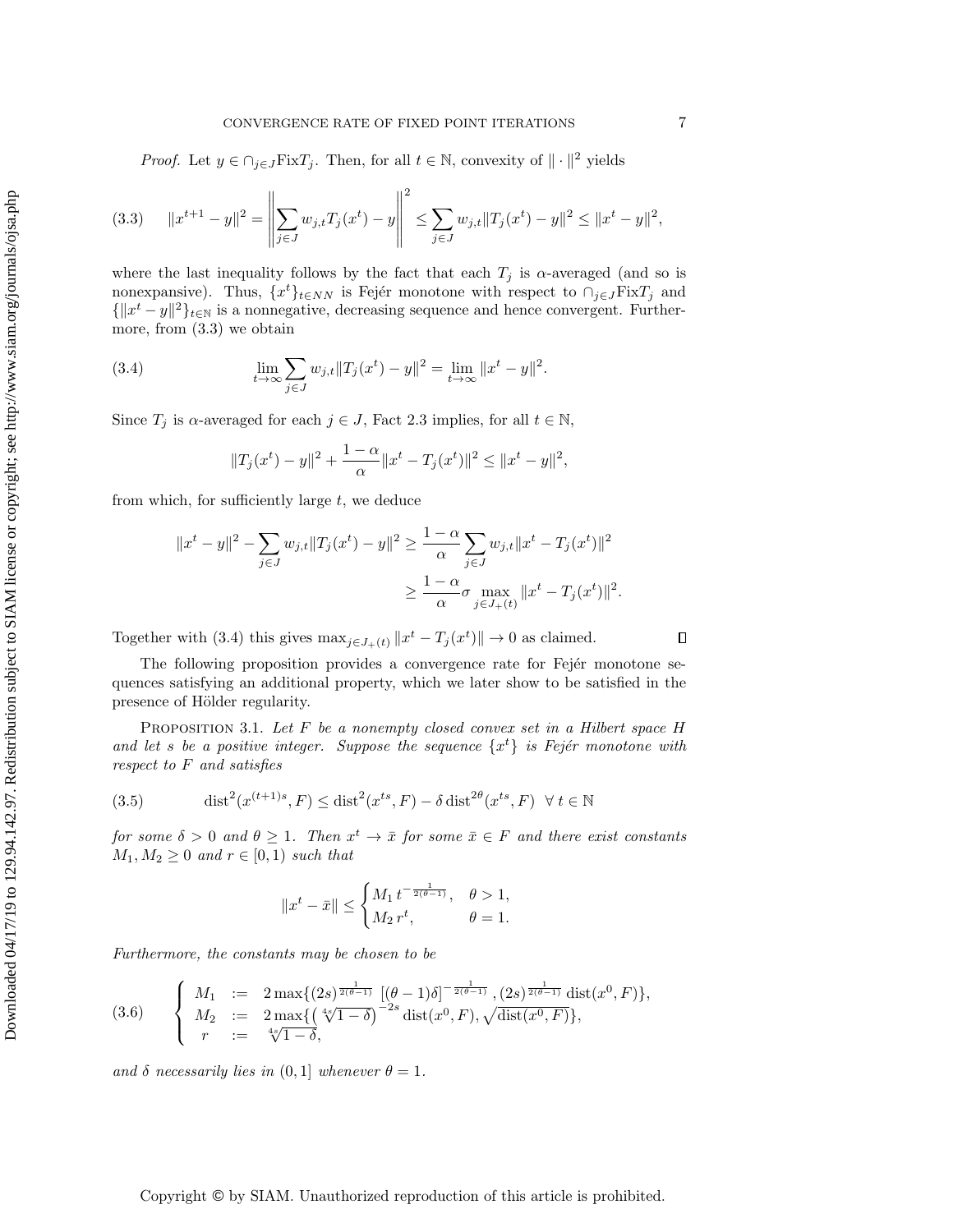*Proof.* Without loss of generality, we assume that  $x^0 \notin F$ . Let  $\beta_t := \text{dist}^2(x^{ts}, F)$ and  $p := \theta - 1 \geq 0$ . Then [\(3.5\)](#page-6-2) becomes

(3.7) βt+1 ≤ β<sup>t</sup> 1 − δβ<sup>p</sup> t .

We now distinguish two cases based on the value of  $\theta$ .

Case 1. Suppose  $\theta \in (1, +\infty)$ . Then, noting that  $1/(\theta - 1) > 0$ , Lemma [2.2](#page-5-1) implies

<span id="page-7-0"></span>
$$
\beta_t \le \left(\beta_0^{-p} + (\theta - 1)\delta t\right)^{-\frac{1}{\theta - 1}} \le \left(0 + (\theta - 1)\delta t\right)^{-\frac{1}{\theta - 1}} \quad \forall \ t \in \mathbb{N}.
$$

It follows that  $dist(x^{ts}, F) = \sqrt{\beta_t} \leq [(\theta - 1)\delta]^{-\frac{1}{2(\theta - 1)}} t^{-\frac{1}{2(\theta - 1)}}$ . In particular, we have  $||x^{ts} - P_F(x^{ts})|| = \text{dist}(x^{ts}, F) \to 0$ . By Fact [2.1,](#page-2-2)  $P_F(x^{ts}) \to \bar{x}$  for some  $\bar{x} \in F$  and hence  $x^{ts} \to \bar{x} \in F$  as  $t \to \infty$ . Denote

$$
\bar{M}_1 := \max\{(2s)^{\frac{1}{2(\theta-1)}} \left[ (\theta-1)\delta \right]^{-\frac{1}{2(\theta-1)}}, (2s)^{\frac{1}{2(\theta-1)}} \operatorname{dist}(x^0, F) \}.
$$

On one hand, if  $t \leq 2s$ , then

$$
\text{dist}(x^t, F) \le \text{dist}(x^0, F) = \left[ (2s)^{\frac{1}{2(\theta - 1)}} \text{dist}(x^0, F) \right] (2s)^{-\frac{1}{2(\theta - 1)}} \le \bar{M}_1 t^{-\frac{1}{2(\theta - 1)}},
$$

and, on the other hand, if  $t > 2s$  (and so,  $\frac{t}{s} - 1 \ge \frac{t}{2s}$ ), then

$$
\begin{aligned} \text{dist}(x^t, F) &\leq \text{dist}(x^{s \lfloor \frac{t}{s} \rfloor}, F) \leq \left[ (\theta - 1)\delta \right]^{-\frac{1}{2(\theta - 1)}} \left( \lfloor \frac{t}{s} \rfloor \right)^{-\frac{1}{2(\theta - 1)}} \\ &\leq \left[ (\theta - 1)\delta \right]^{-\frac{1}{2(\theta - 1)}} \left( \frac{t}{s} - 1 \right)^{-\frac{1}{2(\theta - 1)}} \\ &\leq \left[ (\theta - 1)\delta \right]^{-\frac{1}{2(\theta - 1)}} \left( \frac{t}{2s} \right)^{-\frac{1}{2(\theta - 1)}} \\ &\leq \bar{M}_1 \, t^{-\frac{1}{2(\theta - 1)}}. \end{aligned}
$$

Here  $\lfloor \frac{t}{s} \rfloor$  denotes the largest integer which is smaller than or equal to  $\frac{t}{s}$ , the first inequality follows from the Fejer monotonicity of  $\{x^{t}\}$ , and the last inequality follows from the definition of  $\bar{M}_1$ . This, together with Fact [2.2,](#page-2-3) implies that

$$
||x^t - \bar{x}|| \le 2\text{dist}(x^t, F) \le 2\bar{M}_1 t^{-\frac{1}{2(\theta - 1)}} = M_1 t^{-\frac{1}{2(\theta - 1)}},
$$

where the last equality follows from the definition of  $M_1$ .

Case 2. Suppose  $\theta = 1$ . Then [\(3.7\)](#page-7-0) simplifies to  $\beta_{t+1} \leq (1 - \delta)\beta_t$  for all  $t \in \mathbb{N}$ . Moreover, this shows that  $\delta \in (0,1]$  and that

$$
dist(x^{ts}, F) = \sqrt{\beta_t} \le \sqrt{\beta_0} \left(\sqrt{1-\delta}\right)^t.
$$

Let  $\bar{M}_2 = \max\left\{ \left(\sqrt[4]{1-\delta}\right)^{-2s} \text{dist}(x^0, F), \sqrt{\text{dist}(x^0, F)}\right\}$ . On one hand, if  $t \leq 2s$ , then

$$
\text{dist}(x^t, F) \le \text{dist}(x^0, F) = \left[ \left( \sqrt[4s]{1-\delta} \right)^{-2s} \text{dist}(x^0, F) \right] \left( \sqrt[4s]{1-\delta} \right)^{2s} \le \bar{M}_2 \left( \sqrt[4s]{1-\delta} \right)^t,
$$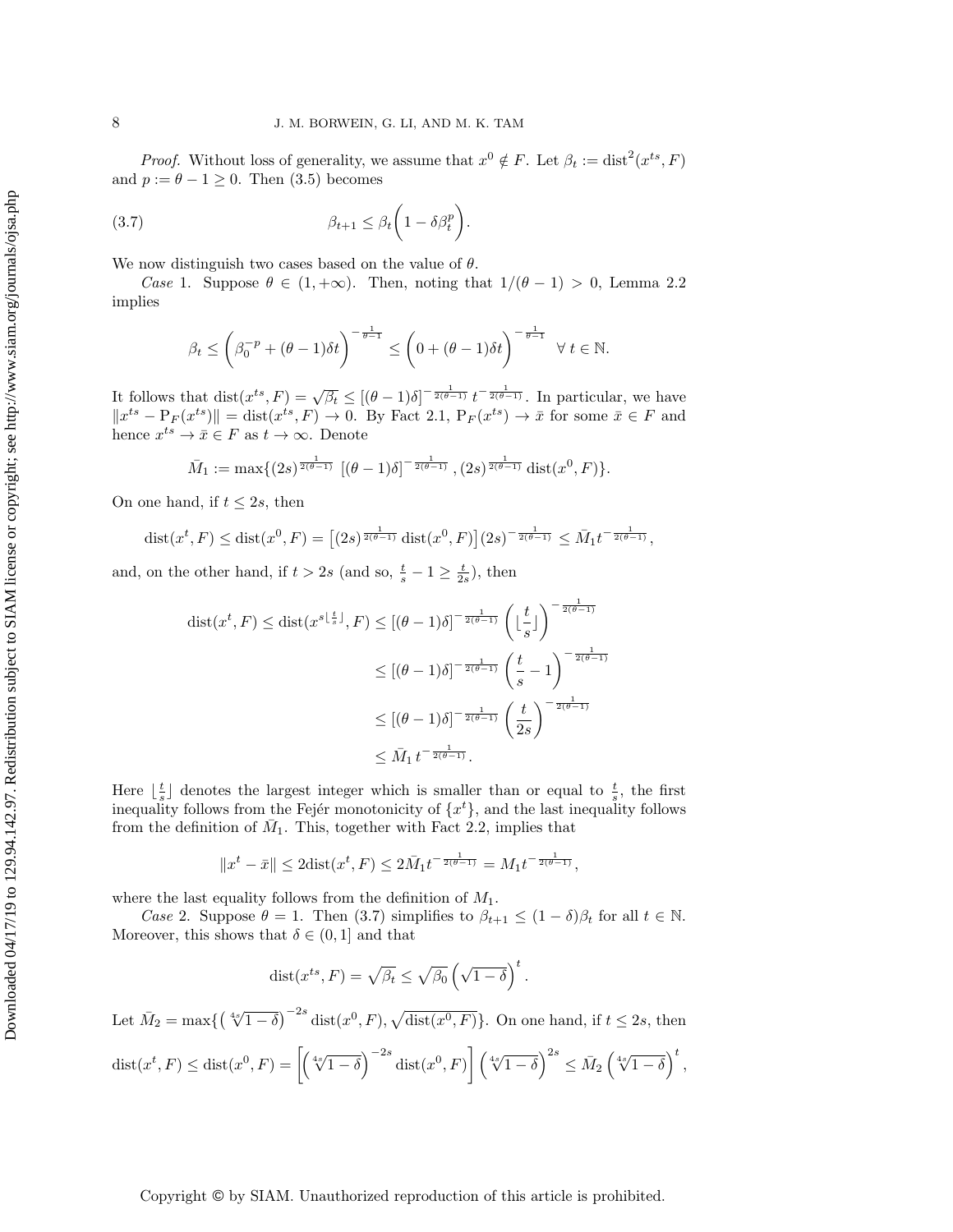and, on the other hand, if  $t > 2s$  (and so,  $\frac{t}{s} - 1 \ge \frac{t}{2s}$ ), then

$$
\begin{split} \text{dist}(x^t, F) &\leq \text{dist}(x^{s \lfloor \frac{t}{s} \rfloor}, F) \leq \sqrt{\beta_0} \left( \sqrt{1 - \delta} \right)^{\lfloor \frac{t}{s} \rfloor} \\ &\leq \sqrt{\beta_0} \left( \sqrt{1 - \delta} \right)^{\frac{t}{s} - 1} \\ &\leq \sqrt{\beta_0} \left( \sqrt{1 - \delta} \right)^{\frac{t}{2s}} \\ &\leq \sqrt{\beta_0} \left( \sqrt[4s]{1 - \delta} \right)^t \leq \bar{M}_2 \left( \sqrt[4s]{1 - \delta} \right)^t. \end{split}
$$

By the same argument as used in Case 1, for some  $\bar{x} \in F$ , we see that

$$
||x^t - \bar{x}|| \le 2\text{dist}(x^t, F) \le 2\bar{M}_2 \left(\sqrt[4s]{1-\delta}\right)^t = M_2 \left(\sqrt[4s]{1-\delta}\right)^t.
$$

The conclusion follows by setting  $r = \sqrt[4s]{1-\delta} \in [0,1)$ .

We are now in a position to state our main convergence result, which we simultaneously prove for both variants of our Hölder regularity assumption (nonuniform and uniform versions).

<span id="page-8-0"></span>THEOREM 3.1 (rate of convergence of the quasi-cyclic algorithm). Let  $J$  be a finite set and let  $\{T_j\}_{j\in J}$  be a finite family of  $\alpha$ -averaged operators on a Hilbert space H with  $\bigcap_{j\in J}$ Fix  $T_j \neq \emptyset$  and  $\alpha \in (0,1)$ . For each  $t \in \mathbb{N}$ , let  $w_{j,t} \in \mathbb{R}$ ,  $j \in J$ , be such that  $w_{j,t} \geq 0$  and  $\sum_{j \in J} w_{j,t} = 1$ . Let  $x^0 \in H$  and consider the quasi-cyclic algorithm generated by  $(3.1)$ . Suppose the following assumptions hold:

- (a) For each  $j \in J$ , the operator  $T_j$  is bounded Hölder regular.
- (b)  $\{\text{Fix }T_i\}_{i\in J}$  has a boundedly Hölder regular intersection.
- (c)  $\sigma := \inf_{t \in \mathbb{N}} \inf_{j \in J_+(t)} \{w_{j,t}\} > 0$ , where  $J_+(t) := \{j \in J : w_{j,t} > 0\}$  for each  $t \in \mathbb{N}$ , and there exists an  $s \in \mathbb{N}$  such that

$$
J_+(t) \cup J_+(t+1) \cup \cdots \cup J_+(t+s-1) = J \quad \forall t \in \mathbb{N}.
$$

Then  $x^t \to \bar{x} \in \bigcap_{j \in J} \text{Fix } T_j \neq \emptyset$  at least with a sublinear rate  $O(t^{-\rho})$  for some  $\rho > 0$ .

- In particular, if we assume  $(a')$ ,  $(b')$ , and  $(c)$  hold where  $(a')$ ,  $(b')$  are given by (a') for each  $j \in J$ , the operator  $T_j$  is bounded Hölder regular with uniform
- exponent  $\gamma_{1,j} \in (0,1]$ ;
- (b')  $\{\text{Fix }T_j\}_{j\in J}$  has a bounded Hölder regular intersection with uniform exponent  $\gamma_2 \in (0,1],$

then there exist constants  $M_1, M_2 \geq 0$  and  $r \in [0, 1)$  such that

$$
||x^t - \bar{x}|| \le \begin{cases} M_1 t^{-\frac{\gamma}{2(1-\gamma)}}, & \gamma \in (0,1), \\ M_2 r^t, & \gamma = 1, \end{cases}
$$

where  $\gamma := \gamma_1 \gamma_2$  and  $\gamma_1 := \min{\gamma_{1,j} \mid j \in J}.$ 

*Proof.* Denote  $F := \bigcap_{j \in J} \text{Fix } T_j$ . We first consider the case in which Assumptions (a), (b), and (c) hold. We first observe that, as a consequence of Lemma [3.1,](#page-5-3) we may assume without loss of generality the following two inequalities hold:

<span id="page-8-1"></span>(3.8) 
$$
\max_{j \in J_+(t)} \|x^t - T_j(x^t)\| \le 1 \quad \forall t \in \mathbb{N},
$$

<span id="page-8-2"></span>(3.9) 
$$
\text{dist}^2(x^{ts}, F) - \text{dist}^2(x^{(t+1)s}, F) \le 1 \quad \forall t \in \mathbb{N}.
$$

 $\Box$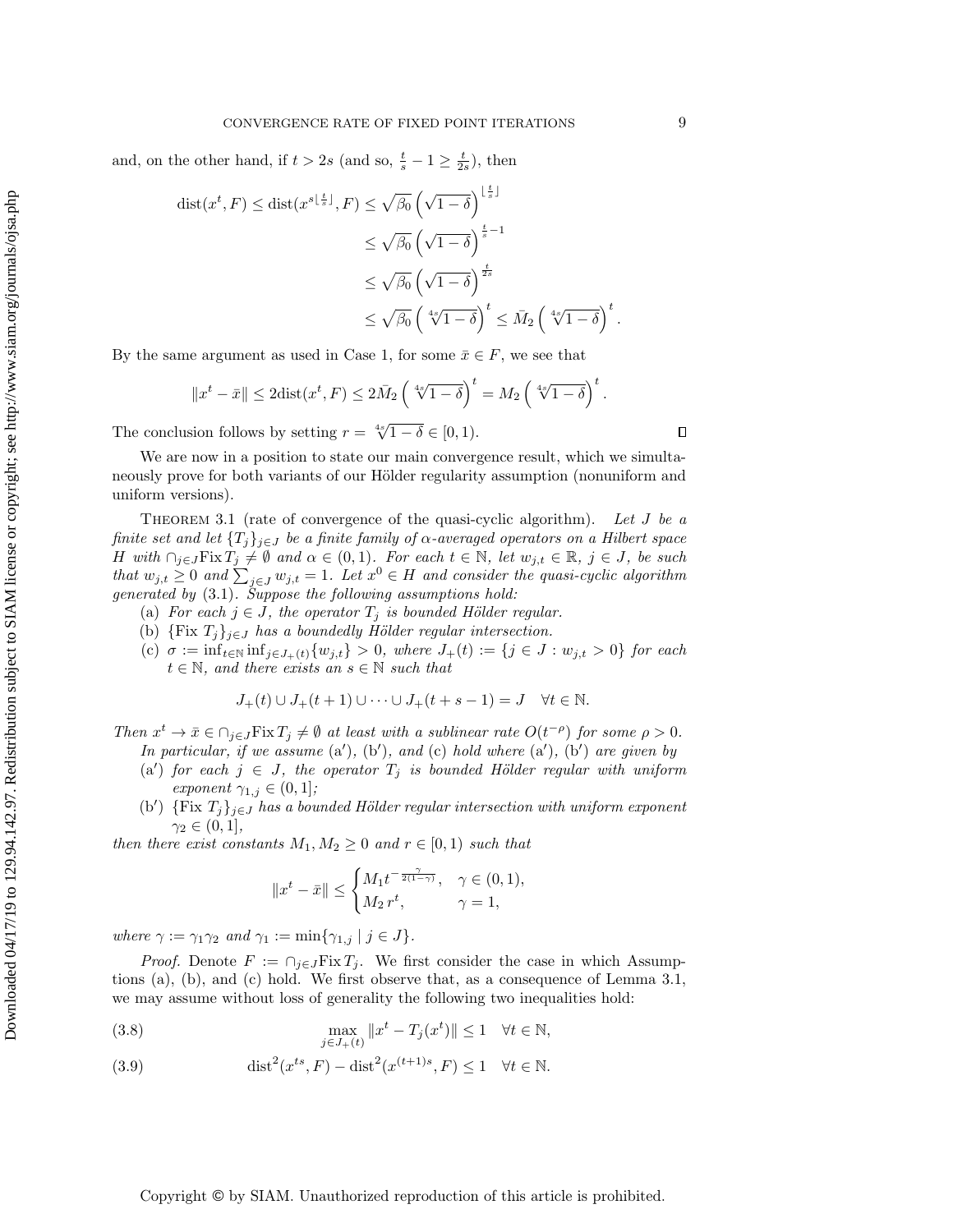Now, let K be a bounded set such that  $\{x^t \mid t \in \mathbb{N}\}\subseteq K$ . For each  $j \in J$ , since the operator  $T_j$  is bounded Hölder regular, there exist exponents  $\gamma_{1,j} > 0$  and scalars  $\mu_j > 0$  such that

<span id="page-9-0"></span>(3.10) 
$$
\text{dist}(x, \text{Fix } T_j) \leq \mu_j \|x - T_j(x)\|^{\gamma_{1,j}} \quad \forall x \in K.
$$

Set  $\gamma_1 = \min{\gamma_{1,j} | j \in J}$  and  $\mu := \max{\mu_j | j \in J}$ . By [\(3.10\)](#page-9-0) and [\(3.8\)](#page-8-1), for all  $j \in J_+(t)$ , it follows that

<span id="page-9-1"></span>(3.11) 
$$
\text{dist}(x^t, \text{Fix } T_j) \le \mu_j \|x^t - T_j(x^t)\|^{\gamma_{1,j}} \le \mu \|x^t - T_j(x^t)\|^{\gamma_1} \quad \forall x \in K.
$$

Also, since  $\{\text{Fix }T_j\}_{j\in J}$  has a boundedly Hölder regular intersection, there exist an exponent  $\gamma_2 > 0$  and a scalar  $\beta > 0$  such that

<span id="page-9-4"></span>(3.12) 
$$
\text{dist}(x, F) \leq \beta \left( \max_{j \in J} \text{dist}(x, \text{Fix } T_j) \right)^{\gamma_2} \quad \forall x \in K.
$$

Fix an arbitrary index  $j' \in J$ . Assumption (c) ensures that, for any  $t \in \mathbb{N}$ , there exists index  $t_k \in \{ts, \ldots, (t+1)s-1\}$  such that  $j' \in J_+(t_k)$ . Then

<span id="page-9-3"></span>
$$
\text{dist}^{2}(x^{ts}, \text{Fix } T_{j'}) \leq \left(\text{dist}(x^{t_k}, \text{Fix } T_{j'}) + \|x^{ts} - x^{t_k}\|\right)^{2}
$$
\n
$$
\leq \left(\text{dist}(x^{t_k}, \text{Fix } T_{j'}) + \sum_{n = ts}^{t_k - 1} \|x^n - x^{n+1}\|\right)^{2}
$$
\n(3.13)\n
$$
\leq (t_k - ts + 1) \left(\text{dist}^{2}(x^{t_k}, \text{Fix } T_{j'}) + \sum_{n = ts}^{t_k - 1} \|x^n - x^{n+1}\|^2\right)
$$
\n
$$
\leq s \left(\mu \left(\|x^{t_k} - T_{j'}(x^{t_k})\|^2\right)^{\gamma_1} + \sum_{n = ts}^{(t+1)s - 1} \|x^n - x^{n+1}\|^2\right),
$$

where the second from the last inequality follows from convexity of the function  $(\cdot)^2$ , and the last uses [\(3.11\)](#page-9-1) noting that  $j' \in J_+(t_k)$ .

Since each  $T_j$  is  $\alpha$ -averaged, for all  $t \in \mathbb{N}$ , the convex combination  $\sum_{j\in J} w_{t,j} T_j$  is  $\alpha$ -averaged (and, in particular, nonexpansive), and hence, for all  $x \in H$  and  $y \in F$ , we have

<span id="page-9-2"></span>
$$
\left\| \sum_{j \in J} w_{j,t} T_j(x) - y \right\|^2 = \left\| \sum_{j \in J} w_{j,t} (T_j(x) - y) \right\|^2
$$
  
\n
$$
\leq \sum_{j \in J} w_{j,t} \|T_j(x) - y\|^2
$$
  
\n
$$
\leq \sum_{j \in J} w_{j,t} \left( \|x - y\|^2 - \frac{1 - \alpha}{\alpha} \|x - T_j(x)\|^2 \right)
$$
  
\n(3.14)  
\n
$$
= \|x - y\|^2 - \frac{1 - \alpha}{\alpha} \sum_{j \in J} w_{j,t} \|x - T_j(x)\|^2
$$
  
\n
$$
\leq \|x - y\|^2 - \sigma \left( \frac{1 - \alpha}{\alpha} \right) \|x - T_j(x)\|^2 \quad \forall j \in J_+(t).
$$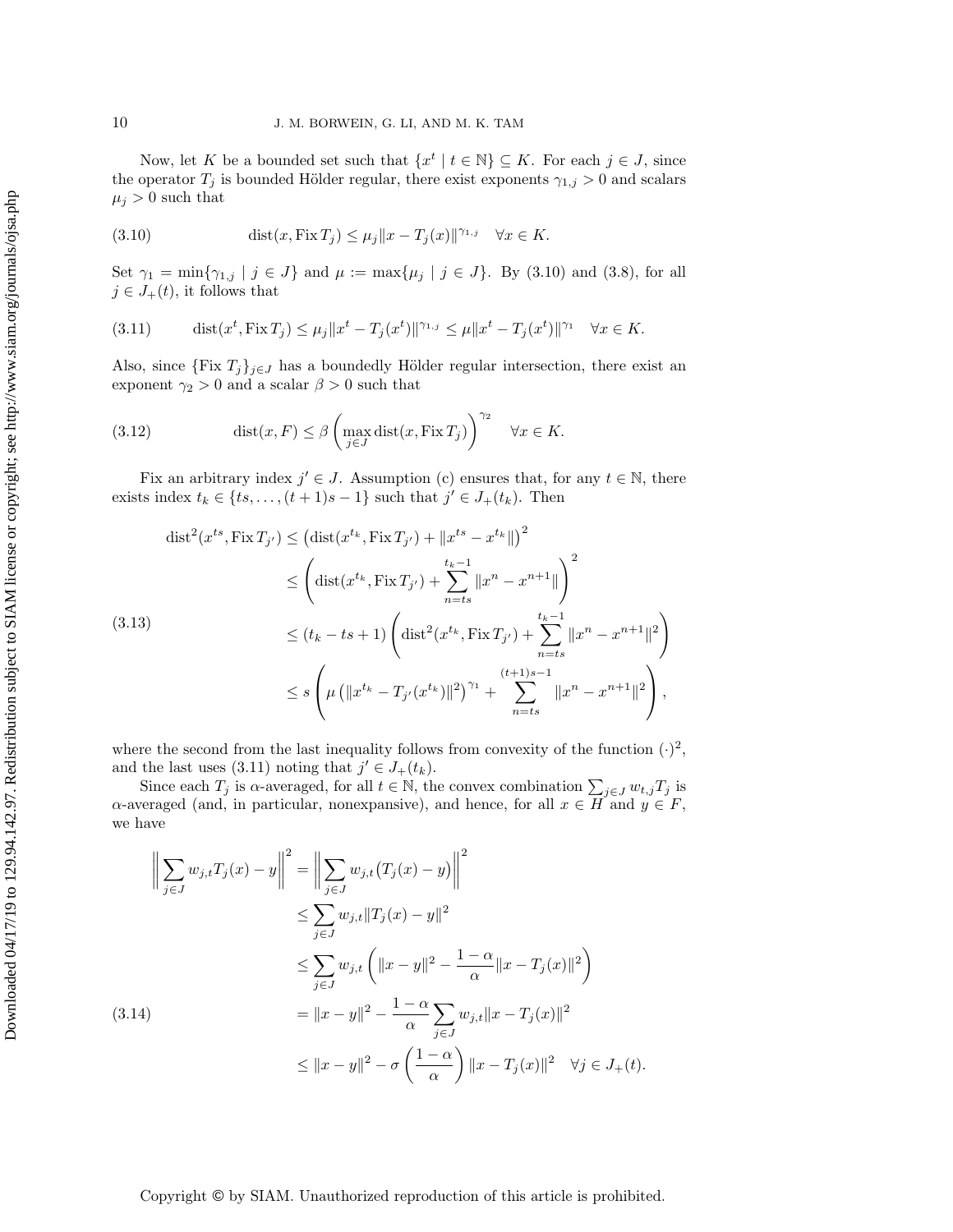We therefore have that

<span id="page-10-0"></span>
$$
\sigma \frac{1-\alpha}{\alpha} \|x^{t_k} - T_{j'}(x^{t_k})\|^2 \le \|x^{t_k} - P_F(x^{ts})\|^2 - \|x^{t_k+1} - P_F(x^{ts})\|^2
$$
  

$$
\le \|x^{ts} - P_F(x^{ts})\|^2 - \|x^{(t+1)s} - P_F(x^{ts})\|^2
$$
  

$$
\le \text{dist}^2(x^{ts}, F) - \text{dist}^2(x^{(t+1)s}, F).
$$

Furthermore, for each  $n \in \{ts, ..., (t+1)s-1\}$ , applying  $x = x^n$  and  $y = P_F(x^{ts})$  in  $(3.14)$  we have

$$
\frac{1-\alpha}{\alpha} \|x^n - x^{n+1}\|^2 = \frac{1-\alpha}{\alpha} \|x^n - \sum_{j \in J} w_{j,n} T_j(x^n)\|^2
$$
  

$$
\leq \frac{1-\alpha}{\alpha} \sum_{j \in J} w_{j,n} \|x^n - T_j(x^n)\|^2
$$
  

$$
\leq \|x^n - P_F(x^{ts})\|^2 - \|x^{n+1} - P_F(x^{ts})\|^2,
$$

and thus it follows that

(3.16)

<span id="page-10-1"></span>
$$
\frac{1-\alpha}{\alpha} \sum_{n=ts}^{(t+1)s-1} \|x^n - x^{n+1}\|^2 \le \sum_{n=ts}^{(t+1)s-1} \left( \|x^n - P_F(x^{ts})\|^2 - \|x^{n+1} - P_F(x^{ts})\|^2 \right)
$$
  
\n
$$
= \|x^{ts} - P_F(x^{ts})\|^2 - \|x^{(t+1)s} - P_F(x^{ts})\|^2
$$
  
\n
$$
\le \text{dist}^2(x^{ts}, F) - \text{dist}^2(x^{(t+1)s}, F)
$$
  
\n
$$
\le \left(\text{dist}^2(x^{ts}, F) - \text{dist}^2(x^{(t+1)s}, F)\right)^{\gamma_1},
$$

where the last inequality follows from  $(3.9)$ . Altogether, combining  $(3.13)$ ,  $(3.15)$ , and [\(3.16\)](#page-10-1) gives

$$
\operatorname{dist}^2(x^{ts}, \operatorname{Fix} T_{j'}) \le s \left( \mu \left( \frac{\alpha}{\sigma(1-\alpha)} \right)^{\gamma_1} + \frac{\alpha}{1-\alpha} \right) \left( \operatorname{dist}^2(x^{ts}, F) - \operatorname{dist}^2(x^{(t+1)s}, F) \right)^{\gamma_1}.
$$

Since  $j' \in J$  was chosen arbitrarily, using  $(3.12)$  we obtain

<span id="page-10-2"></span>(3.17) 
$$
\operatorname{dist}^2(x^{ts}, F) \leq \beta^2 \max_{j \in J} \operatorname{dist}^{2\gamma_2}(x^{ts}, \operatorname{Fix} T_j)
$$

$$
\leq \delta^{-1} \left( \operatorname{dist}^2(x^{ts}, F) - \operatorname{dist}^2(x^{(t+1)s}, F) \right)^{1/\theta},
$$

where the constant  $\delta > 0$  and  $\gamma > 0$  are given by

$$
\delta := \left(s^{\gamma_2}\beta^2\left(\mu\left(\frac{\alpha}{\sigma(1-\alpha)}\right)^{\gamma_1} + \frac{\alpha}{1-\alpha}\right)^{\gamma_2}\right)^{-1}, \qquad \theta := \frac{1}{\gamma_1\gamma_2}.
$$

Rearranging [\(3.17\)](#page-10-2) gives

$$
dist2(x(t+1)s, F) \leq dist2(xts, F) - \delta dist2θ(xts, F),
$$

Then, the first assertion follows from Proposition [3.1.](#page-6-3)

To establish the second assertion, we suppose that the assumptions  $(a')$ ,  $(b')$ , and (c) hold. We proceed with the same proof as above, and noting that the exponents  $\gamma_{1j}$  and  $\gamma_2$  are now independent of the choice of K, we see that the second assertion also follows.  $\Box$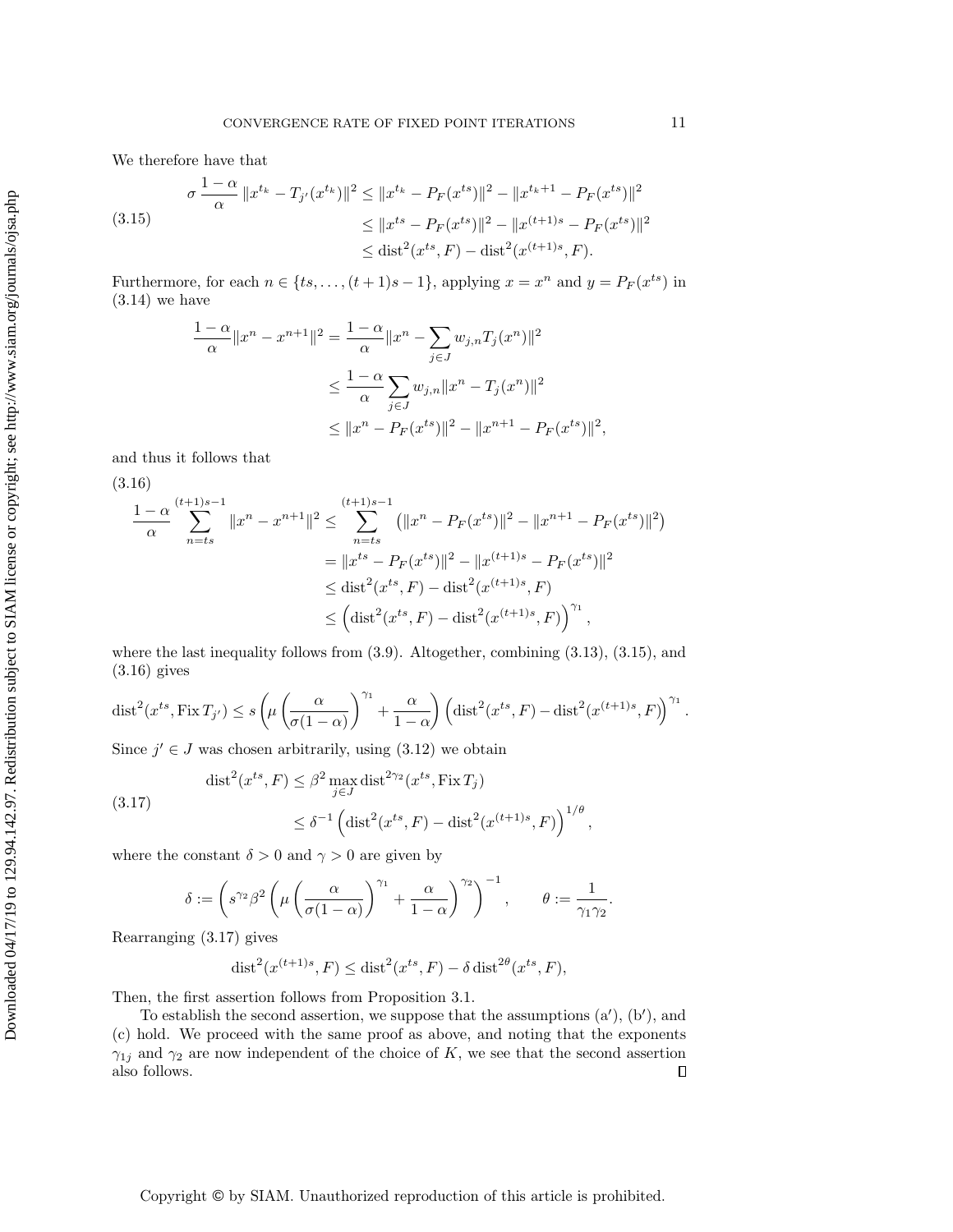Remark 3.2. A closer look at the proof of Theorem [3.1](#page-8-0) reveals that a quantification of the constants  $M_1, M_2$ , and r is possible using the various regularity constants/exponents and [\(3.6\)](#page-6-4). More precisely, [\(3.6\)](#page-6-4) holds with

$$
\delta := \left(s^{\gamma_2}\beta^2\left(\mu\left(\frac{\alpha}{\sigma(1-\alpha)}\right)^{\gamma_1} + \frac{\alpha}{1-\alpha}\right)^{\gamma_2}\right)^{-1}, \qquad \theta := \frac{1}{\gamma_1\gamma_2}, \quad F := \bigcap_{j \in J} \text{Fix } T_j.
$$

Here  $\mu$  is the max of the constants of bounded Hölder regularity of the individual operators  $T_i$  and  $\beta$  is the constant of bounded Hölder regularity of the collection  ${\rm [Fix\ }T_j\}_{j\in J}$ , respectively, on an appropriate compact set. Consequently, these expressions, appropriately specialized, also hold for all the subsequent corollaries of Theorem [3.1.](#page-8-0)

Remark 3.3. Theorem [3.1](#page-8-0) generalizes [\[10,](#page-31-11) Thm. 6.1], which considers the special case in which the Hölder exponents are independent of the bounded set  $K$  and are specified by  $\gamma_{1j} = \gamma_2 = 1, j = 1, \ldots, m$ .

A slight refinement of Theorem [3.1](#page-8-0) which allows for extrapolations as well as different averaging constants is possible. More precisely, an extrapolation of the operator T (in the sense of [\[8\]](#page-31-24)) is a (nonconvex) combination of the form  $wT + (1-w)I$ , where the weight w may take values larger than 1. Recall that for a finite set  $\Omega$ , we use  $|\Omega|$ to denote the number of elements of  $\Omega$ .

COROLLARY 3.4 (extrapolated quasi-cyclic algorithm). Let  $J := \{1, 2, \ldots, m\}$ , let  ${T_j}_{j\in J}$  be a finite family of  $\alpha_j$ -averaged operators on a Hilbert space H with  $\cap_{j\in J}$ Fix  $T_j \neq \emptyset$  and  $\alpha_j \in (0,1)$ , and let  $\alpha > 0$  be such that  $\max_{j\in J} \alpha_j \leq \alpha$ . For each  $t \in \mathbb{N}, \text{ let } w_{0,t} \in \mathbb{R} \text{ and } w_{j,t} \in [0, \frac{\alpha}{\alpha_j}] \text{ } j \in J, \text{ be such that }$ 

$$
\sum_{j \in J} w_{j,t} + w_{0,t} = 1 \text{ and } \sup_{t \in \mathbb{N}} \left\{ \sum_{j \in J} \alpha_j w_{j,t} \right\} < \alpha.
$$

Let  $x^0 \in H$  and consider the extrapolated quasi-cyclic algorithm generated by

(3.18) 
$$
x^{t+1} = \sum_{j \in J} w_{j,t} T_j(x^t) + w_{0,t} x^t \quad \forall t \in \mathbb{N}.
$$

Assume the following hypotheses:

- (a) For each  $j \in J$ , the operator  $T_j$  is bounded Hölder regular.
- (b)  $\{\text{Fix }T_j\}_{j\in J}$  has a boundedly Hölder regular intersection.
- (c)  $\sigma := \inf_{t \in \mathbb{N}} \inf_{j \in J_+(t)} \{w_{j,t}\} > 0$ , where  $J_+(t) = \{j \in J : w_{j,t} > 0\}$  for each  $t \in \mathbb{N}$  , and there exists an  $s \in \mathbb{N}$  such that

$$
J_+(t) \cup J_+(t+1) \cup \cdots \cup J_+(t+s-1) = J \quad \forall t \in \mathbb{N}.
$$

Then  $x^t \to \bar{x} \in \bigcap_{j \in J} \text{Fix } T_j \neq \emptyset$  at least with a sublinear rate  $O(t^{-\rho})$  for some  $\rho > 0$ .

- In particular, if we assume  $(a')$ ,  $(b')$ , and  $(c)$  hold where  $(a')$ ,  $(b')$  are given by
- (a') for each  $j \in J$ , the operator  $T_j$  is bounded Hölder regular with uniform exponent  $\gamma_{1,j} \in (0,1]$ ;
- (b')  $\{\text{Fix }T_j\}_{j\in J}$  has a bounded Hölder regular intersection with uniform exponent  $\gamma_2 \in (0,1],$

then there exist constants  $M_1, M_2 \geq 0$  and  $r \in [0, 1)$  such that

$$
||x^t - \bar{x}|| \le \begin{cases} M_1 t^{-\frac{\gamma}{2(1-\gamma)}}, & \gamma \in (0,1), \\ M_2 r^t, & \gamma = 1, \end{cases}
$$

where  $\gamma := \gamma_1 \gamma_2$  and  $\gamma_1 := \min{\gamma_{1,j} | j \in J}.$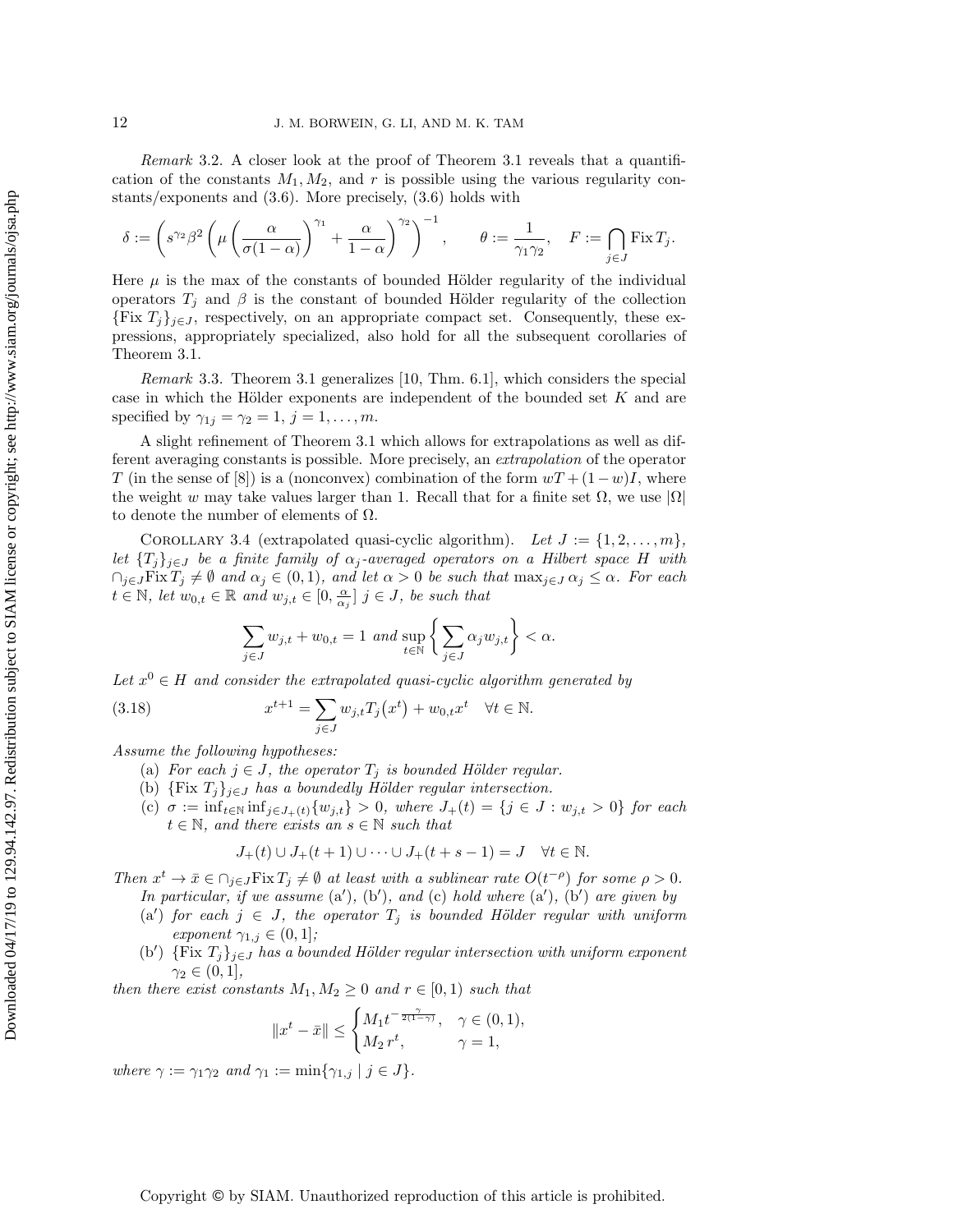*Proof.* For each  $j \in J$ , by Definition [2.3\(2.3\)](#page-3-2), the operator  $\overline{T}_j$  is  $\alpha$ -averaged where

$$
\overline{T}_j := \frac{\alpha}{\alpha_j} T_j - \left(\frac{\alpha}{\alpha_j} - 1\right) I.
$$

Let  $\overline{w}_{j,t} := \frac{w_{j,t} \alpha_j}{\alpha}, \ j \in J$ . Then,  $\overline{w}_{j,t} \geq 0$  and

$$
\sum_{j\in J}\overline{w}_{j,t}=\sum_{j\in J}\frac{w_{j,t}\alpha_j}{\alpha}=\frac{1}{\alpha}\sum_{j\in J}w_{j,t}\alpha_j<1.
$$

Let  $\overline{w}_{0,t} := 1 - \sum_{j \in J} \overline{w}_{j,t}, \overline{T}_0(x) := x$  for all  $x \in H$ , and  $\overline{J} = J \cup \{0\}$ . Then, for all  $t \in \mathbb{N}, \sum_{j \in \overline{J}} \overline{w}_{j,t} = 1$  with  $w_{j,t} \geq 0, j \in \overline{J}$ , and

$$
x^{t+1} = \sum_{j \in J} w_{j,t} T_j(x^t) + w_{0,t} x^t
$$
  
= 
$$
\sum_{j \in J} \overline{w}_{j,t} \frac{\alpha}{\alpha_j} T_j(x^t) - \left(\sum_{j \in J} \overline{w}_{j,t} \frac{\alpha}{\alpha_j} - 1\right) x^t
$$
  
= 
$$
\sum_{j \in J} \overline{w}_{j,t} \left[\frac{\alpha}{\alpha_j} T_j(x^t) - \left(\frac{\alpha}{\alpha_j} - 1\right) x^t\right] + \left(1 - \sum_{j \in J} \overline{w}_{j,t}\right) x^t
$$
  
= 
$$
\sum_{j \in J} \overline{w}_{j,t} \overline{T}_j(x^t).
$$

Since Fix  $\overline{T}_j$  = Fix  $T_j$  for all  $j \in J$ ,  $\{\text{Fix } \overline{T}_j\}_{j\in J}$  is bounded Hölder regular (with uniform exponent  $\gamma_2$ ) if and only if  $\{\text{Fix } T_j\}_{j\in J}$  is bounded Hölder regular (with uniform exponent  $\gamma_2$ ). This together with Fix  $\overline{T}_0 = H$  implies that  $\{\text{Fix } \overline{T}_j\}_{j\in\overline{J}}$  also has a boundedly Hölder regular intersection. For all  $j \in J$ ,  $||x - \overline{T_j}x|| = \frac{\alpha}{\alpha_j} ||T_jx - x||$  and so  $\overline{T}_j$  is bounded Hölder regular (with uniform exponent  $\gamma_{1,k}$ ) if and only if  $T_j$  is bounded Hölder regular (with uniform exponent  $\gamma_{1,k}$ ). Clearly,  $\overline{T}_{l+1}$  is bounded Hölder regular with a uniform exponent 1. Thus, assumptions (a) and (b) of Theorem [3.1](#page-8-0) hold for  ${\{\overline{w}_{j,t}\}}_{j\in\overline{J}}$ . Moreover, noting that by assumption  $\sup_{t\in\mathbb{N}}\{\sum_{j\in J}w_{j,t}\alpha_j\}<\alpha$ , we have

$$
\inf_{t \in \mathbb{N}} \overline{w}_{0,t} = \inf_{t \in \mathbb{N}} \left\{ 1 - \sum_{j \in J} \overline{w}_{j,t} \right\} = \inf_{t \in \mathbb{N}} \left\{ 1 - \sum_{j \in J} \frac{w_{j,t} \alpha_j}{\alpha} \right\} = \frac{\alpha - \sup_{t \in \mathbb{N}} \left\{ \sum_{j \in J} w_{j,t} \alpha_j \right\}}{\alpha} > 0.
$$

This together with assumption (c) of this corollary implies that assumption (c) of Theorem [3.1](#page-8-0) holds for  ${\lbrace \overline{w}_{j,t} \rbrace}_{j \in \overline{J}}$ . Therefore, the claimed result now follows from Theorem [3.1.](#page-8-0)  $\Box$ 

Remark 3.5 (common fixed points). Throughout this work we assume the collection of operators  ${T_j}_{j\in J}$  (*J* a finite index set) to have a common fixed point. In this setting, with appropriate nonexpansivity properties, one has that the fixed point set of convex combinations or compositions of the operators  ${T_j}_{j\in J}$  is precisely the set of their common fixed points. While there do exist several instances where such an assumption does not hold (e.g., regularization schemes such as [\[44\]](#page-32-13)), this does not preclude their analysis using the theory presented here (see Proposition [4.2\)](#page-18-0). Indeed, for such cases, the fixed point set of an appropriate convex combination or composition of operators is nonempty, and this aggregated operator is thus amenable to our

Copyright © by SIAM. Unauthorized reproduction of this article is prohibited.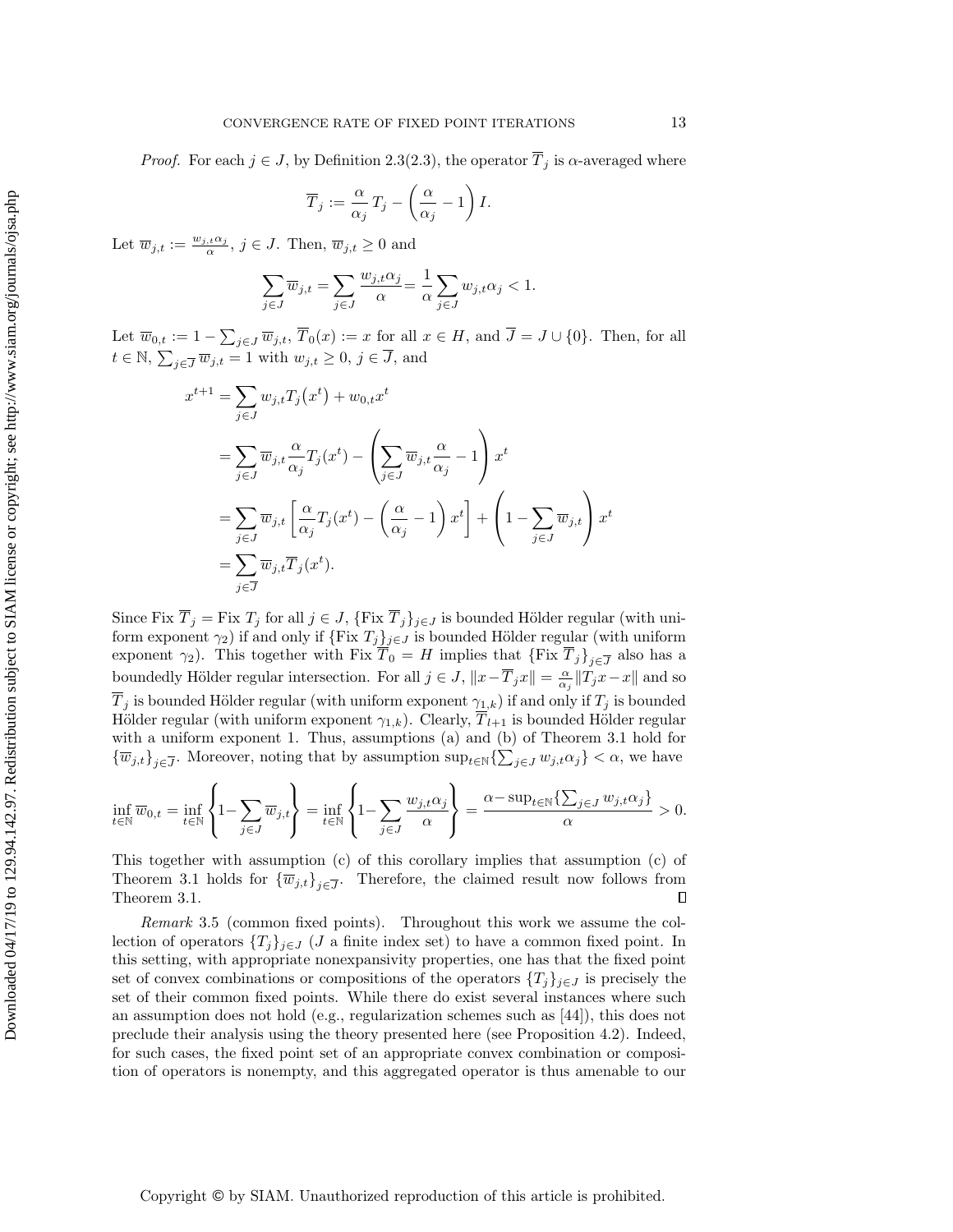results (rather than the individual operators themselves). The question of usefully characterizing the fixed point set of this aggregated operator must then be addressed, a matter significantly more subtle in the absence of a common fixed point.

We next provide four important specializations of Theorem [3.1.](#page-8-0) The first result is concerned with a simple fixed point iteration, the second with a Kransnoselskii– Mann scheme, the third with the method of cyclic projections, and the fourth with forward-backward splitting for variational inequalities.

COROLLARY 3.6 (averaged fixed point iterations with Hölder regularity). Let T be an  $\alpha$ -averaged operators on a Hilbert space H with Fix  $T \neq \emptyset$  and  $\alpha \in (0,1)$ . Suppose T is bounded Hölder regular. Let  $x^0 \in H$  and set  $x^{t+1} = Tx^t$ . Then  $x^t \to$  $\bar{x} \in \text{Fix } T \neq \emptyset$  at least with a sublinear rate  $O(t^{-\rho})$  for some  $\rho > 0$ . In particular, if T is bounded Hölder regular with uniform exponent  $\gamma \in (0,1]$ , then exist  $M > 0$  and  $r \in [0, 1)$  such that

$$
||x^t - \bar{x}|| \le \begin{cases} Mt^{-\frac{\gamma}{2(1-\gamma)}}, & \gamma \in (0,1), \\ M r^t, & \gamma = 1. \end{cases}
$$

Proof. The conclusion follows immediately from Theorem [3.1.](#page-8-0)

<span id="page-13-0"></span>COROLLARY 3.7 (Krasnoselskii–Mann iterations with Hölder regularity). Let T be an  $\alpha$ -averaged operator on a Hilbert space H with Fix  $T \neq \emptyset$  and  $\alpha \in (0,1)$ . Suppose T is bounded Hölder regular. Let  $\sigma_0 \in (0,1)$  and let  $(\lambda_t)_{t \in \mathbb{N}}$  be a sequence of real numbers with  $\sigma_0 := \inf_{t \in \mathbb{N}} {\lambda_t (1 - \lambda_t)} > 0$ . Given an initial point  $x^0 \in H$ , set

$$
x^{t+1} = x^t + \lambda_t (Tx^t - x^t).
$$

Then  $x^t \to \bar{x} \in \text{Fix } T \neq \emptyset$  at least with a sublinear rate  $O(t^{-\rho})$  for some  $\rho > 0$ . In particular, if T is bounded Hölder regular with uniform exponent  $\gamma \in (0,1]$ , then there exist  $M > 0$  and  $r \in [0, 1)$  such that

$$
||x^t - \bar{x}|| \le \begin{cases} Mt^{-\frac{\gamma}{2(1-\gamma)}}, & \gamma \in (0,1), \\ M r^t, & \gamma = 1. \end{cases}
$$

*Proof.* First observe that the sequence  $(x^t)_{t \in \mathbb{N}}$  is given by  $x^{t+1} = T_t x^t$ , where  $T_t = (1 - \lambda_t)I + \lambda_t T$ . Here,  $1 - \lambda_t \ge \sigma_0 > 0$  and  $\lambda_t \ge \sigma_0 > 0$  for all  $t \in \mathbb{N}$  by our assumption.

A straightforward manipulation shows that the identity map,  $I$ , is bounded Hölder regular with uniform exponent  $\gamma_{1,1} \leq 1$ . Since Fix  $I = H$ , the collection  $\{\text{Fix } I, \text{Fix } T\}$ has a bounded Hölder regular intersection with exponent 1. The result now follows from Theorem [3.1.](#page-8-0)  $\Box$ 

The following result includes [\[17,](#page-31-8) Thm. 4.4] and [\[6,](#page-31-0) Thm. 3.12] as special cases.

COROLLARY 3.8 (cyclic projection algorithm with Hölder regularity). Let  $J =$  ${1, 2, \ldots, m}$  and let  ${C_j}_{j \in J}$  be a collection of closed convex subsets of a Hilbert space H with nonempty intersection. Given  $x^0 \in H$ , set

$$
x^{t+1} = P_{C_j}(x^t), \text{ where } j = t \text{ mod } m.
$$

Suppose that  $\{C_j\}_{j\in J}$  has a bounded Hölder regular intersection. Then  $x^t \to \bar{x} \in$  $\cap_{j\in J}C_j\neq\emptyset$  at least with a sublinear rate  $O(t^{-\rho})$  for some  $\rho>0$ . In particular, if the collection  $\{C_j\}_{j\in J}$  is bounded Hölder regular with uniform exponent  $\gamma \in (0,1]$  there

 $\Box$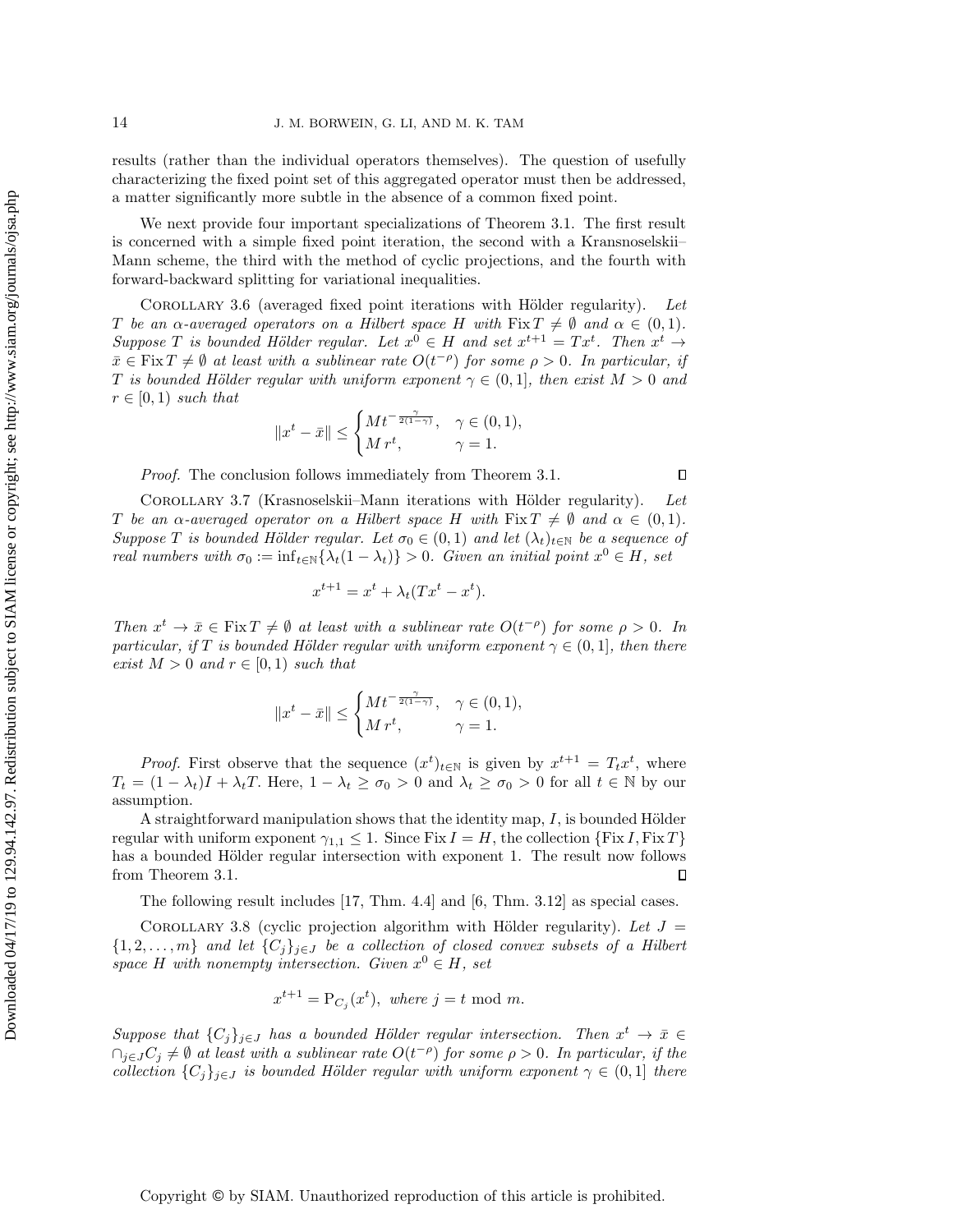exist  $M > 0$  and  $r \in [0, 1)$  such that

$$
||x^t - \bar{x}|| \le \begin{cases} Mt^{-\frac{\gamma}{2(1-\gamma)}}, & \gamma \in (0,1), \\ M r^t, & \gamma = 1. \end{cases}
$$

*Proof.* First note that the projection operator over a closed convex set is  $1/2$ averaged. Now, for each  $j \in J$ ,  $C_j = \text{Fix } P_{C_j}$ , and hence

$$
d(x, C_j) = d(x, \text{Fix } \mathcal{P}_{C_j}) = ||x - \mathcal{P}_{C_j} x|| \quad \forall x \in H.
$$

That is, for each  $j \in J$ , the projection operator  $P_{C_j}$  is bounded Hölder regular with uniform exponent 1. The result follows from Theorem [3.1.](#page-8-0)  $\Box$ 

We now turn our attention to *variational inequalities* [\[7,](#page-31-2) Chap. 25.5]. Let  $f$ :  $H \to (-\infty, +\infty]$  be a proper lower semicontinuous (l.s.c.) convex function and let  $F: H \mapsto H$  be *β-cocoercive*, that is,

<span id="page-14-0"></span>
$$
\langle F(x) - F(y), x - y \rangle \ge \beta ||F(x) - F(y)||^2 \quad \forall x, y \in H.
$$

The generalized variational inequality problem, denoted  $VIP(F, f)$ , is

(3.19) Find 
$$
x^* \in H
$$
 such that  $f(x) - f(x^*) + \langle F(x^*), x - x^* \rangle \ge 0$ ,

and the set of *solutions* to  $(3.19)$  is denoted Sol(VIP(F, f)).

The forward-backward splitting method is often employed to solve  $VIP(F, f)$  (see, for instance, [\[7,](#page-31-2) Prop. 25.18]) and generates a sequence  $\{x^{t}\}$  according to

(3.20) 
$$
x^{t+1} = x^t + \lambda_t (R_{\gamma\partial f}(x^t - \gamma F(x^t)) - x^t) \quad \forall t \in \mathbb{N},
$$

where  $R_{T_0} := (I + T_0)^{-1}$  denotes the *resolvent* of an operator  $T_0$ . Here, we note that  $∂f$  is a maximal monotone operator and so its resolvent is single-valued.

<span id="page-14-1"></span>Corollary 3.9 (forward-backward splitting method for variational inequality problem). Let  $f : H \to (-\infty, +\infty]$  be a proper l.s.c. convex function, let  $F : H \to H$ be a β-cocoercive operator with  $\beta > 0$ , let  $\gamma \in (0, 2\beta)$ , and let  $(\lambda_t)_{t \in \mathbb{N}}$  be a sequence of real numbers with  $\sigma_0 := \inf_{t \in \mathbb{N}} {\lambda_t (1 - \lambda_t)} \in (0, 1)$ . Suppose Sol(VIP(F, f))  $\neq \emptyset$ . Let  $x^0 \in H$  and set

(3.21) 
$$
x^{t+1} = (1 - \lambda_t) x^t + \lambda_t R_{\gamma \partial f} (x^t - \gamma F(x^t)) \quad \forall t \in \mathbb{N}.
$$

If  $T_2 := R_{\gamma\partial f}(I - \gamma F)$  is bounded Hölder regular, then  $x^t \to \bar{x} \in Sol(VIP(F, f))$  at least with a sublinear rate  $O(t^{-\rho})$  for some  $\rho > 0$ . In particular, if T is bounded Hölder regular with uniform exponent  $\gamma \in (0,1]$ , then there exist  $M > 0$  and  $r \in [0,1)$ such that γ

$$
||x^{t} - \bar{x}|| \leq \begin{cases} Mt^{-\frac{\gamma}{2(1-\gamma)}}, & \gamma \in (0,1), \\ M r^{t}, & \gamma = 1. \end{cases}
$$

*Proof.* Since F is β-cocoercive, [\[7,](#page-31-2) Prop. 4.33] shows that  $I - \gamma F$  is  $\gamma/(2\beta)$ averaged. The operator  $R_{\gamma\partial f}$  is  $\frac{1}{2}$ -averaged, as the resolvent of a maximally monotone operator. By [\[7,](#page-31-2) Prop. 4.32],  $T_2$  is  $\frac{2}{3}$ -averaged. Applying Corollary [3.7](#page-13-0) with  $T = T_2$ , the claimed convergence rate to a point  $\bar{x} \in \text{Fix } T_2$  thus follows.

It remains to show that Fix  $T_2 = Sol(VIP(F, f))$ . Indeed,  $x \in Fix T_2$  if and only if

$$
x = (I + \gamma \partial f)^{-1}((I - \gamma F)(x)) \iff x - \gamma F(x) \in x + \gamma \partial f(x) \iff 0 \in (\partial f + F)(x).
$$
  
The claimed result follows.

The claimed result follows.

Copyright © by SIAM. Unauthorized reproduction of this article is prohibited.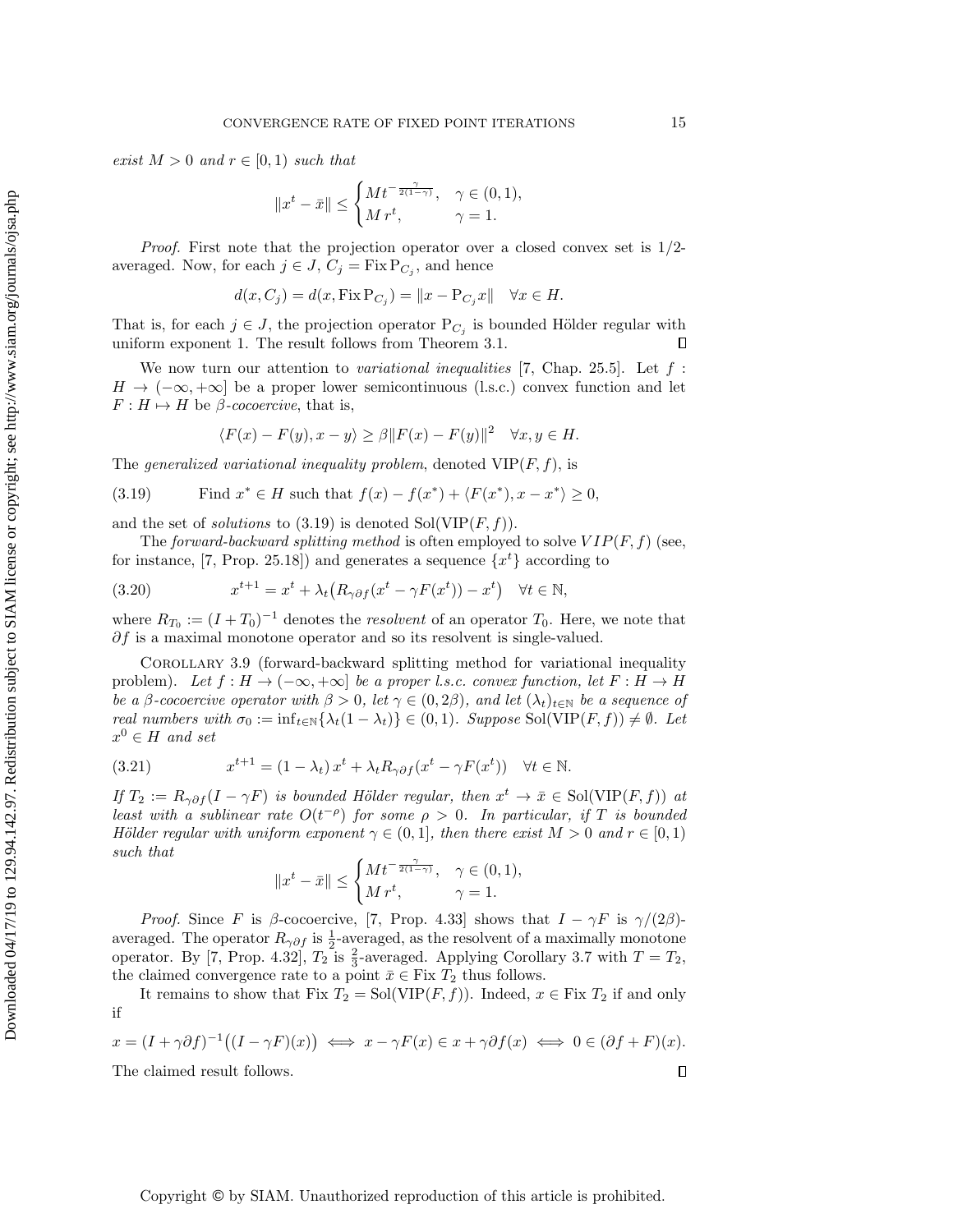Remark 3.10 (semialgebraic forward-backward splitting). Corollary [3.9](#page-14-1) applies, in particular, when f and F are semialgebraic functions and  $H = \mathbb{R}^n$ . To see this, first note that  $\partial f$  is semialgebraic as the subdifferential of the semialgebraic function [\[26,](#page-31-25) p. 6]. The graph of the resolvent to  $\gamma \partial f$  may then be expressed as

$$
\text{gph } R_{\gamma\partial f} = \{ (z, (I + \gamma\partial f)^{-1}(z)) : z \in \mathbb{R}^n \} = \{ ((I + \gamma\partial f)(z), z) : z \in \mathbb{R}^n \},
$$

which is a semialgebraic set since  $(I + \gamma \partial f)$  is a semialgebraic function by Fact [2.4,](#page-4-0) and hence the resolvent is a semialgebraic mapping. A further application of Fact [2.4](#page-4-0) shows that  $T_2$  is semialgebraic, as the composition of semialgebraic maps.

We may therefore define two continuous semialgebraic functions  $\phi(x) :=$ dist(x, FixT<sub>2</sub>) and  $\varphi(x) := ||x - Tx||$ . Since  $\phi^{-1}(0) = \text{Fix}T_2 = \varphi^{-1}(0)$ , (P6) of Fact [2.4](#page-4-0) yields, for any compact semialgebraic set K, the existence of constants  $c > 0$ and  $\tau \in (0,1]$  such that

$$
||x - T_2x|| \leq c \text{dist}^{\tau}(x, \text{Fix} T_2) \quad \forall x \in K,
$$

or, in other words, the bounded Hölder regularity of  $T_2$ .

<span id="page-15-0"></span>4. The rate of convergence of DR algorithms for convex feasibility problems. We now specialize our convergence results to the classical DR algorithm and its variants in the setting of convex feasibility problems. In doing so, a convergence rate is obtained under the Hölder regularity condition. Recall that the basic DR algorithm for two set feasibility problems can be stated as in Algorithm 1.

Direct verification shows that the relationship between consecutive terms in the sequence  $(x^{t})$  of [\(4.1\)](#page-15-1) can be described in terms of the firmly nonexpansive (two-set) DR *operator* which is of the form

<span id="page-15-2"></span>(4.2) 
$$
T_{C,D} = \frac{1}{2} (I + R_D R_C),
$$

where I is the identity mapping and  $R_C := 2P_C - I$  is the reflection operator with respect to the set  $C$  ("reflect-reflect-average").

We shall also consider the abstraction given by Algortihm [2,](#page-16-0) which chooses two constraint sets from some finite collection at each iteration. Note that iterations [\(4.1\)](#page-15-1) and [\(4.3\)](#page-16-1) have the same structure.

The motivation for studying Algorithm [2](#page-16-0) is that, beyond Algorithm 1, it includes two further DR-type schemes from the literature. The first scheme is the *cyclic DR* algorithm and is generated according to

$$
u^{t+1} = (T_{C_m, C_1} T_{C_{m-1}, C_m} \dots T_{C_2, C_3} T_{C_1, C_2})(u^t) \quad \forall t \in \mathbb{N},
$$

Algorithm 1. Basic DR algorithm.

Data: Two closed and convex sets  $C, D \subseteq H$ Choose an initial point  $x^0 \in H$  for  $t = 0, 1, 2, 3, \dots$  do Set:

<span id="page-15-1"></span>(4.1) 
$$
\begin{cases} y^{t+1} := \mathcal{P}_C(x^t), \\ z^{t+1} := \mathcal{P}_D(2y^{t+1} - x^t), \\ x^{t+1} := x^t + (z^{t+1} - y^{t+1}). \end{cases}
$$

end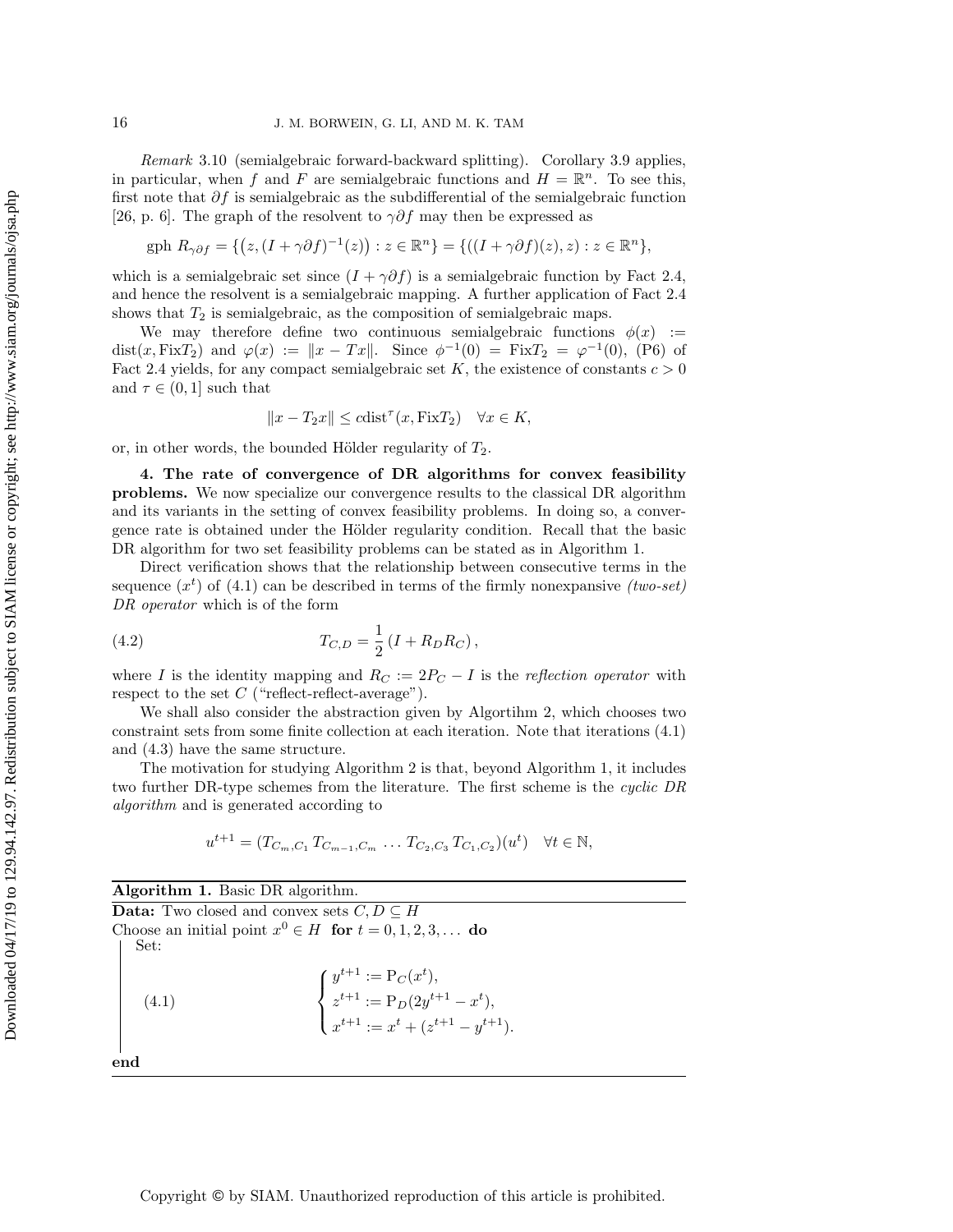<span id="page-16-0"></span>**Data:** A family of m closed and convex sets  $C_1, C_2, \ldots, C_m \subseteq H$ Choose a list of 2-tuples  $\Omega_1, ..., \Omega_p \in \{(i_1, i_2) : i_1, i_2 = 1, 2, ..., m \text{ and } i_1 \neq i_2\}$ with  $\cup_{j=1}^p \Omega_j = \{1, \ldots, m\}$  Define  $\Omega_0 = \Omega_m$  Choose an initial point  $x^0 \in H$  for  $t = 0, 1, 2, 3, \ldots$  do Set the indices  $(i_1, i_2) := \Omega_{t'}$  where  $t' = t + 1 \text{ mod } s$  Set (4.3)  $\sqrt{ }$  $\int$  $\overline{a}$  $y^{t+1} := \mathbf{P}_{C_{i_1}}(x^t),$  $z^{t+1} := \mathbf{P}_{C_{i_2}}(2y^{t+1} - x^t),$  $x^{t+1} := x^t + (z^{t+1} - y^{t+1}).$ 

end

which corresponds to Algorithm [2](#page-16-0) with  $u^t = x^{mt}$ ,  $t \in \mathbb{N}$ ,  $p = m$  and  $\Omega_j = (j, j + 1)$ ,  $j = 1, \ldots, m-1$ , and  $\Omega_m = (m, 1)$ . The second scheme the cyclically anchored DR algorithm and is generated according to

<span id="page-16-1"></span>
$$
u^{t+1} = (T_{C_1, C_m} \dots T_{C_1, C_3} T_{C_1, C_2})(u^t) \quad \forall t \in \mathbb{N},
$$

which corresponds to Algorithm [2](#page-16-0) with  $u^t = x^{(m-1)t}$ ,  $t \in \mathbb{N}$ ,  $p = m - 1$  and  $\Omega_j =$  $(1, j + 1), j = 1, \ldots, m - 1$ . The following lemma shows that underlying operators of both these methods are also averaged.

LEMMA 4.1 (compositions of DR operators). Let p be a positive integer. The composition of p DR operators is  $\frac{p}{p+1}$ -averaged.

*Proof.* The two-set DR operator of  $(4.2)$  is firmly nonexpansive and hence  $1/2$ averaged. The result follows by [\[7,](#page-31-2) Prop. 4.32].  $\Box$ 

<span id="page-16-2"></span>COROLLARY 4.1 (convergence rate for the multiple-sets DR algorithm). Let  $C_1, C_2, \ldots, C_m$  be closed convex sets in a Hilbert space H with nonempty intersection. Let  $\{\Omega_j\}_{j=1}^p$  and  $\{(y^t, z^t, x^t)\}\$  be generated by the multiple-sets DR algorithm [\(4.1\)](#page-15-1). Suppose the follwoing:

(a) For each  $j \in \{1, \ldots, p\}$ , the operator  $T_{\Omega_j}$  is bounded Hölder regular.

(b) The collection  $\{\text{Fix }T_{\Omega_j}\}_{j=1}^p$  has a bounded Hölder regular intersection.

Then  $x^t \to \bar{x} \in \bigcap_{j=1}^p \text{Fix } T_{\Omega_j}$  with at least a sublinear rate  $O(t^{-\rho})$  for some  $\rho > 0$ . In particular, suppose we assume the stronger assumptions:

- (a') For each  $j \in \{1, \ldots, p\}$ , the operator  $T_{\Omega_j}$  is bounded Hölder regular with uniform exponent  $\gamma_{1,j}$ .
- (b') The collection  $\{\text{Fix}\, \widetilde{T}_{\Omega_j}\}_{j=1}^p$  has a bounded Hölder regular intersection with uniform exponent  $\gamma_2 \in (0,1]$ .

Then there exist  $M > 0$  and  $r \in (0,1)$  such that

$$
\|x^t-\bar x\|\leq \left\{\begin{array}{cc} Mt^{-\frac{\gamma}{2(1-\gamma)}}&\text{ if }\quad \gamma\in(0,1),\\ M\,r^t&\text{ if }\quad \gamma=1.\end{array}\right.
$$

where  $\gamma := \gamma_1 \gamma_2$  where  $\gamma_1 := \min\{\gamma_{1,j} \mid 1 \leq j \leq s\}.$ 

*Proof.* Let  $J = \{1, 2, \ldots, s\}$ . For all  $j \in J$ , set  $T_j = T_{\Omega_j}$  and

$$
w_{t,j} \equiv \begin{cases} 1, & j = t+1 \text{ mod } s, \\ 0 & \text{otherwise.} \end{cases}
$$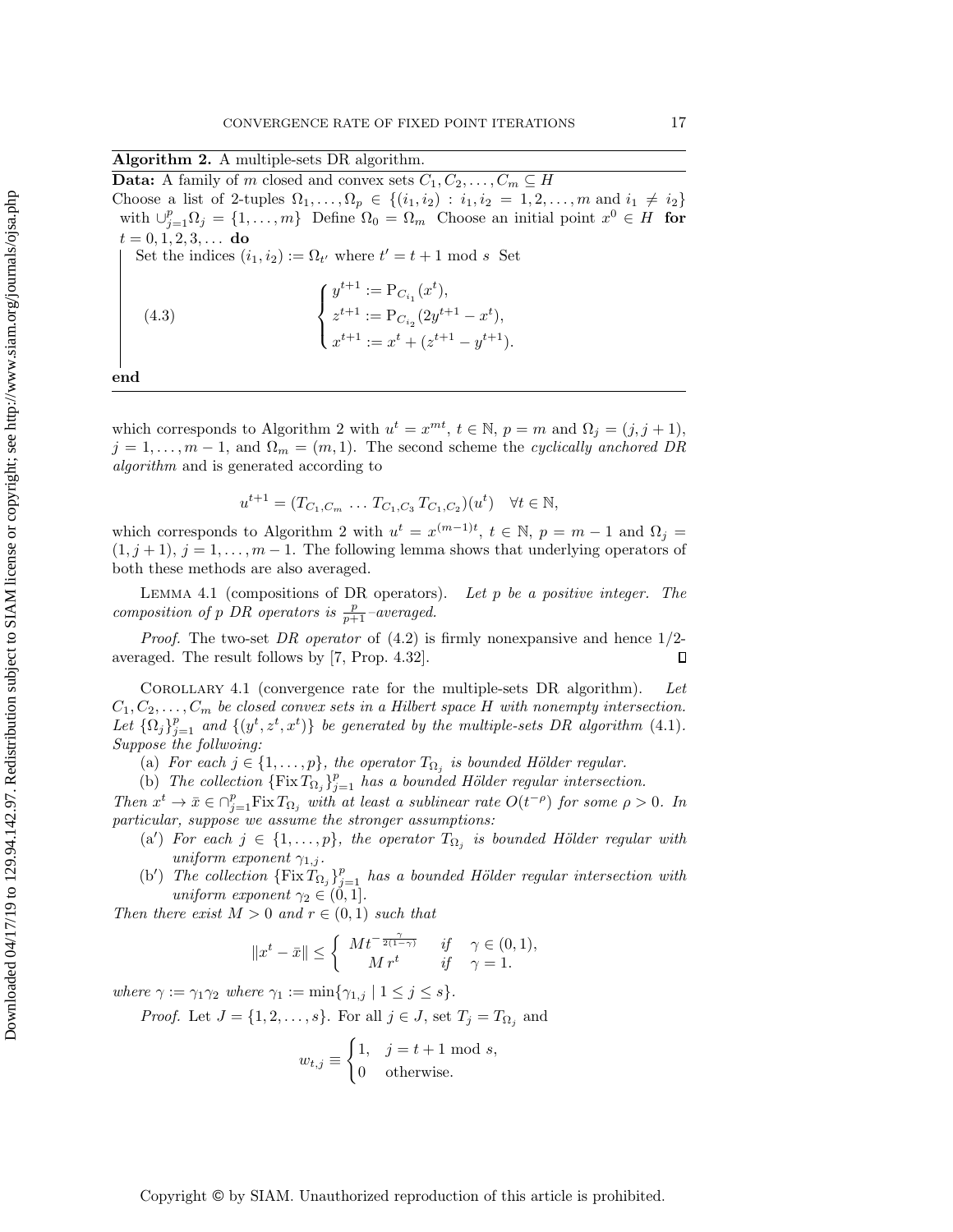Since  $T_{\Omega_j}$  is firmly nonexpansive (that is, 1/2-averaged), the conclusion follows immediately from Theorem [3.1.](#page-8-0)  $\Box$ 

We next observe that bounded Hölder regularity of the DR operator  $T_{\Omega_i}$  and Hölder regular intersection of the collection  $\{\text{Fix }T_{\Omega_j}\}_{j=1}^p$  are automatically satisfied for the semialgebraic convex case, and so, sublinear convergence analysis follows in this case without any further regularity conditions. This follows from the next proposition.

<span id="page-17-0"></span>PROPOSITION 4.1 (semialgebraicity implies Hölder regularity and sublinear convergence). Let  $C_1, C_2, \ldots, C_m$  be convex, semialgebraic sets in  $\mathbb{R}^n$  with nonempty intersection which can be described by polynomials (in the sense of  $(2.1)$ ) on  $\mathbb{R}^n$  having degree d. Let  $\{\Omega_j\}_{j=1}^p$  be a list of 2-tuples with  $\cup_{j=1}^p \Omega_j = \{1, \ldots, m\}$ . Then the following hold:

- (a) For each  $j \in \{1, \ldots, p\}$ , the operator  $T_{\Omega_j}$  is bounded Hölder regular. Moreover, if  $d = 1$ , then  $T_{\Omega_j}$  is bounded Hölder regular with uniform exponent 1.
- (b) The collection  $\{\text{Fix }T_{\Omega_j}\}_{j=1}^p$  has a bounded Hölder regular intersection.

In particular, let  $\{(y^t, z^t, x^t)\}\$ be generated by the multiple-sets DR algorithm [\(4.3\)](#page-16-1). Then there exists  $\rho > 0$  such that  $x^t \to \bar{x} \in \bigcap_{j=1}^p \text{Fix } T_{\Omega_j}$  with at least a sublinear rate  $O(t^{-\rho}).$ 

*Proof.* Fix any  $j \in \{1, ..., p\}$ . We first verify that the operator  $T_{\Omega_j}$  is bounded Hölder regular. Without loss of generality, we assume that  $\Omega_j = \{1, 2\}$  and so  $T_{\Omega_i}$  =  $T_{C_1,C_2}$ , where  $T_{C_1,C_2}$  is the DR operator for  $C_1$  and  $C_2$ . Recall that for each  $x \in \mathbb{R}^n$ ,  $T_{C_1,C_2}(x) - x = P_{C_2}(R_{C_1}(x)) - P_{C_1}(x)$ . We now distinguish two cases depending on the value of the degree d of the polynomials which describes  $C_i$ ,  $j = 1, 2$ .

Case 1  $(d > 1)$ . We first observe that for a closed convex semialgebraic set  $C \subseteq \mathbb{R}^n$ , the projection mapping  $x \mapsto P_C(x)$  is a semialgebraic mapping. This implies that, for  $i = 1, 2, x \mapsto P_{C_i}(x)$  and  $x \mapsto R_{C_i}(x) = 2P_{C_i}(x) - x$  are all semialgebraic mappings. Since the composition of semialgebraic maps remains semialgebraic ((P5) of Fact [2.4\)](#page-4-0), we deduce that  $f: x \mapsto ||T_{C_1,C_2}x - x||^2$  is a continuous semialgebraic function. By (P4) of Fact [2.4,](#page-4-0)  $Fix T_{C_1,C_2} = \{x \mid f(x) = 0\}$  which is therefore a semialgebraic set. By (P2) of Fact [2.4,](#page-4-0) the function  $dist(\cdot, Fix T_{C_1,C_2})$  is semialgebraic, and clearly dist( $\cdot$ , Fix  $T_{C_1, C_2}$ )<sup>-1</sup>(0) =  $f^{-1}(0)$ .

By the Lojasiewicz inequality for semialgebraic functions ((P6) of Fact [2.4\)](#page-4-0), we see that for every  $\rho > 0$ , one can find  $\mu > 0$  and  $\gamma \in (0, 1]$  such that

$$
dist(x, \text{Fix } \mathcal{T}_{\mathcal{C}_1, \mathcal{C}_2}) \le \mu \|x - T_{\mathcal{C}_1, \mathcal{C}_2} x\|^\gamma \quad \forall x \in \mathbb{B}(0, \rho).
$$

So, the DR operator  $T_{C_1,C_2}$  is bounded Hölder regular in this case.

Case 2 ( $d = 1$ ). In this case, both  $C_1$  and  $C_2$  are polyhedral, hence their projections  $P_{C_1}$  and  $P_{C_2}$  are piecewise affine mappings. Noting that composition of piecewise affine mappings remains piecewise affine [\[47\]](#page-32-14), we deduce that  $F: x \mapsto T_{C_1,C_2}(x) - x$ is continuous and piecewise affine. Then, Robinson's theorem on metric subregularity of piecewise affine mappings [\[49\]](#page-32-15) implies that for all  $a \in \mathbb{R}^n$ , there exist  $\mu > 0$ ,  $\epsilon > 0$ such that

$$
dist(x, \text{Fix }T_{C_1, C_2}) = dist(x, F^{-1}(0)) \le \mu ||F(x)|| = \mu ||x - T_{C_1, C_2}(x)|| \quad \forall x \in \mathbb{B}(a, \epsilon).
$$

Then, a standard compactness argument shows that the DR operator  $T_{C_1,C_2}$  is bounded linear regular, that is, uniformly bounded Hölder regular with exponent 1.

Next, we assert that the collection  $\{\text{Fix }T_{\Omega_j}\}_{j=1}^p$  has a bounded Hölder regular intersection. To see this, as in the proof of part (a), we can show that for each  $j = 1, \ldots, p$ , Fix  $T_{\Omega_j}$  is a semialgebraic set. Then, their intersection  $\bigcap_{j=1}^p \text{Fix } T_{\Omega_j}$  is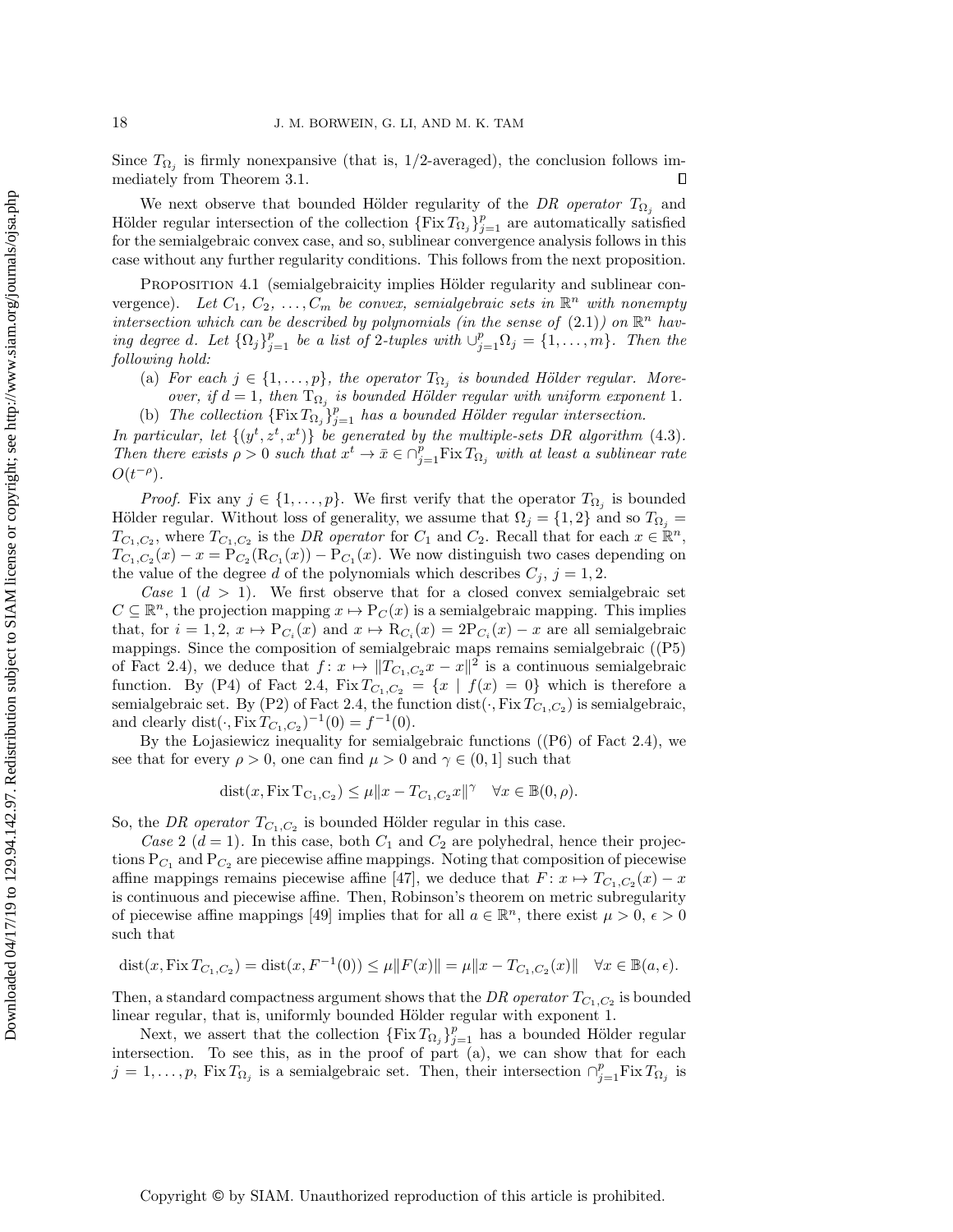also a semialgebraic set. Thus,  $\psi(x) = \text{dist}(x, \bigcap_{j=1}^p \text{Fix } T_{\Omega_j})$  and  $\phi(x) = \max_{1 \leq j \leq p}$ dist(x, Fix  $T_{\Omega_j}$ ) are semialgebraic functions. It is easy to see that  $\phi^{-1}(0) = \psi^{-1}(0)$ and hence the Lojasiewicz inequality for semialgebraic functions  $((P6)$  of Fact [2.4\)](#page-4-0) implies that the collection  $\{Fix T_{\Omega_j}\}_{j=1}^p$  has a bounded Hölder regular intersection.

The final conclusion follows by Theorem [3.1.](#page-8-0)

Next, we establish the convergence rate for DR algorithm assuming bounded Hölder regularity of the DR operator  $T_{C,D}$ .

COROLLARY 4.2 (convergence rate for the DR algorithm). Let  $C, D$  be two closed convex sets in a Hilbert space H with  $C \cap D \neq \emptyset$ , and let  $T_{C,D}$  be the DR operator. Let  $\{(y^t, z^t, x^t)\}\;$  be generated by the DR algorithm [\(4.1\)](#page-15-1). Suppose that  $T_{C,D}$  is bounded Hölder regular. Then  $x^t \to \bar{x} \in \text{Fix } T_{C,D}$  with at least a sublinear rate  $O(t^{-\rho})$  for some  $\rho > 0$ . In particular, if  $T_{C,D}$  is bounded Hölder regular with uniform exponent  $\gamma \in (0,1]$ , then there exist  $M > 0$  and  $r \in (0,1)$  such that

<span id="page-18-1"></span>
$$
||x^t - \bar{x}|| \le \begin{cases} Mt^{-\frac{\gamma}{2(1-\gamma)}} & \text{if } \gamma \in (0,1), \\ Mr^t & \text{if } \gamma = 1. \end{cases}
$$

*Proof.* Let  $J = \{1\}$ ,  $T_1 = T_{C,D}$  and  $w_{t,1} \equiv 1$ . Note that  $T_{C,D}$  is firmly nonexpansive (that is,  $1/2$ -averaged) and any collection containing only one set has Hölder regular intersection with exponent one. Then the conclusion follows immediately from Theorem [3.1.](#page-8-0)  $\Box$ 

Similar to Proposition [4.1,](#page-17-0) if  $C$  and  $D$  are basic convex semialgebraic sets, then the DR algorithm exhibits at least a sublinear convergence rate.

Remark 4.3 (linear convergence of the DR algorithm for convex feasibility problems). We note that if  $H = \mathbb{R}^n$  and  $C, D$  are convex sets with riC∩riD  $\neq \emptyset$ , then  $T_{C,D}$ is bounded linear regular, that is, bounded Hölder regular with uniform exponent 1. In this case, the DR algorithm converges linearly as was previously established in [\[10\]](#page-31-11). Further, if C and D are both subspaces such that  $C+D$  is closed (as is automatic in finite dimensions), then  $T_{C,D}$  is also bounded linear regular, and so the DR algorithm converges linearly in this case as well. This was established in [\[11\]](#page-31-13). It should be noted that [\[11\]](#page-31-13) deduced the stronger result that the linear convergence rate is exactly the cosine of the Friedrichs angle. We also remark that linear convergence of the DR algorithm under the regularity condition riC ∩ riD  $\neq \emptyset$  may alternatively be deduced as a consequence of the recently established local linear convergence of nonconvex DR algorithms [\[40,](#page-32-7) [45\]](#page-32-9) by specializing C and D to be convex sets.

To conclude this section, we consider a regularization of the DR algorithm [\[44\]](#page-32-13) which converges even when the target intersection is empty where the sequence is generated by  $x^{t+1} = T_R(x^t)$  where  $T_R := \beta P_C + (1 - \beta)T_{C,D}$  and  $\beta \in (0,1)$ . When the target intersection  $C \cap D$  is empty, this gives an example of a useful algorithm in which the two operators of interest,  $P_C$  and  $T_{C,D}$ , have no common fixed point but can still be analyzed within our framework.

PROPOSITION 4.2 (convergence rate of regularized DR algorithm). Let  $C, D$ be two basic convex semialgebraic sets and let  $T_{C,D}$  be the DR operator. Let  $\{x^{t}\}$ be generated by  $x^{t+1} := T_R(x^t)$ , where  $T_R = \beta P_C + (1 - \beta)T_{C,D}$  and  $\beta \in (0,1)$ . Then  $P_D(x^t) \to \bar{x}_1 \in D$  and  $P_C(P_D(x^t)) \to \bar{x}_2 \in C$  both with at least a sublinear rate  $O(t^{-\rho})$  for some  $\rho > 0$  and  $\|\bar{x}_1 - \bar{x}_2\| = \text{dist}(C, D)$ . In particular, if  $C, D$  are polyhedral, then there exist  $M > 0$  and  $r \in (0,1)$  such that

<span id="page-18-0"></span>
$$
\max\{\|P_D(x^t) - \bar{x}_1\|, \|P_C(P_D(x^t)) - \bar{x}_2\|\} \le M r^t.
$$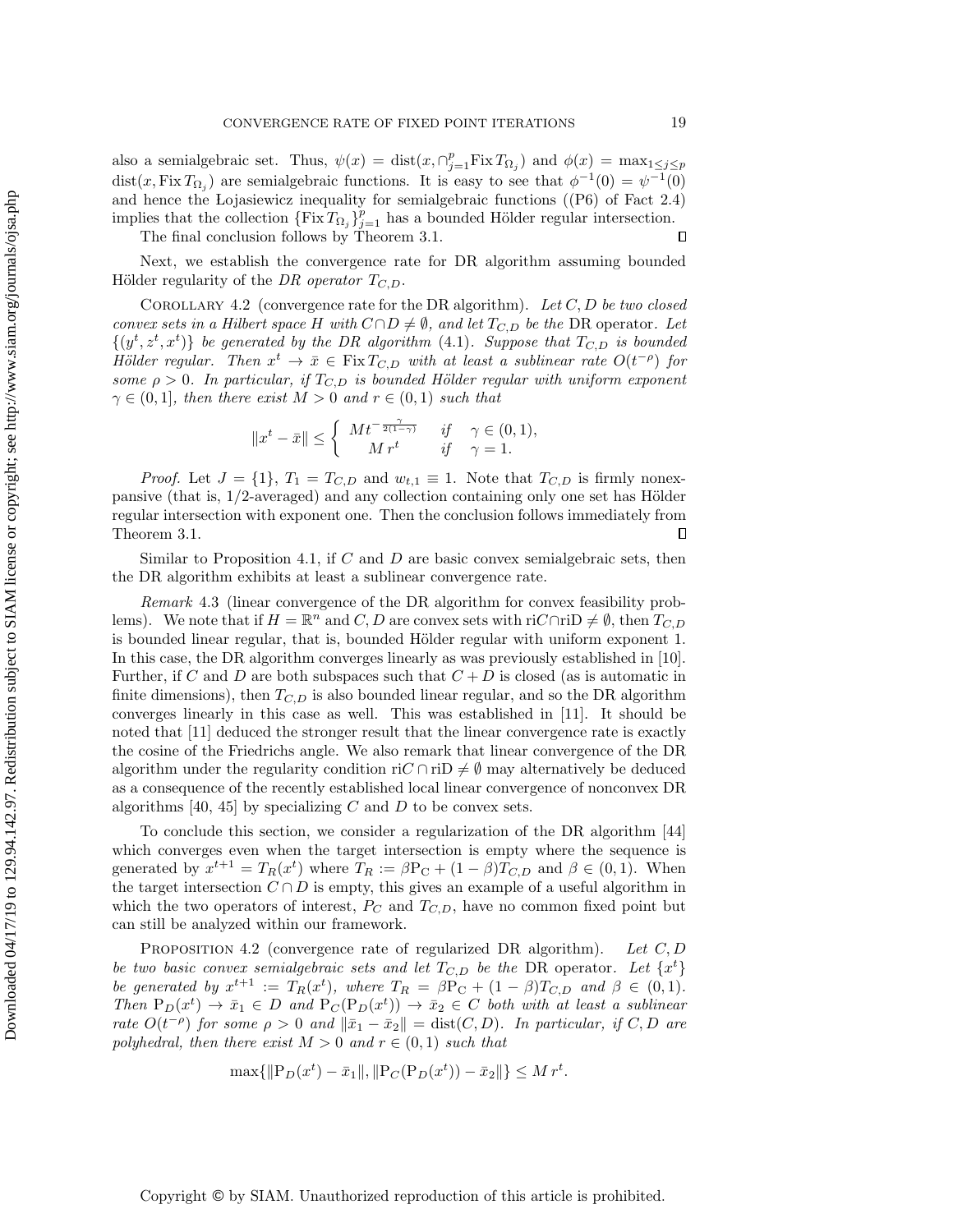*Proof.* As C, D are two basic convex semialgebraic sets,  $D - C$  is a closed set [\[17,](#page-31-8) Lem. 4.7]. Let  $g = P_{D-C}(0)$ ,  $E = C \cap (D - g)$  and  $F = (C + g) \cap D$ . Then, [\[44,](#page-32-13) Lem. 2.1] shows that  $\text{Fix} T_R = F - \frac{\beta}{1-\beta} g$ ,  $P_D(\text{Fix} T_R) \subseteq F$  and  $P_C(P_D(\text{Fix} T_R)) \subseteq E$ . We first show that  $T_R$  is bounded Hölder regular, and  $T_R$  is bounded Hölder regular with uniform exponent 1 if  $C, D$  are polyhedral. To see this, we use the same argument as in Proposition [4.1](#page-17-0) and it suffices to establish that  $T_R - I$  is a semialgebraic (resp., piecewise affine) map when  $C$  and  $D$  are semialgebraic (resp., polyhedral). For the sake of avoiding repetition, we only show the latter. Observe that

$$
T_R - I = \beta (P_C - I) + (1 - \beta) (P_D R_C - P_C).
$$

Thus  $T_R - I$  can be represented in terms of linear combinations and compositions of continuous semialgebraic (resp., continuous piecewise affine) operators, more precisely, the projectors onto C and D. Since projectors of convex semialgebraic (resp., polyhedral) sets are semialgebraic (resp., piecewise affine) and continuous, it follows that  $T_R - I$  is semialgebraic (resp., piecewise affine) and continuous. It then follows from Theorem [3.1](#page-8-0) that  $x^t \to \bar{x} \in \text{Fix} T_R$  with at least a sublinear rate  $O(t^{-\rho})$  for some  $\rho > 0$ . From the nonexpansive property of projection mapping, we see that  $P_D(x^t) \to \bar{x}_1 \in P_D(\text{Fix}T_R) \subseteq F$  and  $P_C(P_D(x^t)) \to \bar{x}_2 = P_C(\bar{x}_1) \subseteq E$  both with at least a sublinear rate  $O(t^{-\rho})$ . From the definitions of E, F, and g, it follows that  $\|\bar{x}_1 - \bar{x}_2\| = \text{dist}(C, D)$ . The assertion for the linear convergence in the case where C and D are polyhedral also follows from Theorem [3.1.](#page-8-0)  $\Box$ 

<span id="page-19-0"></span>5. The rate of convergence of the damped DR algorithm. We now investigate a variant of Algorithm 1 which we refer to as the damped DR algorithm. To proceed, let  $\eta > 0$ , let A be a closed convex set in H, and define the operator  $P_A^{\eta}$  by

$$
\mathbf{P}_{A}^{\eta}=\left(\frac{1}{2\eta+1}I+\frac{2\eta}{2\eta+1}\mathbf{P}_{A}\right),
$$

where I denotes the identity operator on H. The operator  $P_A^{\eta}$  can be considered as a relaxation of the projection mapping. Further, a direct verification shows that

$$
\lim_{\eta \to \infty} \mathcal{P}_A^{\eta}(x) = \mathcal{P}_A(x) \quad \forall x \in H,
$$

in norm, and

<span id="page-19-1"></span>(5.1) 
$$
P_A^{\eta}(x) = \text{prox}_{\eta \text{dist}_A^2}(x) = \underset{y \in H}{\text{arg min}} \left\{ \text{dist}_A^2(y) + \frac{1}{2\eta} \|y - x\|^2 \right\} \quad \forall x \in H,
$$

where  $prox<sub>f</sub>$  denotes the *proximity operator* of the function f. The damped variant can be stated as in Algorithm 3.

Remark 5.1. In the more general setting in which  $P_C^{\eta}$  and  $P_D^{\eta}$  are, respectively, replaced by  $prox_{\eta f}$  and  $prox_{\eta g}$  for f and g proper l.s.c convex functions, Algorithm 3 can be found, for instance, in [\[7,](#page-31-2) Cor. 27.4], [\[44,](#page-32-13) Alg. 1.8], and [\[23\]](#page-31-26). Convergence of this algorithm (without an explicit estimate of the convergence rate) has been established in [\[44,](#page-32-13) Cor. 1.11] and [\[23,](#page-31-26) Cor. 5.2]. We also note that a similar relaxation of the DR algorithm for lattice cone constraints has been proposed and analyzed in [\[18\]](#page-31-27).

<span id="page-19-2"></span>While it is possible to analyze the damped DR algorithm within the quasi-cyclic framework, we learn more by proving the following result directly.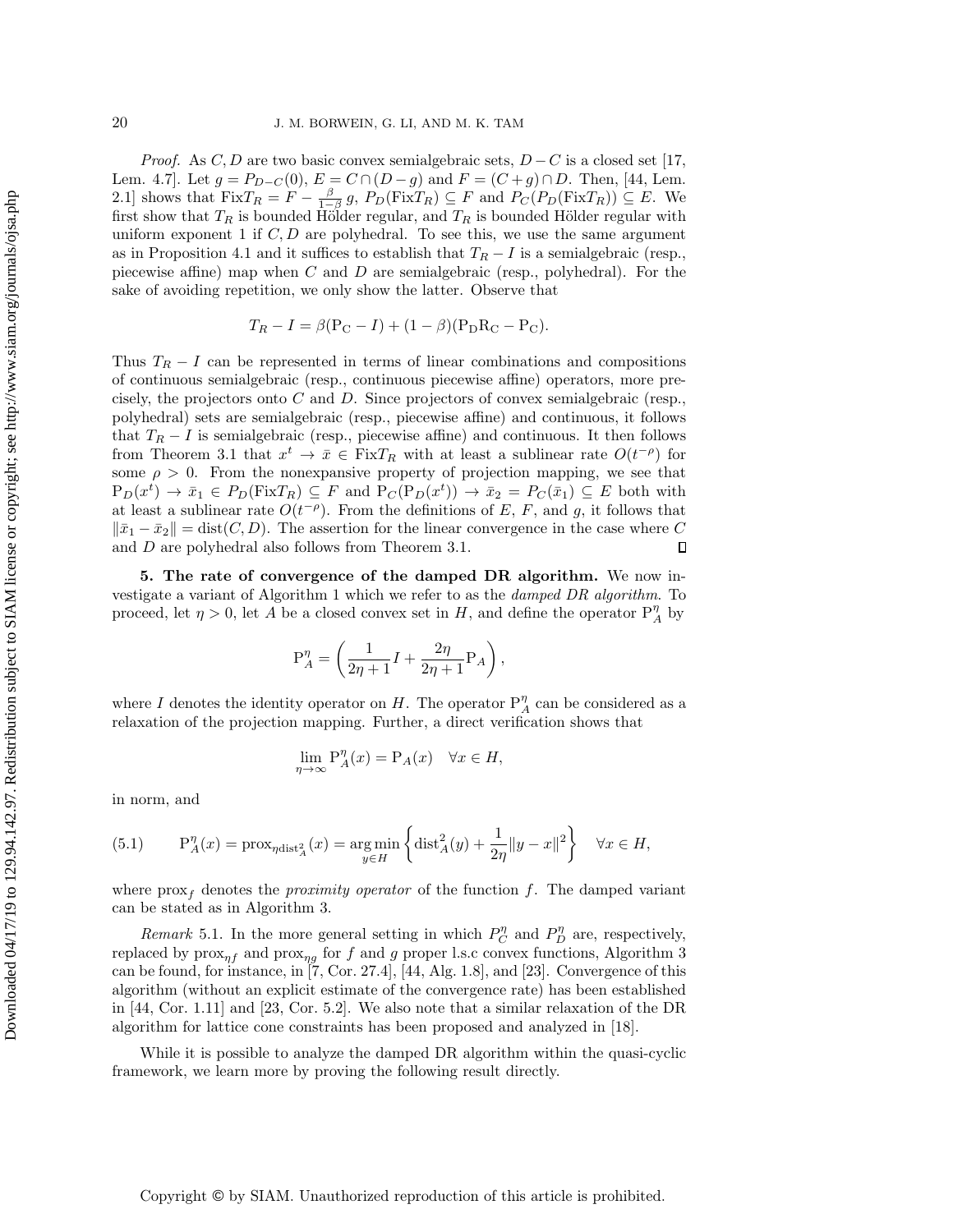<span id="page-20-0"></span>Data: Two closed sets  $C, D \subseteq H$ Choose  $\eta > 0$  and  $\lambda \in (0, 2]$ ; Choose an initial point  $x^0 \in H$  for  $t = 0, 1, 2, 3, \dots$  do Choose  $\lambda_t \in (0, 2]$  with  $\lambda_t \geq \lambda$  and set: (5.2)  $\sqrt{ }$  $\int$  $\overline{a}$  $y^{t+1} := \mathrm{P}_{C}^{\eta}(x^{t}),$  $z^{t+1} := \mathcal{P}_D^{\eta} (2y^{t+1} - x^t),$  $x^{t+1} := x^t + \lambda_t (z^{t+1} - y^{t+1}).$ end

THEOREM 5.2 (convergence rate for the damped DR algorithm). Let  $C, D$  be two closed and convex sets in a Hilbert space H with  $C \cap D \neq \emptyset$ . Let  $\lambda := \inf_{t \in \mathbb{N}} \lambda_t > 0$ with  $\lambda_t \in (0,2]$  and let  $\{(y^t, z^t, x^t)\}$  be generated by the damped DR algorithm [\(5.2\)](#page-20-0). Suppose that the pair of sets  $\{C, D\}$  has a bounded Hölder regular intersection. Then  $x^t \to \bar{x} \in C \cap D$  with at least a sublinear rate  $O(t^{-\rho})$  for some  $\rho > 0$ . Furthermore, if the pair  $\{C, D\}$  has a bounded Hölder regular intersection with uniform exponent  $\gamma \in (0,1]$ , then there exist  $M > 0$  and  $r \in (0,1)$  such that

$$
||x^t - \bar{x}|| \le \begin{cases} Mt^{-\frac{\gamma}{2(1-\gamma)}} & \text{if } \gamma \in (0,1), \\ Mt^t & \text{if } \gamma = 1. \end{cases}
$$

*Proof.* Step 1 (a Fejér monotonicity type inequality for  $x^t$ ). Let  $x^* \in C \cap D$ . We first show that

<span id="page-20-2"></span>(5.3) 
$$
2\eta\lambda\big(\text{dist}^2(y^{t+1},C) + \text{dist}^2(z^{t+1},D)\big) \leq \|x^t - x^*\|^2 - \|x^{t+1} - x^*\|^2.
$$

To see this, note that, for any closed and convex set A,  $dist^2(\cdot, A)$  is a differentiable convex function satisfying  $\nabla(\text{dist}^2)(x, A) = 2(x - P_A(x))$  which is 2-Lipschitz. Using the convex subgradient inequality, we have

<span id="page-20-1"></span>
$$
2\eta\lambda\left(\text{dist}^{2}(y^{t+1}, C) + \text{dist}^{2}(z^{t+1}, D)\right)
$$
\n
$$
\leq 2\eta\lambda_{t}\left(\text{dist}^{2}(y^{t+1}, C) + \text{dist}^{2}(z^{t+1}, D)\right)
$$
\n
$$
= 2\eta\lambda_{t}\left(\text{dist}^{2}(y^{t+1}, C) - \text{dist}^{2}(x^{*}, C) + \text{dist}^{2}(z^{t+1}, D) - \text{dist}^{2}(x^{*}, D)\right)
$$
\n
$$
\leq 4\eta\lambda_{t}\left(\langle y^{t+1} - \text{P}_{C}(y^{t+1}), y^{t+1} - x^{*}\rangle + \langle z^{t+1} - \text{P}_{D}(z^{t+1}), z^{t+1} - x^{*}\rangle\right)
$$
\n
$$
= 4\eta\lambda_{t}\left(\langle y^{t+1} - \text{P}_{C}(y^{t+1}), y^{t+1} - x^{*}\rangle + \langle z^{t+1} - \text{P}_{D}(z^{t+1}), z^{t+1} - y^{t+1}\rangle\right)
$$
\n
$$
+ \langle z^{t+1} - \text{P}_{D}(z^{t+1}), y^{t+1} - x^{*}\rangle\right)
$$
\n
$$
= 4\eta\lambda_{t}\left(\langle y^{t+1} - \text{P}_{C}(y^{t+1}) + z^{t+1} - \text{P}_{D}(z^{t+1}), y^{t+1} - x^{*}\rangle\right)
$$
\n
$$
+ \langle z^{t+1} - \text{P}_{D}(z^{t+1}), z^{t+1} - y^{t+1}\rangle\right)
$$
\n(5.4) 
$$
= 4\eta\left(\lambda_{t}\langle y^{t+1} - \text{P}_{C}(y^{t+1}) + z^{t+1} - \text{P}_{D}(z^{t+1}), y^{t+1} - x^{*}\rangle\right)
$$
\n
$$
+ \langle z^{t+1} - \text{P}_{D}(z^{t+1}), x^{t+1} - x^{*}\rangle\right),
$$

where the last equality follows from the last relation in  $(5.2)$ . Now using  $(5.1)$ , we see that

$$
0 = \nabla \left( \text{dist}^2(\cdot, C) + \frac{1}{2\eta} \|\cdot - x^t\|^2 \right) (y^{t+1}) = 2 \left( y^{t+1} - \text{P}_{\text{C}}(y^{t+1}) \right) + \frac{1}{\eta} (y^{t+1} - x^t),
$$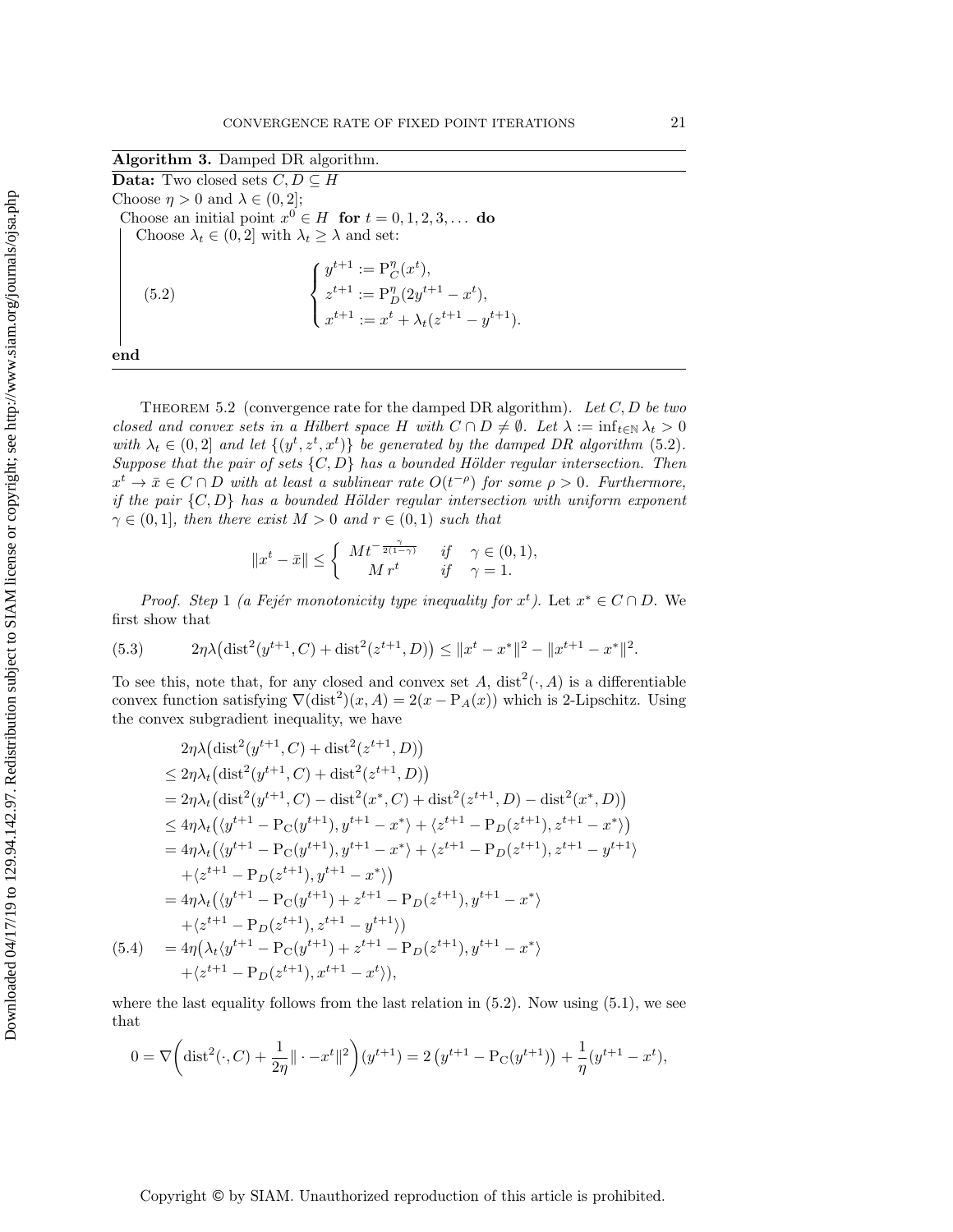and similarly

$$
0 = \nabla \left( \text{dist}^2(\cdot, D) + \frac{1}{2\eta} \|\cdot - (2y^{t+1} - x^t) \|^2 \right) (z^{t+1})
$$
  
=  $2 \left( z^{t+1} - \text{P}_{\text{D}}(z^{t+1}) \right) + \frac{1}{\eta} (z^{t+1} - 2y^{t+1} + x^t).$ 

Summing these two equalities and multiplying by  $\lambda_t$  yields

$$
\lambda_t \left( y^{t+1} - \mathcal{P}_C(y^{t+1}) + z^{t+1} - \mathcal{P}_D(z^{t+1}) \right) = -\frac{\lambda_t}{2\eta} (z^{t+1} - y^{t+1}) = -\frac{1}{2\eta} (x^{t+1} - x^t).
$$

Note also that

$$
x^{t} + z^{t+1} - y^{t+1} = x^{t+1} + (1 - \lambda_{t})(z^{t+1} - y^{t+1}) = x^{t+1} + \frac{1 - \lambda_{t}}{\lambda_{t}}(x^{t+1} - x^{t}).
$$

Substituting the last two equations into [\(5.4\)](#page-20-1) gives

$$
2\eta\lambda\left(\text{dist}^{2}(y^{t+1}, C) + \text{dist}^{2}(z^{t+1}, D)\right)
$$
  
\n
$$
\leq 4\eta\langle z^{t+1} - P_{D}(z^{t+1}) - \frac{1}{2\eta}(y^{t+1} - x^{*}), x^{t+1} - x^{t}\rangle
$$
  
\n
$$
= 4\eta\left\langle -\frac{1}{2\eta}(z^{t+1} - 2y^{t+1} + x^{t}) - \frac{1}{2\eta}(y^{t+1} - x^{*}), x^{t+1} - x^{t}\right\rangle
$$
  
\n
$$
= -2\left\langle z^{t+1} - y^{t+1} + x^{t} - x^{*}, x^{t+1} - x^{t}\right\rangle
$$
  
\n
$$
= -2\langle x^{t+1} - x^{*}, x^{t+1} - x^{t}\rangle - 2\frac{1 - \lambda_{t}}{\lambda_{t}}||x^{t+1} - x^{t}||^{2}
$$
  
\n
$$
= (||x^{t} - x^{*}||^{2} - ||x^{t+1} - x^{*}||^{2} - ||x^{t+1} - x^{t}||^{2}) - 2\frac{1 - \lambda_{t}}{\lambda_{t}}||x^{t+1} - x^{t}||^{2}
$$
  
\n
$$
= ||x^{t} - x^{*}||^{2} - ||x^{t+1} - x^{*}||^{2} - \frac{2 - \lambda_{t}}{\lambda_{t}}||x^{t+1} - x^{t}||^{2}.
$$

Step 2 (establishing a recurrence for dist<sup>2</sup> $(x^t, C \cap D)$ ). First note that

$$
y^{t+1} = P_C^{\eta}(x^t) = \frac{1}{2\eta + 1}x^t + \frac{2\eta}{2\eta + 1}P_C(x^t).
$$

This shows that  $y^{t+1}$  lies in the line segment between  $x^t$  and its projection onto C. So,  $P_C(y^{t+1}) = P_C(x^t)$  and hence,

$$
\text{dist}^2(y^{t+1}, C) = \|y^{t+1} - P_C(x^t)\|^2 = \left(\frac{1}{2\eta + 1}\right)^2 \|P_C(x^t) - x^t\|^2
$$

$$
= \left(\frac{1}{2\eta + 1}\right)^2 \text{dist}^2(x^t, C).
$$

Similarly, as

$$
z^{t+1} = P_D^{\eta}(2y^{t+1} - x^t) = \frac{1}{2\eta + 1}(2y^{t+1} - x^t) + \frac{2\eta}{2\eta + 1}P_D(2y^{t+1} - x^t),
$$

Copyright © by SIAM. Unauthorized reproduction of this article is prohibited.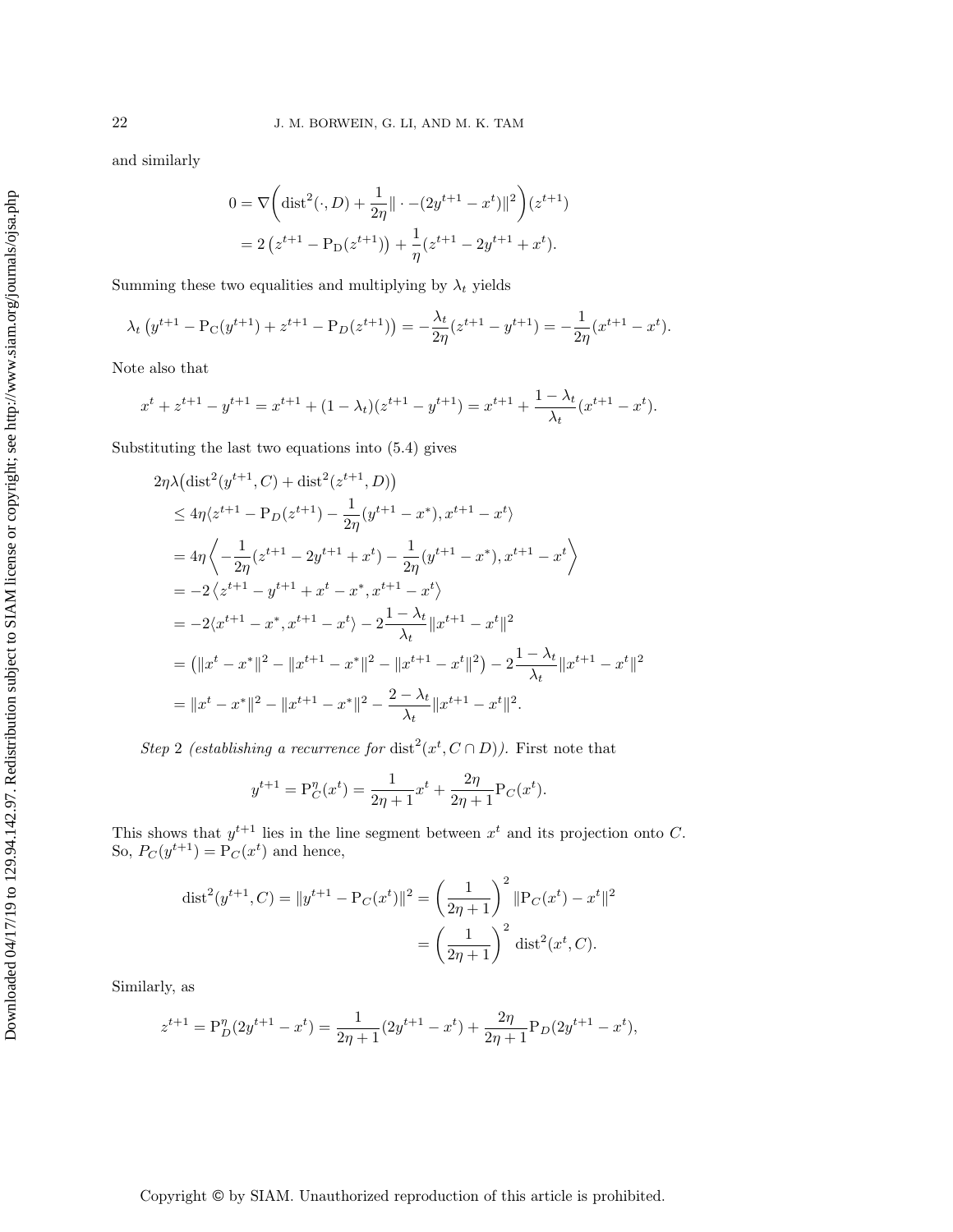the point  $z^{t+1}$  lies in the line segment between  $2y^{t+1} - x^t$  and its projection onto D. Thus  $P_D(z^{t+1}) = P_D(2y^{t+1} - x^t)$  and so

$$
\operatorname{dist}^2(z^{t+1}, D) = \|z^{t+1} - P_D(2y^{t+1} - x^t)\|^2
$$
  
=  $\left(\frac{1}{2\eta + 1}\right)^2 \|P_D(2y^{t+1} - x^t) - (2y^{t+1} - x^t)\|^2$   
=  $\left(\frac{1}{2\eta + 1}\right)^2 \operatorname{dist}^2(2y^{t+1} - x^t, D).$ 

Now, using the nonexpansiveness of  $dist(·, D)$ , we have

$$
\operatorname{dist}^{2}(x^{t}, D) \leq \left( \|x^{t} - (2y^{t+1} - x^{t})\| + \operatorname{dist}(2y^{t+1} - x^{t}, D) \right)^{2}
$$

$$
= \left( 2\|x^{t} - y^{t+1}\| + \operatorname{dist}(2y^{t+1} - x^{t}, D) \right)^{2}
$$

$$
= \left( \frac{4\eta}{2\eta + 1} \operatorname{dist}(x^{t}, C) + \operatorname{dist}(2y^{t+1} - x^{t}, D) \right)^{2}
$$

$$
\leq c \left( \operatorname{dist}^{2}(x^{t}, C) + \operatorname{dist}^{2}(2y^{t+1} - x^{t}, D) \right),
$$

where  $c := 2(\max\{\frac{4\eta}{2\eta+1}, 1\})^2$ , and where the last inequality above follows from the following elementary inequalities: for all  $\alpha, x, y \in \mathbb{R}_+$ ,

$$
\alpha x + y \le \max{\alpha, 1}(x + y), \quad (x + y)^2 \le 2(x^2 + y^2).
$$

Therefore, we have

$$
dist2(2yt+1 - xt, D) \ge c-1 dist2(xt, D) - dist2(xt, C).
$$

So, using [\(5.3\)](#page-20-2), we have

$$
||x^{t} - x^{*}||^{2} - ||x^{t+1} - x^{*}||^{2} \ge 2\eta \lambda \left(\text{dist}^{2}(y^{t+1}, C) + \text{dist}^{2}(z^{t+1}, D)\right)
$$
  
=  $2\eta \lambda \left(\frac{1}{2\eta + 1}\right)^{2} \left(\text{dist}^{2}(x^{t}, C) + \text{dist}^{2}(2y^{t+1} - x^{t}, D)\right).$ 

Note that

$$
dist^{2}(x^{t}, C) + dist^{2}(2y^{t+1} - x^{t}, D) \geq dist^{2}(x^{t}, C) + c^{-1}dist^{2}(x^{t}, D) - dist^{2}(x^{t}, C)
$$

$$
= c^{-1}dist^{2}(x^{t}, D)
$$

and

$$
dist2(xt, C) + dist2(2yt+1 - xt, D) \geq dist2(xt, C).
$$

It follows that

<span id="page-22-0"></span>
$$
||x^{t} - x^{*}||^{2} - ||x^{t+1} - x^{*}||^{2} \ge 2\eta \left(\frac{1}{2\eta + 1}\right)^{2} c^{-1} \max\{\text{dist}^{2}(x^{t}, C), \text{dist}^{2}(x^{t}, D)\}
$$
  
(5.5)
$$
= 2\eta \left(\frac{1}{2\eta + 1}\right)^{2} c^{-1} (\max\{\text{dist}(x^{t}, C), \text{dist}(x^{t}, D)\})^{2}.
$$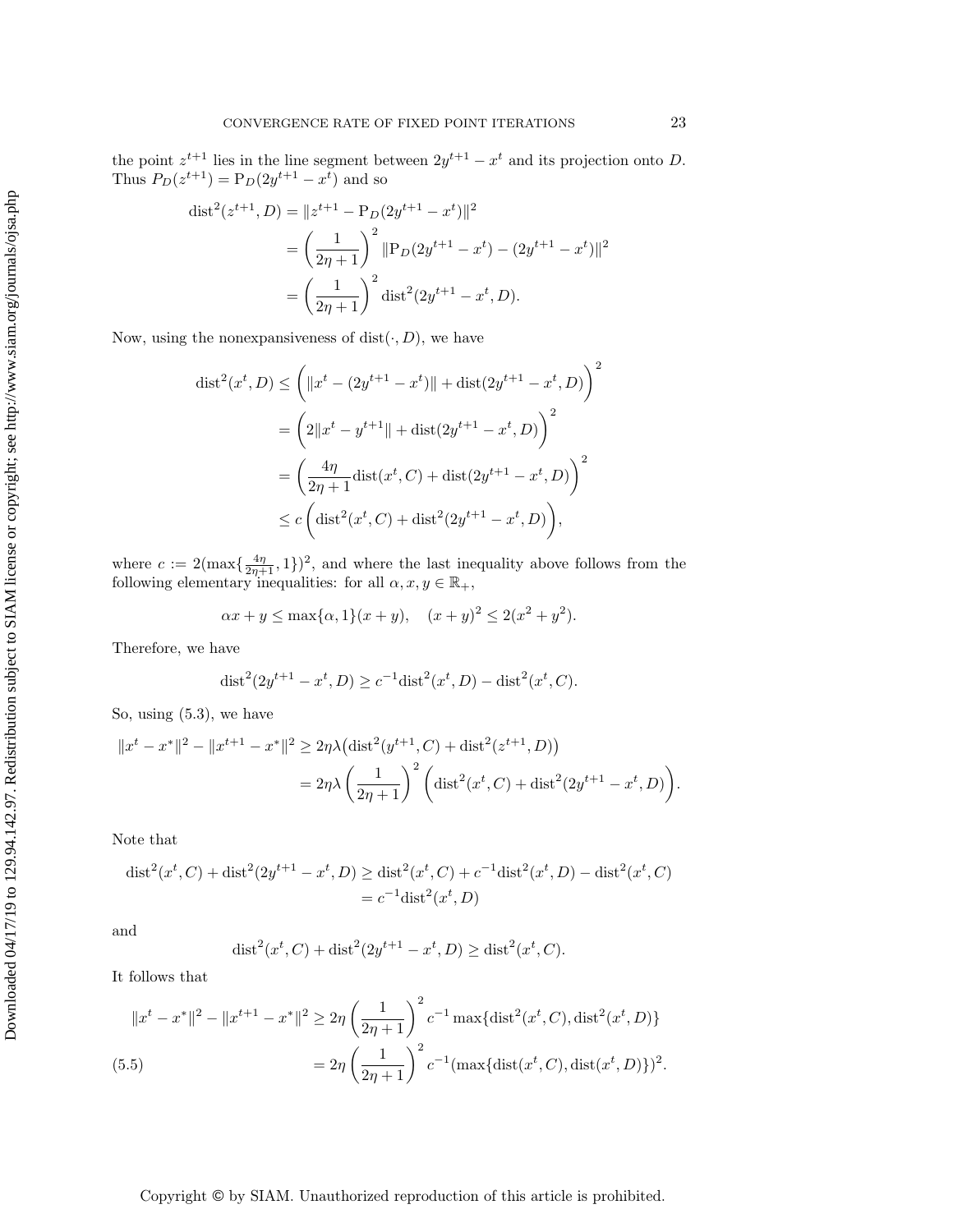In particular, we see that the sequence  $\{x^t\}$  is bounded and Fejer monotone with respect to  $C \cap D$ . Thence, letting K be a bounded set containing  $\{x^t\}$ , by bounded Hölder regularity of  $\{C, D\}$ , there exists  $\mu > 0$  and  $\gamma \in (0, 1]$  such that

$$
dist(x, C \cap D) \le \mu \max\{dist(x, C), dist(x, D)\}^{\gamma} \quad \forall x \in K.
$$

Thus there exists a  $\delta > 0$  such that

$$
||x^{t} - x^{*}||^{2} - ||x^{t+1} - x^{*}||^{2} \ge \delta \operatorname{dist}^{2\theta}(x^{t}, C \cap D),
$$

where  $\theta = \frac{1}{\gamma} \in [1, \infty)$ . So, Fact [2.1](#page-2-2) implies that  $P_{C \cap D}(x^t) \to \bar{x}$  for some  $\bar{x} \in C \cap D$ . Setting  $x^* = P_{C \cap D}(x^t)$  in [\(5.5\)](#page-22-0) we therefore obtain

$$
dist2(xt+1, C \cap D) \leq dist2(xt, C \cap D) - \delta dist2\theta(xt, C \cap D).
$$

 $\Box$ 

Now, the conclusion follows by applying Proposition [3.1](#page-6-3) with  $\theta = 1/\gamma$ .

Remark 5.3 (DR versus damped DR). Note that Theorem [5.2](#page-19-2) only requires Hölder regularity of the underlying collection of constraint sets, rather than the damped DR operator explicitly. A careful examination of the proof of Theorem [5.2](#page-19-2) shows that the inequality [\(5.4\)](#page-20-1) does not hold for the basic DR algorithm (which would require setting  $\eta = +\infty$ ).

Remark 5.4 (comments on linear convergence). In the case when  $0 \in \text{sri}(C-D)$ , where sri is the *strong relative interior*, then the Hölder regularity result holds with exponent  $\gamma = 1$  (see [\[6\]](#page-31-0)). The preceding proposition therefore implies that the damped DR method converges linearly in the case where  $0 \in \text{sri}(C - D)$ .

We next show that an explicit sublinear convergence rate estimate can be achieved in the case where  $H = \mathbb{R}^n$  and  $C, D$  are convex basic semialgebraic sets.

<span id="page-23-0"></span>THEOREM 5.5 (convergence rate for the damped DR algorithm with semialgebraic sets). Let C, D be two basic convex semialgebraic sets in  $\mathbb{R}^n$  with  $C \cap D \neq \emptyset$ , where  $C, D$  are given by

$$
C := \{ x \in \mathbb{R}^n \mid g_i(x) \le 0, i = 1, \dots, m_1 \} \text{ and } D := \{ x \in \mathbb{R}^n \mid h_j(x) \le 0, j = 1, \dots, m_2 \},
$$

where  $g_i, h_j, i = 1, \ldots, m_1, j = 1, \ldots, m_2$ , are convex polynomials on  $\mathbb{R}^n$  with degree at most d. Let  $\lambda := \inf_{t \in \mathbb{N}} \lambda_t > 0$  with  $\lambda_t \in (0, 2]$  and let  $\{(y^t, z^t, x^t)$  be generated by the damped DR algorithm [\(5.2\)](#page-20-0). Then,  $x^t \to \bar{x} \in C \cap D$ . Moreover, there exist  $M > 0$ and  $r \in (0,1)$  such that

$$
||x^t - \bar{x}|| \le \begin{cases} Mt^{-\frac{\gamma}{2(1-\gamma)}} & \text{if} \quad d > 1, \\ M r^t & \text{if} \quad d = 1, \end{cases}
$$

where  $\gamma = \left[\min\left\{\frac{(2d-1)^n + 1}{2}\right\}\right]$  $\frac{1}{2}^{n+1}$ ,  $B(n-1)d^{n}\}]^{-1}$  and  $\beta(n-1)$  is the central binomial coefficient with respect to  $n-1$  which is given by  $\binom{n-1}{[(n-1)/2]}$ .

*Proof.* By Lemma [2.1](#page-4-2) with  $\theta = 1$ , we see that for any compact set K, there exists  $c > 0$  such that for all  $x \in K$ ,

$$
dist(x, C \cap D) \le c \left( dist(x, C) + dist(x, D) \right)^{\gamma} \le 2^{\gamma} c \max \{ dist(x, C), dist(x, D) \}^{\gamma},
$$

where  $\gamma = \left[\min\left\{\frac{(2d-1)^n + 1}{2}\right\}\right]$  $\frac{1}{2}^{n+1}$ ,  $B(n-1)d^{n}\}]^{-1}$ . Note that  $\gamma = 1$  if  $d = 1$ , while  $\gamma \in (0,1)$ if  $d > 1$ . The conclusion now follows from Theorem [5.2.](#page-19-2)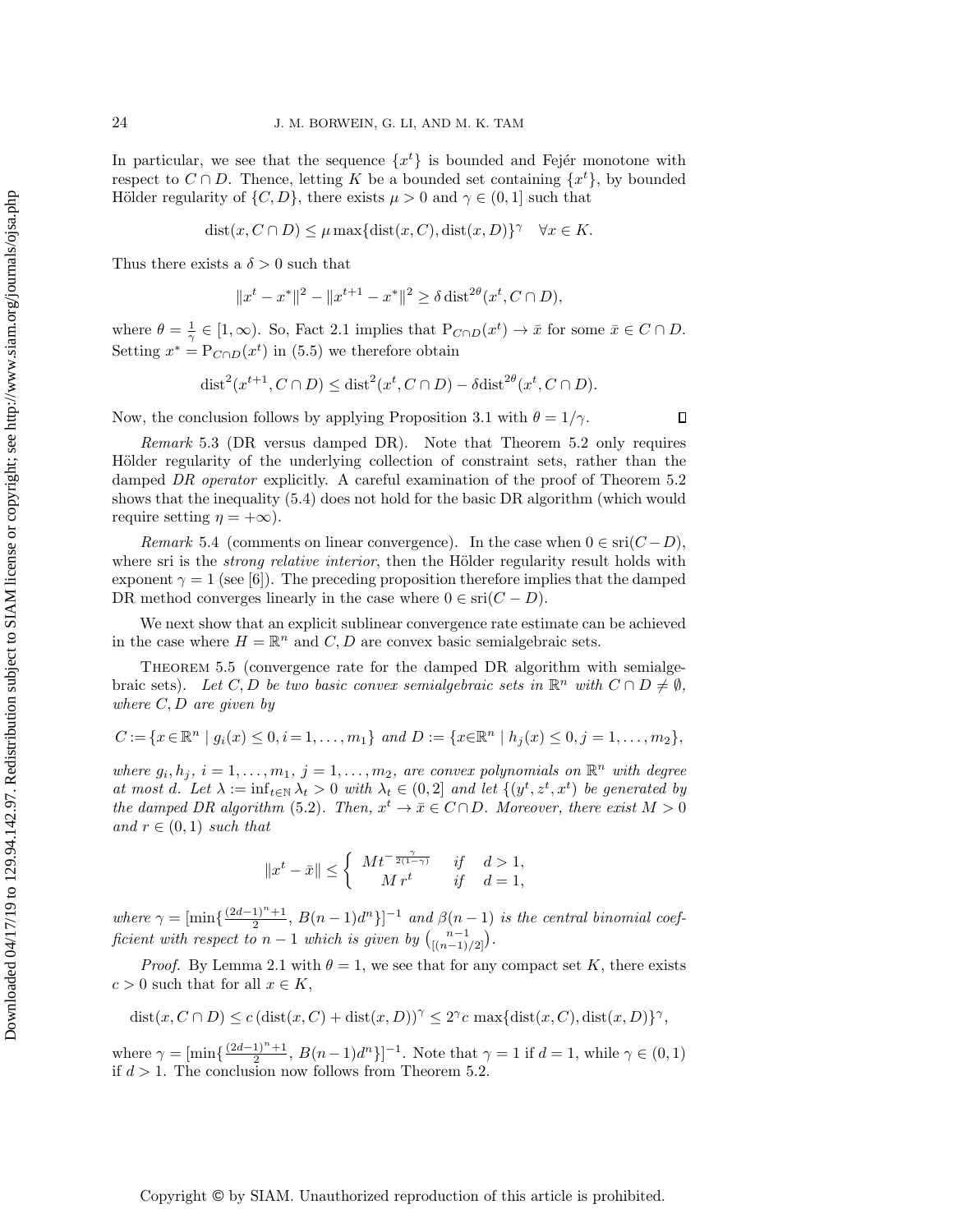Remark 5.6. Let C, D be two basic convex semialgebraic sets in  $\mathbb{R}^n$  with  $C \cap D \neq \emptyset$ and consider the associated convex feasibility problem: find  $x^* \in C \cap D$ . As an easy consequence of Theorem [5.5,](#page-23-0) we see that a solution with  $\epsilon$ -tolerance of the convex feasibility problem, the number of iterations needed of the damped DR algorithm is at worst  $\widehat{O(\frac{1}{\sqrt[\ell]{\epsilon}})}$ , where  $\rho := \frac{\gamma}{2(1-\gamma)}$  and  $\gamma$  is a constant given in Theorem [5.5](#page-23-0) that can be explicitly determined.

<span id="page-24-0"></span>6. Two examples. In this section we fully examine two concrete problems which illustrate the difficulty of establishing optimal rates. In addition to illustrating our approach, these examples also give some further insight into the sharpness of our derived qualitative behavior. We begin with an example consisting of two sets having an intersection which is bounded Hölder regular but not bounded linearly regular. In the special case where  $n = 1$ , it has previously been examined in detail as part of [\[12,](#page-31-18) Ex. 5.4].

*Example* 6.1 (half-space and epigraphical set described by  $||x||^d$ ). Consider the sets

$$
C = \{(x,r) \in \mathbb{R}^n \times \mathbb{R} \mid r \leq 0\} \text{ and } D = \{(x,r) \in \mathbb{R}^n \times \mathbb{R} \mid r \geq ||(x_1,\ldots,x_n)||^d\},\
$$

where  $d > 0$  is an even number. Clearly,  $C \cap D = \{0_{\mathbb{R}^{n+1}}\}$  and ri $C \cap \text{ri}D = \emptyset$ . It can be directly verified that  $\{C, D\}$  does not has a bounded linearly regular intersection because, for  $x_k := (\frac{1}{k}, 0, \dots, 0) \in \mathbb{R}^n$  and  $r_k := \frac{1}{k^d}$ ,

$$
dist((x_k, r_k), C \cap D) = O\left(\frac{1}{k}\right) \text{ and } max\{dist((x_k, r_k), C), dist((x_k, r_k), D)\} = \frac{1}{k^d}.
$$

Let  $T_{C,D}$  be the DR operator with respect to the sets C and D. We will verify that  $T_{C,D}$  is bounded Hölder regular with exponent  $\frac{1}{d}$ . Granting this, by Corollary [4.1,](#page-16-2) the sequence  $(x^t, r^t)$  generated by the DR algorithm converges to a point in Fix  $T_{C,D}$  =  ${0}_{\mathbb{R}^n}$  ×  $\mathbb{R}_+$  at least at the order of  $t^{\frac{-1}{2(d-1)}}$ , regardless of the chosen initial point

First, on the route to showing bounded Hölder regularity, it can be verified (see also [\[9,](#page-31-28) Cor. 3.9]) that

Fix 
$$
T_{C,D} = C \cap D + N_{\overline{C-D}}(0) = \{0_{\mathbb{R}^n}\} \times \mathbb{R}_+,
$$

and so,

$$
dist((x, r), Fix T) = \begin{cases} ||x|| & \text{if } r \ge 0, \\ ||(x, r)|| & \text{if } r < 0. \end{cases}
$$

Moreover, for all  $(x, r) \in \mathbb{R}^n \times \mathbb{R}$ ,

$$
(x,r) - T_{C,D}(x,r) = P_D(R_C(x,r)) - P_C(x,r) = P_D(x,-|r|) - (x, \min\{r,0\}).
$$

Note that for any  $(z, s) \in \mathbb{R}^n \times \mathbb{R}$ , denote  $(z^+, s^+) = P_D(z, s)$ . Then we have

$$
s^+ = ||z^+||^d
$$
 and  $(z^+ - z) + d||z^+||^{d-2} (||z^+||^d - s)z^+ = 0.$ 

Let  $(a, \gamma) = P_D(x, -|r|)$ . Then,  $a = 0_{\mathbb{R}^n}$  if and only if  $x = 0_{\mathbb{R}^n}$ ,

<span id="page-24-1"></span>
$$
a - x = -d||a||^{d-2}(||a||^d + |r|)a
$$
 and  $\gamma = ||a||^d$ .

It follows that

(6.1) 
$$
a = \frac{1}{1 + d||a||^{2d-2} + d||a||^{d-2}|r|}x.
$$

## Copyright © by SIAM. Unauthorized reproduction of this article is prohibited.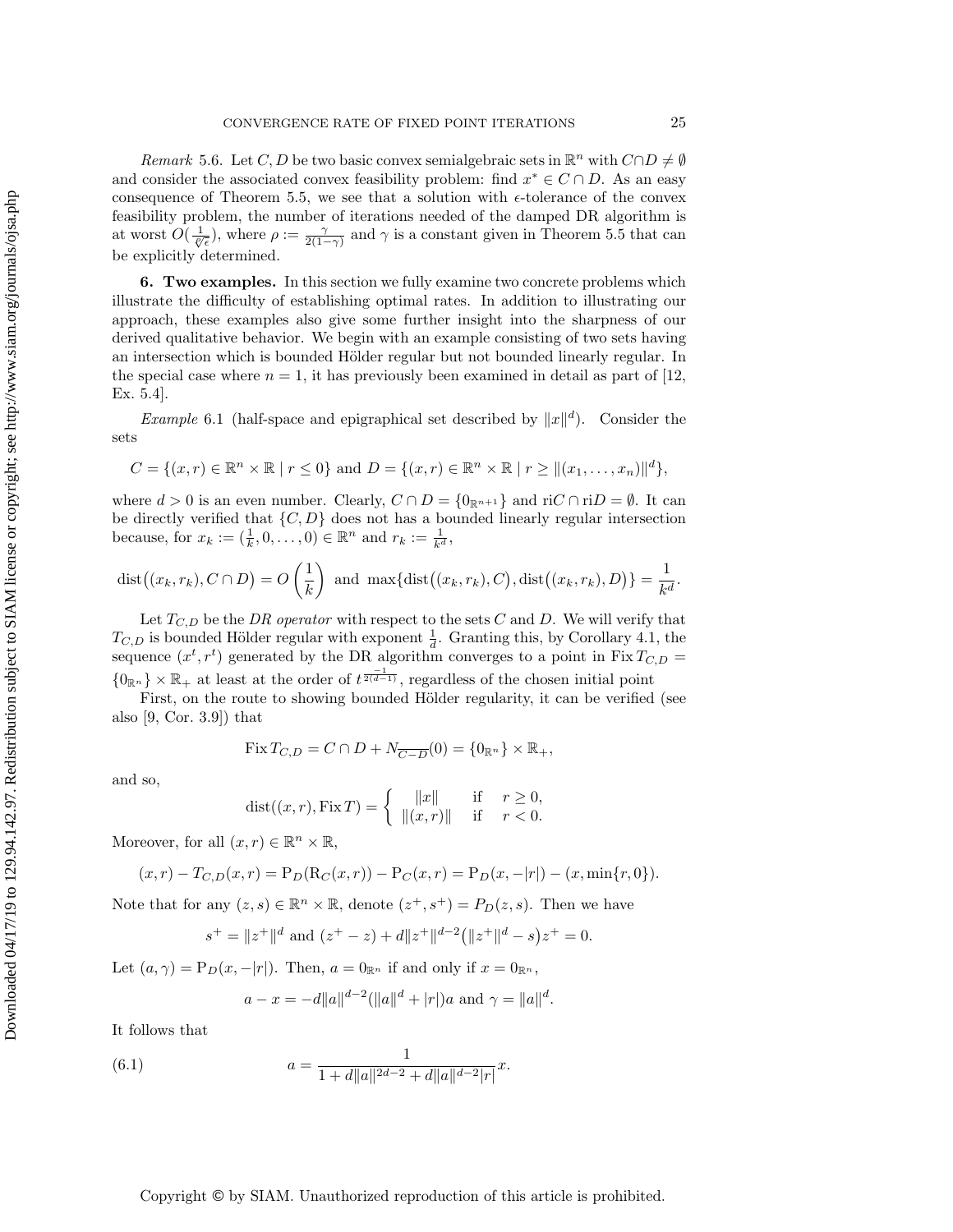So,

$$
(x,r) - T_{C,D}(x,r) = (-d||a||^{d-2} (||a||^d + |r|)a, ||a||^d - \min\{r, 0\})
$$
  
= 
$$
\begin{cases} (-d||a||^{d-2} (||a||^d + r)a, ||a||^d) & \text{if } r \ge 0, \\ (-d||a||^{d-2} (||a||^d - r)a, ||a||^d - r) & \text{if } r < 0. \end{cases}
$$

Let K be any bounded set of  $\mathbb{R}^{n+1}$  and consider any  $(x, r) \in K$ . By the nonexpansivity of the projection mapping,  $(a, \gamma) = P_D(x, -|r|)$  is also bounded for any  $(x_1, x_2) \in K$ . Let  $M > 0$  be such that  $\|(a, \gamma)\| \leq M$  and  $\|(x, r)\| \leq M$  for all  $(x, r) \in K$ . To verify the bounded Hölder regularity, we divide the discussion into two cases depending on the sign of r.

Case 1 ( $r \ge 0$ ). As d is even, it follows that for all  $(x, r) \in K$  with  $x \ne 0_{\mathbb{R}^n}$ 

$$
\frac{\|(x,r) - T_{C,D}(x,r)\|^2}{\|x\|^{2d}} = \frac{d^2 \|a\|^{2(d-1)} (\|a\|^d + r)^2 + \|a\|^{2d}}{\|x\|^{2d}}
$$

$$
\geq \frac{\|a\|^{2d}}{\|x\|^{2d}} = \left(\frac{1}{1+d\|a\|^{2d-2} + d\|a\|^{d-2}|r|}\right)^{2d}
$$

$$
\geq \left(\frac{1}{1+dM^{2d-2} + dM^{d-1}}\right)^{2d},
$$

where the equality follows from [\(6.1\)](#page-24-1). This shows that, for all  $(x, r) \in K$ ,

dist
$$
((x,r), \text{Fix } T_{C,D}) \leq (1 + dM^{2d-2} + dM^{d-1}) ||(x,r) - T_{C,D}(x,r)||^{\frac{1}{d}}
$$
.

Case 2 ( $r < 0$ ). As d is even, it follows that for all  $(x, r) \in K \setminus \{0_{\mathbb{R}^{n+1}}\},$ 

$$
\frac{\|(x,r) - T_{C,D}(x,r)\|^2}{\|x\|^{2d} + r^{2d}} = \frac{(1+d^2\|a\|^{2(d-1)})(\|a\|^d - r)^2}{\|x\|^{2d} + r^{2d}}
$$

$$
\geq \frac{\|a\|^{2d} + r^2}{\|x\|^{2d} + r^{2d}} \geq \frac{\|a\|^{2d} + r^{2d}M^{2-2d}}{\|x\|^{2d} + r^{2d}}
$$

$$
= \frac{\left(\frac{1}{1+d\|a\|^{2d-2} + d\|a\|^{d-2}|r|}\right)^{2d}}{\|x\|^{2d} + r^{2d}} \|x\|^{2d} + r^{2d}M^{2-2d}
$$

$$
\geq \min\left\{\left(\frac{1}{1+dM^{2d-2} + dM^{d-1}}\right)^{2d}, M^{2-2d}\right\},
$$

where the equality follows from [\(6.1\)](#page-24-1). Therefore, there exists  $\mu > 0$  such that, for all  $(x, r) \in K$ ,

dist
$$
((x,r), \text{Fix } T_{C,D}) \leq \mu ||(x,r) - T_{C,D}(x,r)||^{\frac{1}{d}}
$$
.

Combining these two cases, we see that  $T_{C,D}$  is bounded Hölder regular with exponent  $\frac{1}{d}$ , and so the sequence  $(x^t, r^t)$  generated by the DR algorithm converges to a point in  $\text{Fix } T_{C,D} = \{0_{\mathbb{R}^n}\}\times\mathbb{R}_+$  at least at the order of  $t^{\frac{-1}{2(d-1)}}$ .

We note that, for  $n = 1$ , it was shown in [\[12\]](#page-31-18) (by examining the generated DR sequence directly) that the sequence  $x^t$  converges to zero at the order  $t^{-\frac{1}{d-2}}$ , where  $d > 2$ . Note that  $r^t = ||x^t||^d$ . It follows that the actual convergence rate for  $(x^t, r^t)$ for this example is  $t^{-\frac{1}{d-2}}$  in the case  $n = 1$ . Thus, our convergence rate estimate for this example is not tight in the case  $n = 1$ . On the other hand, as noted in [\[12\]](#page-31-18), their analysis is largely limited to the two-dimensional case and it is not clear how it can be extended to the higher dimensional setting.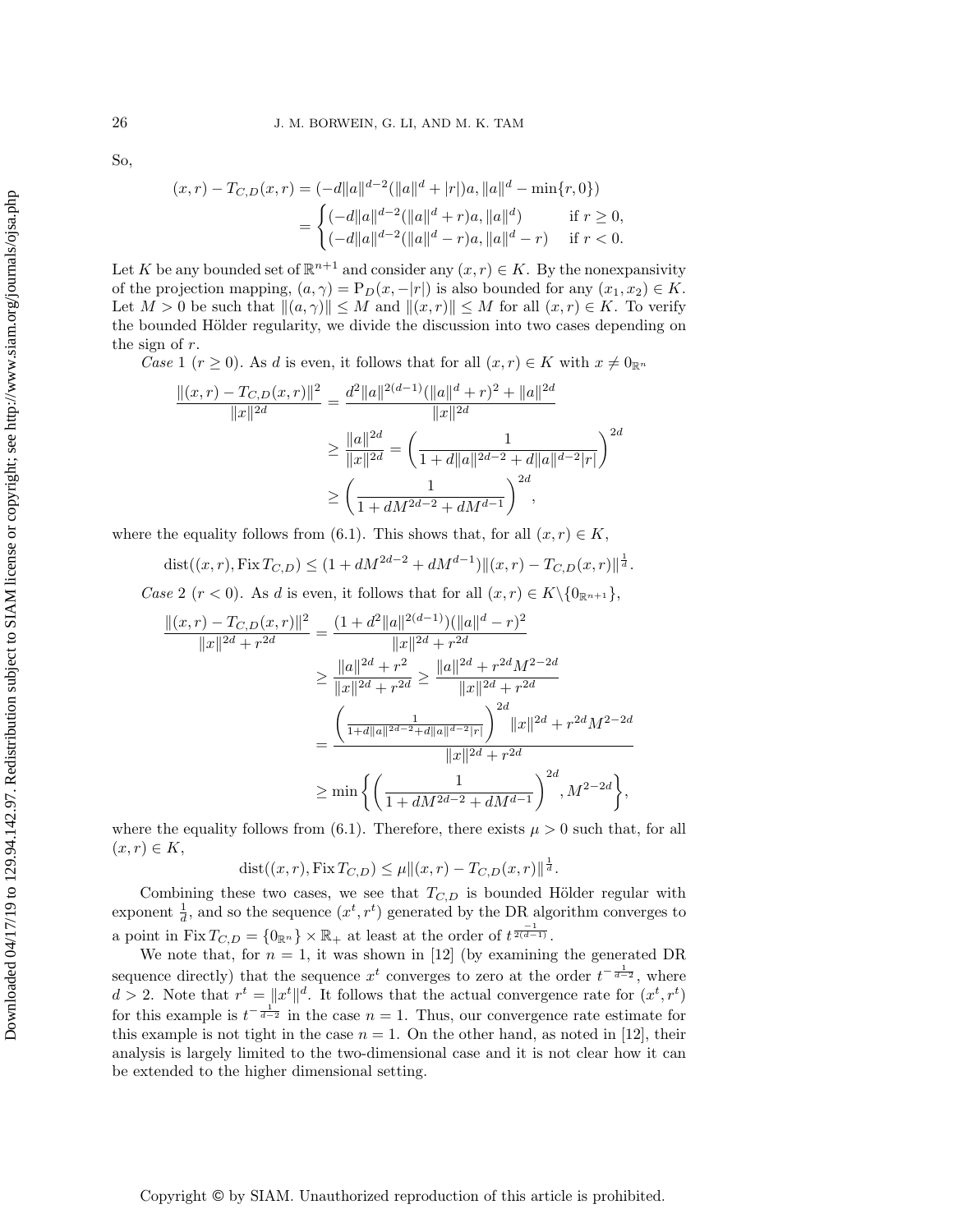We now examine an even more concrete example involving a subspace and a lower level set of a convex quadratic function in the plane.

<span id="page-26-4"></span>Example 6.2 (Hölder regularity of the DR operator involving a ball and a tangent line). Consider the following basic convex semialgebraic sets in  $\mathbb{R}^2$ :

$$
C := \{ x \in \mathbb{R}^2 \mid x_1 = 0 \} \text{ and } D := \{ x \in \mathbb{R}^2 \mid ||x + (1,0)||^2 \le 1 \},
$$

which have intersection  $C \cap D = \{0\}$ . We now show that the DR operator  $T_{C,D}$  is bounded Hölder regular. Since  $C - D = [0, 1] \times \mathbb{R}$ , by [\[9,](#page-31-28) Cor. 3.9], the fixed point set is given by

Fix 
$$
T_{C,D} = C \cap D + N_{C-D}(0) = (-\infty, 0] \times \{0\}.
$$

We therefore have that

<span id="page-26-3"></span>
$$
dist(x, Fix T_{C,D}) = \begin{cases} ||x||, & x_1 > 0, \\ |x_2|, & x_1 \le 0. \end{cases}
$$

Setting  $\alpha := 1/\max\{1, \|x - (1, 0)\|\}$ , a direct computation shows that

(6.2) 
$$
T_{C,D}x := \left(\frac{I + R_D R_C}{2}\right)x = (\alpha - 1 - \alpha x_1, \alpha x_2),
$$

and thus

<span id="page-26-0"></span>(6.3) 
$$
||x - T_{C,D}x||^{2} = ((1 - \alpha) + x_{1}(1 + \alpha))^{2} + (x_{2}(1 - \alpha))^{2}.
$$

Now, fix an arbitrary compact set K and let  $M > 0$  such that  $||x|| \leq M$  for all  $x \in K$ . For all  $x \in K$ , there exists  $m \in (0, 1]$  such that  $\alpha = 1/\max\{1, \|x - (1, 0)\| \} \in$  $[m, 1]$  for all  $x \in K$ . By shrinking m if necessary, we may assume that

.

$$
\frac{\sqrt{m^2 + 2m}}{2} \ge M \frac{m^2}{1+m}
$$

We now distinguish two cases depending on  $\alpha$ .

Case 1 ( $\alpha = 1$ ). In this case, we have

<span id="page-26-2"></span>
$$
||x - (1,0)|| \le 1 \implies ||x||^2 \le 2x_1.
$$

In particular, this shows that  $x_1 \geq 0$ . Now [\(6.3\)](#page-26-0) gives

$$
||x - T_{C,D}x|| = 2x_1 \ge ||x||^2 = \text{dist}^2(x, \text{Fix } T_{C,D}).
$$

<span id="page-26-1"></span>Case 2 ( $\alpha$  < 1). Fix  $x \in K$ . In this case, we show that

(6.5) 
$$
||x - T_{C,D}x|| \ge \frac{m^2}{2(1+m)} ||x||^3 = \frac{m^2}{2(1+m)} \text{dist}^3(x, T_{C,D}x).
$$

To do this, we further divide the discussion into two subcases depending on the sign of  $x_1$ .

Subcase I  $(x_1 > 0)$ . In this case, dist $(x, \text{Fix } T_{C,D}) = ||x||$ . Note that

$$
||x - T_{C,D}x||^2 = ((1 - \alpha) + x_1(1 + \alpha))^2 + (x_2(1 - \alpha))^2
$$
  
\n
$$
\ge (x_1(1 + \alpha))^2 + (x_2(1 - \alpha))^2
$$
  
\n
$$
\ge (m^2 + 2m)x_1^2 + (1 - \alpha)^2 ||x||^2,
$$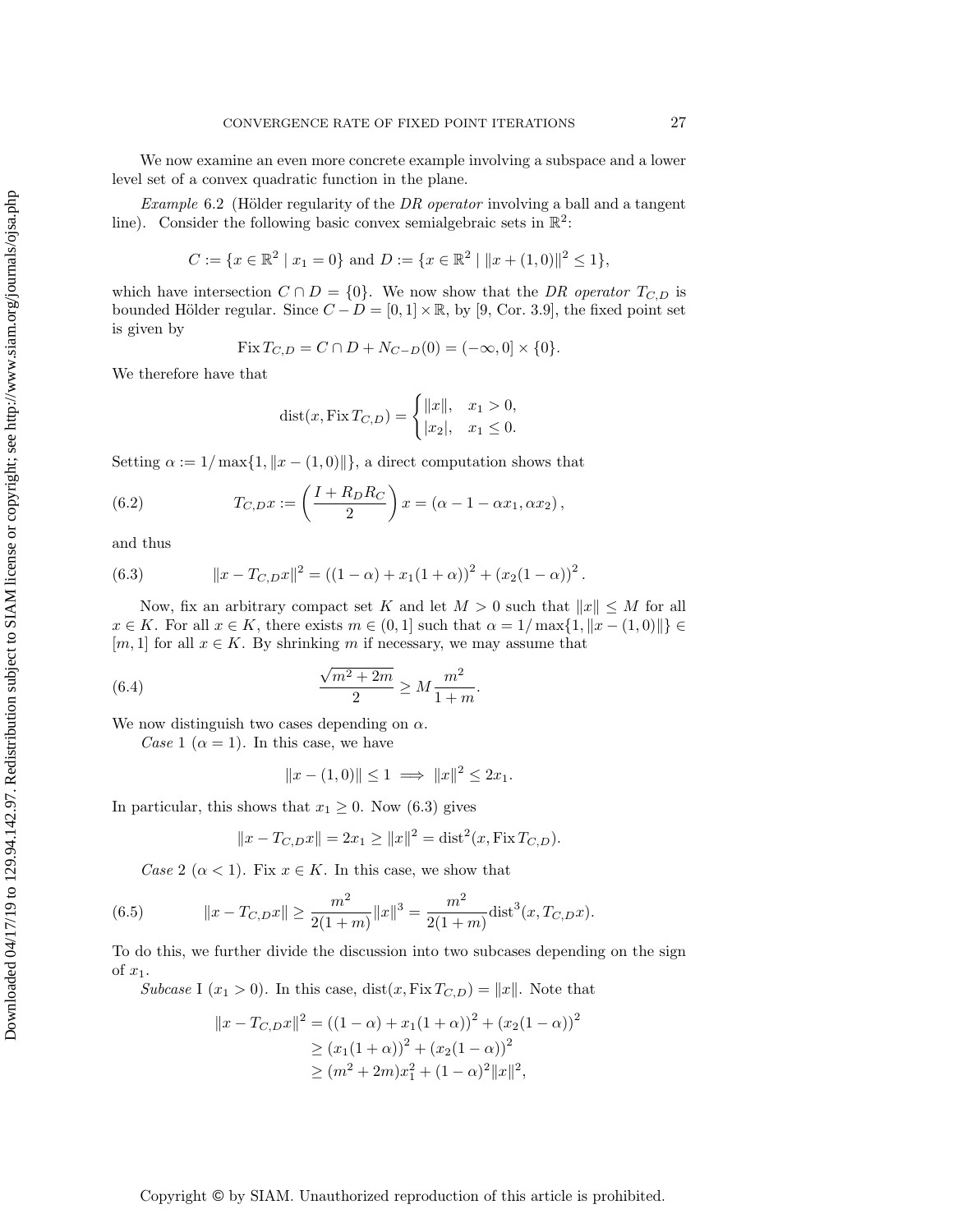where the last inequality follows by the fact that  $\alpha \geq m$ . So, the elementary inequality  $a^2 + b^2 \ge (a + b)/2$  for all  $a, b \ge 0$  implies that

(6.6) 
$$
||x - T_{C,D}x|| \ge \frac{\sqrt{m^2 + 2m}}{2}x_1 + \frac{1 - \alpha}{2} ||x||.
$$

From the definition of  $\alpha$ , we see that

<span id="page-27-0"></span>
$$
1 - \alpha = \frac{\|x - (1,0)\| - 1}{\|x - (1,0)\|} = \frac{x_1^2 - 2x_1 + x_2^2}{\|x - (1,0)\| (\|x - (1,0)\| + 1)}.
$$

As  $m \le \alpha < 1$ ,  $||x - (1, 0)|| \le \frac{1}{m}$ . So,

$$
1 - \alpha \ge \frac{m^2}{1 + m}(x_1^2 - 2x_1 + x_2^2) = \frac{m^2}{1 + m} ||x||^2 - 2\frac{m^2}{1 + m}x_1.
$$

Then, by combining with [\(6.6\)](#page-27-0), we deduce

$$
||x - T_{C,D}x|| \ge \frac{\sqrt{m^2 + 2m}}{2} x_1 + \frac{1}{2} ||x|| \left( \frac{m^2}{1 + m} ||x||^2 - 2\frac{m^2}{1 + m} x_1 \right)
$$
  
= 
$$
\frac{m^2}{2(1 + m)} ||x||^3 + x_1 \left( \frac{\sqrt{m^2 + 2m}}{2} - \frac{m^2}{1 + m} ||x|| \right)
$$
  
= 
$$
\frac{m^2}{2(1 + m)} ||x||^3 + x_1 \left( \frac{\sqrt{m^2 + 2m}}{2} - \frac{m^2}{1 + m} M \right).
$$

The claimed equation [\(6.5\)](#page-26-1) now follows from [\(6.4\)](#page-26-2).

Subcase II  $(x_1 \leq 0)$ . In this case,  $dist(x, Fix T_{C,D}) = |x_2|$  and

$$
||x - T_{C,D}x|| = \sqrt{((1 - \alpha) + x_1(1 + \alpha))^2 + (x_2(1 - \alpha))^2}
$$
  
\n
$$
\geq (1 - \alpha)x_2.
$$

Similar to Subcase I, we can show that

$$
1 - \alpha \ge \frac{m^2}{1 + m} (x_1^2 - 2x_1 + x_2^2) \ge \frac{m^2}{1 + m} x_2^2,
$$

where the last inequality follows from  $x_1 \leq 0$ . Thus, [\(6.5\)](#page-26-1) also follows in this subcase.

Combining the two cases we have

$$
dist(x, \text{Fix}\, T_{C,D}) \le ||x - T_{C,D}x||^{1/3} \quad \forall x \in K.
$$

That is,  $T_{C,D}$  is bounded Hölder regular with exponent  $\gamma = 1/3$ . Therefore, for this example, Corollary [4.2](#page-18-1) implies that the DR algorithm generated a sequence  $\{x^t\}$ which converges to  $\bar{x} \in \text{Fix}T_{C,D} = (-\infty,0] \times \{0\}$  at least with a sublinear convergence rate of  $O(\frac{1}{\sqrt[4]{t}})$ . Let  $x^t = (x_1^t, x_2^t)$  and  $\bar{x} = (\bar{x}_1, 0)$  with  $\bar{x}_1 \leq 0$ . As  $x^{t+1} = T_{C,D}(x^t)$ , by passing to the limit in [\(6.2\)](#page-26-3), we have  $\bar{x}_1 = \bar{\alpha} - 1 - \bar{\alpha} \bar{x}_1$ , where  $\bar{\alpha} = 1/\max\{1, |\bar{x}_1 - 1|\}.$ If  $\bar{x}_1 < 0$ , then  $|\bar{x}_1 - 1| > 1$ , and so  $\bar{\alpha} = 1/(1 - \bar{x}_1)$ . This implies that  $\bar{x}_1 =$  $(\bar{\alpha}-1)/(1+\bar{\alpha}) = \bar{x}_1/(2-\bar{x}_1)$  and hence  $\bar{x}_1 = 1$  or  $\bar{x}_1 = 0$ , which is impossible.

Copyright © by SIAM. Unauthorized reproduction of this article is prohibited.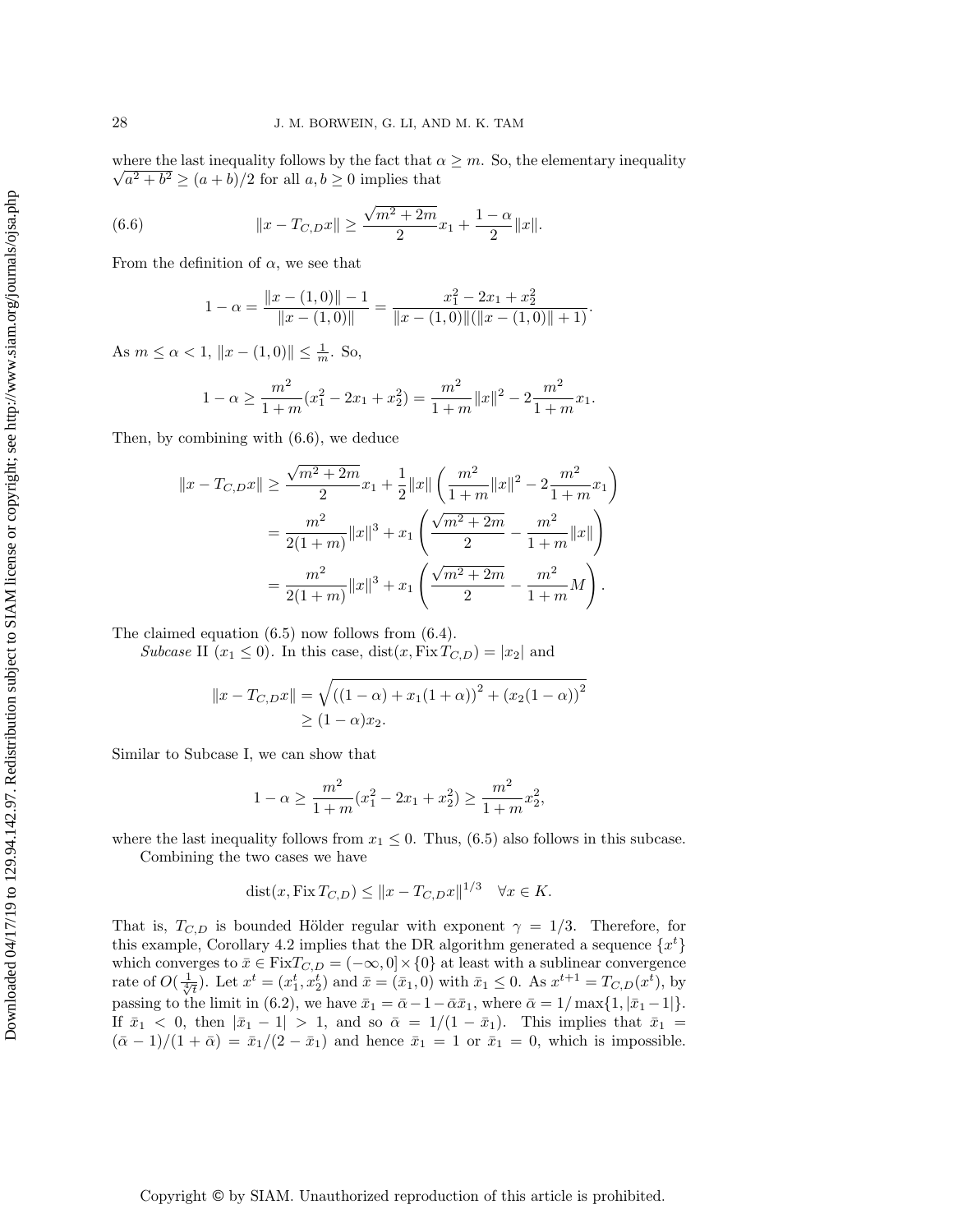<span id="page-28-0"></span>

FIG. 1. Numerical simulation results: (top) the successive change  $\sqrt[4]{t} ||x^t - \bar{x}||$  and (bottom) the ratio  $\frac{-\log(\Vert x^t - \bar{x} \Vert)}{\log(t)}$  as a function of the number of iterations, t.

This shows that  $\bar{x}_1 = 0$ , and so  $\{x^t\}$  converges to  $\bar{x} = (0,0)$  at worst in a sublinear convergence rate  $O(\frac{1}{\sqrt[4]{t}})$  regardless of the choice of the initial points.

We now illustrate the sublinear convergence rate by numerical simulation. To do this, we first randomly generated an initial point in  $[-100, 100]^2$ . We then ran the DR algorithm for this example (starting with the corresponding random starting point) while tracking the value of  $\sqrt[4]{t} ||x^t - \bar{x}||$  and  $\frac{-\log(||x^t - \bar{x}||)}{\log(t)}$  $\frac{\mathfrak{f}(\Vert x^{\cdot} - x \Vert)}{\log(t)}$ . The experiment was repeated 200 times, and the results are plotted in Figure [1.](#page-28-0)

ated 200 times, and the results are plotted in Figure 1.<br>From the first graph, we see that the value of  $\sqrt[4]{t} \|x^t - \bar{x}\|$  quickly decreases with increasing t. This supports the result that  $x<sup>t</sup>$  converges at least in the order of With increasing i. This supports the result that x convergence  $O(1/\sqrt[4]{t})$ . From the second graph, the value of  $\frac{-\log(|t|)^{x-\pi}}{\log(t)}$  $\frac{\log(t)}{\log(t)}$  appears to approach  $1/2$ . This suggests that the actual sublinear convergence rate for this example is  $O(1/\sqrt{t})$ , regardless of the choice of the initial point.

Furthermore, the following example shows that whenever the initial point is chosen in the region specified below, the sequence in Example [6.2](#page-26-4) converges with an exact √ order  $O(1/\sqrt{t})$  and thus supports the conjectured rate of convergence.

Example 6.3 (the sequence in Example [6.2](#page-26-4) with specific initial points). Consider the setting of Example [6.2,](#page-26-4) and suppose that the initial point  $x^0 = (u_0, v_0) \in \mathbb{R}_{-} \times$ (0, 1). If  $x^t = (u_t, v_t) \in \mathbb{R}_{--} \times (0, 1)$ , then using [\(6.2\)](#page-26-3) we deduce that

$$
x^{t+1} = T_{C,D}(x^t) = \frac{(1 - u_t, v_t)}{\sqrt{(1 - u_t)^2 + v_t^2}} - (1, 0) \in \mathbb{R}_{-\infty} \times (0, 1).
$$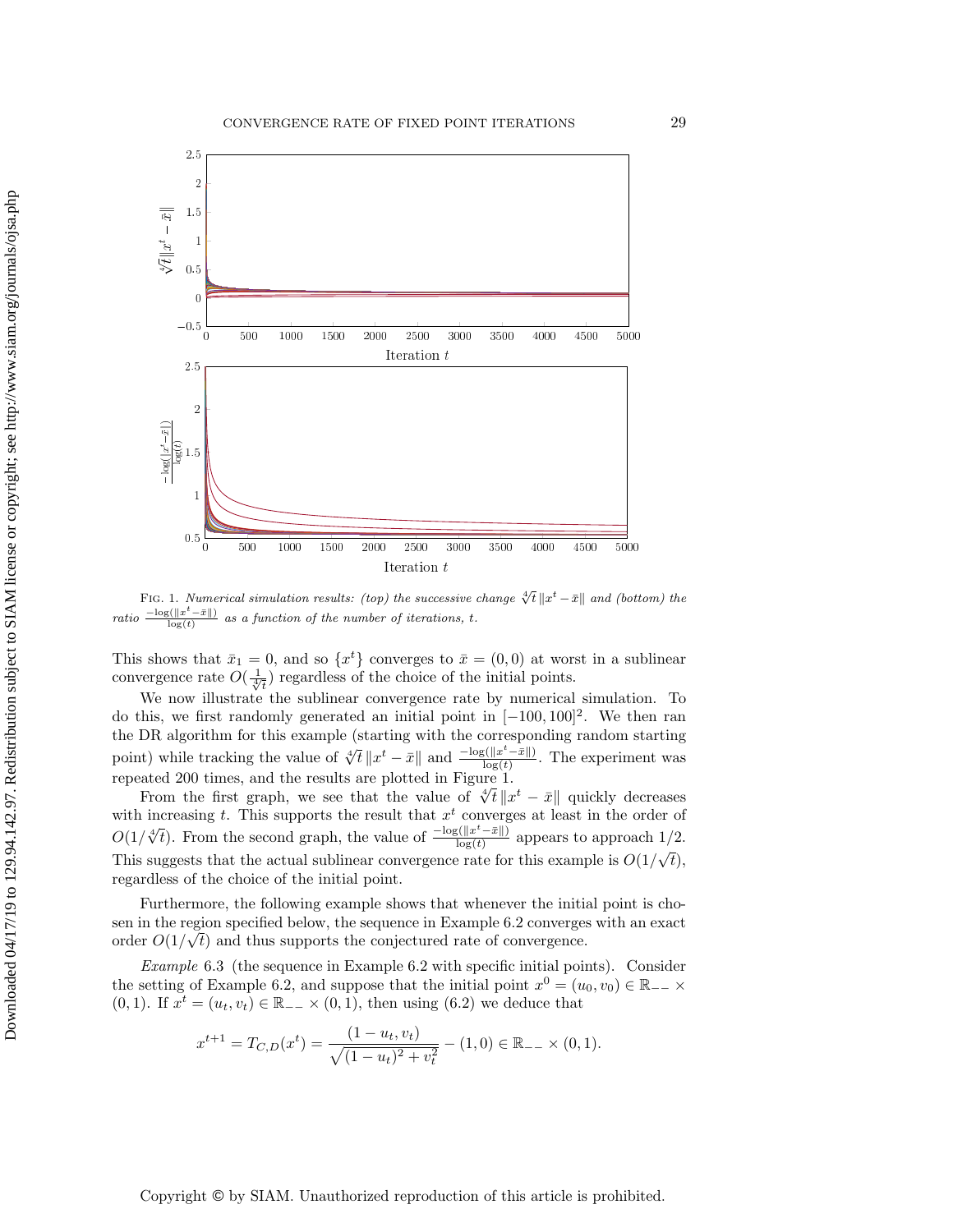Inductively, the DR sequence  $\{x^t\}$  is contained in  $\mathbb{R}_{-} \times \mathbb{R}_{++}$ . By Example [6.2,](#page-26-4) we have that  $x^t = (u_t, v_t) \rightarrow (0, 0)$ . Below we verify that the sequence converges with exact sublinear order  $O(1/\sqrt{t})$ .

To see this, we note from  $u_t < 0$  that

$$
v_{t+1} = \frac{v_t}{\sqrt{(1 - u_t)^2 + v_t^2}} < \frac{v_t}{\sqrt{1 + v_t^2}}.
$$

Setting  $w_t =: v_t^2$ , we deduce

$$
w_{t+1} < \frac{w_t}{1 + w_t} = w_t - w_t^2 + O(w_t^3).
$$

Since  $w_t \to 0$ , for sufficiently large t, we have

$$
w_{t+1} < w_t - \frac{1}{2}w_t^2 \implies \frac{1}{w_{t+1}} - \frac{1}{w_t} > \frac{1}{2 - w_t} \implies \liminf_{t \to \infty} \left(\frac{1}{w_{t+1}} - \frac{1}{w_t}\right) \ge \frac{1}{2}.
$$

It now follows that

$$
\left(\liminf_{t \to \infty} \frac{1/\sqrt{t}}{v_t}\right)^2 = \liminf_{t \to \infty} \frac{1}{t} \frac{1}{w_t} = \liminf_{t \to \infty} \frac{1}{t} \left(\frac{1}{w_t} - \frac{1}{w_0}\right)
$$

$$
= \liminf_{t \to \infty} \frac{1}{t} \sum_{n=0}^{t-1} \left(\frac{1}{w_{n+1}} - \frac{1}{w_n}\right) \ge \frac{1}{2}.
$$

Taking square roots and inverting both sides we obtain

(6.7) 
$$
\limsup_{t \to \infty} \frac{v_t}{1/\sqrt{t}} \le \sqrt{2}.
$$

Now, recall that

<span id="page-29-0"></span>
$$
u_{t+1} = \frac{1 - u_t}{\sqrt{(1 - u_t)^2 + v_t^2}} - 1 = \frac{(1 - u_t) - \sqrt{(1 - u_t)^2 + v_t^2}}{\sqrt{(1 - u_t)^2 + v_t^2}} - v_t^2
$$

$$
= \frac{-v_t^2}{\sqrt{(1 - u_t)^2 + v_t^2}((1 - u_t) + \sqrt{(1 - u_t)^2 + v_t^2})}.
$$

Since  $\sqrt{(1 - u_t)^2 + v_t^2}((1 - u_t) + \sqrt{(1 - u_t)^2 + v_t^2}) \to 2$  as  $t \to \infty$ , whenever t is sufficiently large we have

<span id="page-29-1"></span>(6.8) 
$$
0 > u_{t+1} \ge -v_t^2.
$$

Combining [\(6.7\)](#page-29-0) and [\(6.8\)](#page-29-1), we see that there exists  $C > 0$  such that  $\|(u_t, v_t)\| \leq C \frac{1}{\sqrt{2\pi}}$ t for all  $t \in \mathbb{N}$ . In particular, this also shows that  $u_t \to 0$ .

Noting that  $\frac{v_{t+1}}{v_t} = \frac{1}{\sqrt{(1-u_t)}}$  $\frac{1}{(1-u_t)^2+v_t^2} \to 1$  as  $t \to \infty$  and  $v_t > 0$ , we therefore deduce that  $v_{t-1}$  < 2 $v_t$  for all sufficiently large t. Combined with [\(6.8\)](#page-29-1), this yields

$$
v_{t+1} = \frac{v_t}{\sqrt{(1 - u_t)^2 + v_t^2}} \ge \frac{v_t}{\sqrt{(1 + v_{t-1}^2)^2 + v_t^2}} = \frac{v_t}{\sqrt{1 + 9v_t^2 + 16^2v_t^4}} > \frac{v_t}{1 + \frac{9}{2}v_t^2}.
$$

As before, we set  $w_t := v_t^2$ . Since  $w_t \to 0$  and  $(1 + \frac{9}{2}w_t)^2(1 - 10w_t) = 1 - w_t - \frac{279}{4}w_t^2$  $\frac{405}{2}w_t^3 < 1$ , we deduce

$$
w_{t+1} > \frac{w_t}{(1 + \frac{9}{2}w_t)^2} > w_t(1 - 10w_t) \implies w_{t+1} > w_t - 10w_t^2.
$$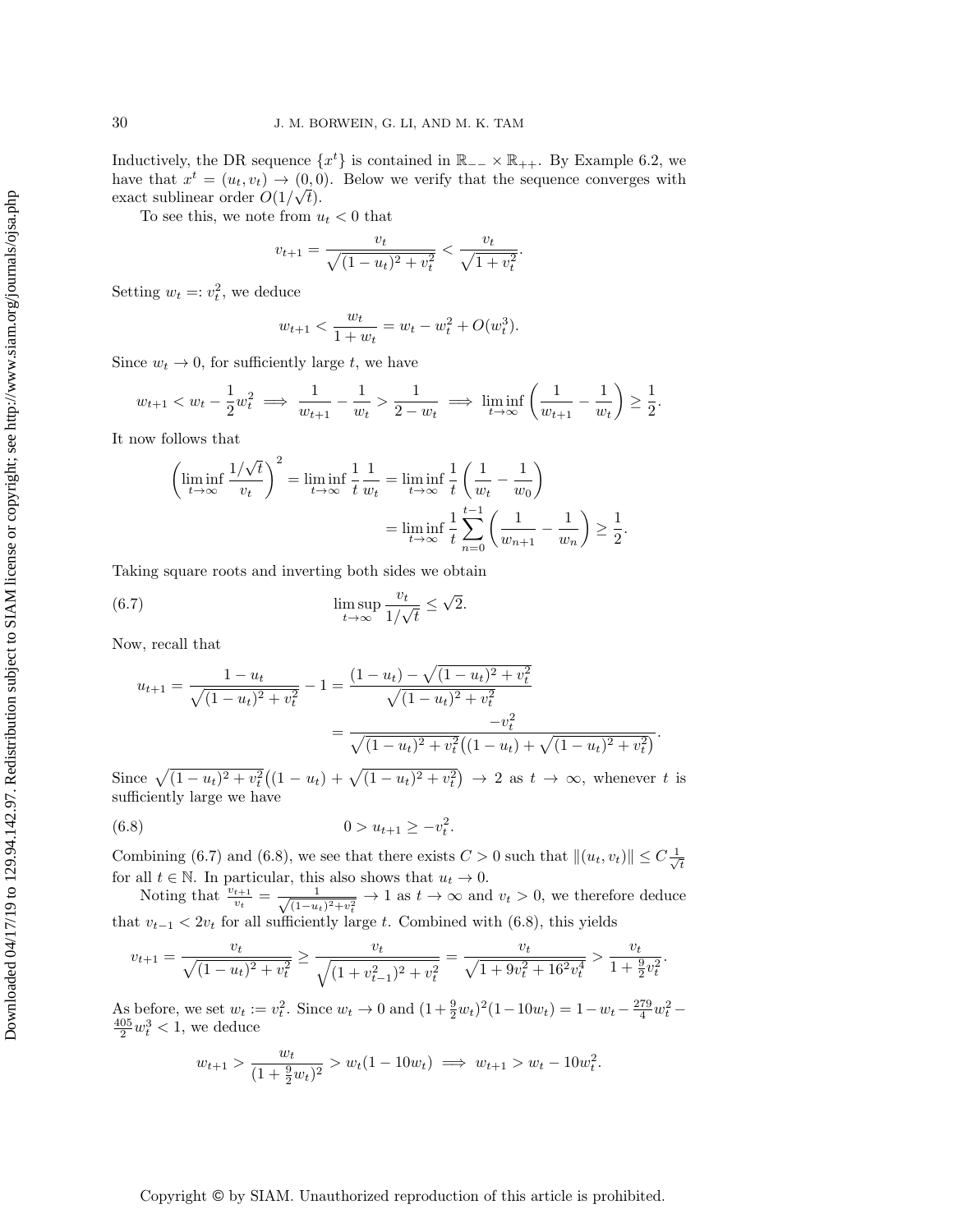Proceeding as before, we obtain

$$
\liminf_{t \to \infty} \frac{v_t}{1/\sqrt{t}} \ge \frac{1}{10}.
$$

This shows that  $\|(u_t, v_t)\| \geq \frac{1}{10} \frac{1}{\sqrt{2}}$  $\overline{t}_t$ . Altogether, we have proven that  $(u_t, v_t) \to (0, 0)$ with an exact sublinear convergence order  $O(1/\sqrt{t})$ .

<span id="page-30-3"></span>7. Conclusions. In this paper, using a Hölder regularity assumption, sublinear and linear convergence of fixed point iterations described by averaged nonexpansive operators have been established. The framework was then specialized to various fixed point algorithms including Krasnoselskii–Mann iterations, the cyclic projection algorithm, and the DR feasibility algorithm along with some variants. In the case where the underlying sets are convex semialgebraic, in a finite dimensional space, the results apply without any further regularity assumptions.

In particular, for our damped DR algorithm, an explicit estimate for the sublinear convergence rate has been provided in terms of the dimension and the maximum degree of the polynomials which define the convex sets. We emphasize that, unlike for the damped DR algorithm, we were not able to provide an explicit estimate of the sublinear convergence rate for the classical DR algorithm when the two convex sets are described by convex polynomials. Our approach relies on the Lojasiewicz's inequality, which gives no quantitative information regarding the Hölder exponent. Providing explicit estimates is left as an open question for future research.

Another area for future research involves characterization of the convergence rate in the absence of Hölder regularity properties. For instance, it is known that the alternating projection method can exhibit arbitrarily slow convergence when applied to two subspaces in infinite dimensional spaces without closed sum [\[13\]](#page-31-16). As shown in [\[20,](#page-31-10) Cor. 3.1], if only two sets are involved and the initial point is chosen in a specific way, the cyclic DR method can coincide with the alternating projection method, and so it may exhibit arbitrarily slow convergence. On the other hand, it was shown in Proposition [4.1](#page-17-0) that the basic/cyclic DR method enjoys a sublinear convergence rate if the underlying sets are convex semialgebraic sets in finite dimensional spaces. It would be interesting to see whether an arbitrarily slow convergence can happen for these two methods for general closed and convex sets in finite dimensional spaces.

Finally, the current definition of basic semialgebraic convex sets applies only to finite dimensional spaces. It would interesting to see if a suitable extension of the notion can be profitably used in infinite dimensional spaces using, for instance, polynomials as defined in [\[30\]](#page-31-29).

Acknowledgments. The authors wish to thank Neal Hermer, Victor Isaac Kolobov, Simeon Reich, Rafał Zalas, and the three anonymous referees for their insightful comments.

## **REFERENCES**

- <span id="page-30-0"></span>[1] F. J. A. Artacho, J. M. Borwein, and M. K. Tam, Douglas–Rachford feasibility methods for matrix completion problems, ANZIAM J., 55 (2014), pp. 299–326.
- <span id="page-30-1"></span>[2] F. J. A. Artacho, J. M. Borwein, and M. K. Tam, Recent results on Douglas–Rachford methods for combinatorial optimization problems, J. Optim. Theory Appl., 163 (2014), pp. 1–30.
- <span id="page-30-2"></span>[3] H. ATTOUCH, J. BOLTE, P. REDONT, AND A. SOUBEYRAN, Proximal alternating minimization and projection methods for nonconvex problems: An approach based on the Kurdyka- Lojasiewicz inequality, Math. Oper. Res., 35 (2010), pp. 438–457.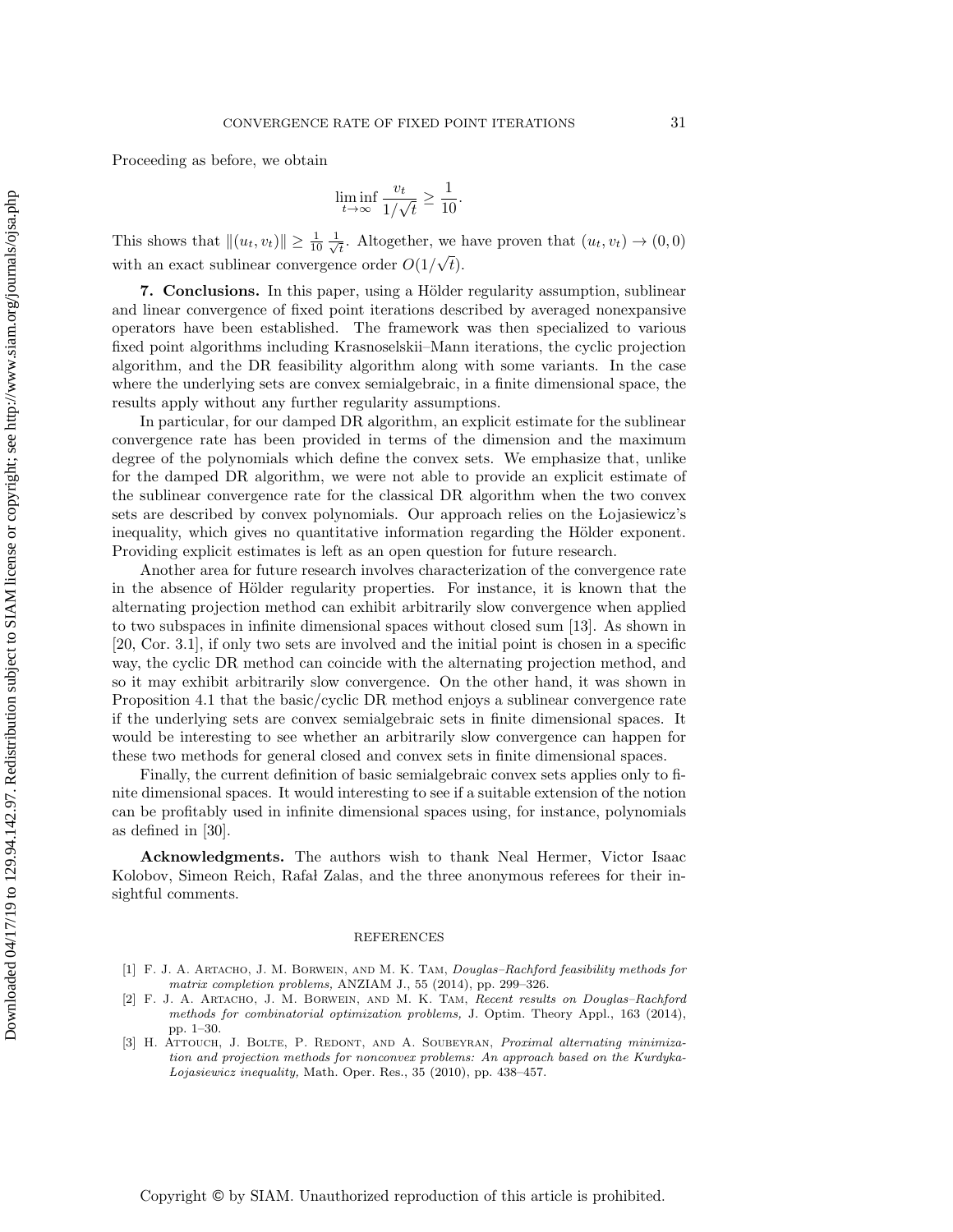- <span id="page-31-20"></span>[4] J.-B. Baillon, R. E. Bruck, and S. Reich, On the asymptotic behavior of nonexpansive mappings and semigroups in Banach spaces, Houston J. Math. 4 (1978), pp. 1–9.
- <span id="page-31-6"></span>[5] H. H. Bauschke and J. M. Borwein, On the convergence of von Neumann's alternating projection algorithm for two sets, Set-Valued Anal., 1 (1993), pp. 185–212.
- <span id="page-31-0"></span>[6] H. H. BAUSCHKE AND J. M. BORWEIN, On projection algorithms for solving convex feasibility problems, SIAM Rev., 38 (1996), pp. 367–426.
- <span id="page-31-2"></span>[7] H. H. BAUSCHKE AND P. L. COMBETTES, Convex Analysis and Monotone Operator Theory in Hilbert Spaces, Springer-Verlag, New York, 2011.
- <span id="page-31-24"></span>[8] H. H. BAUSCHKE, P. L. COMBETTES, AND S. G. KRUK, Extrapolation algorithm for affineconvex feasibility problems, Numer. Algorithms, 41 (2006), pp. 239–274.
- <span id="page-31-28"></span>[9] H. H. BAUSCHKE, P. L. COMBETTES, AND D. R. LUKE, Finding best approximation pairs relative to two closed convex sets in Hilbert spaces, J. Approx. Theory, 127 (2004), pp. 179–192.
- <span id="page-31-11"></span>[10] H. BAUSCHKE, D. NOLL, AND H. M. PHAN, *Linear and strong convergence of algorithms in*volving averaged nonexpansive operators, J. Math. Anal. Appl., 421 (2015), pp. 1–20.
- <span id="page-31-13"></span>[11] H. BAUSCHKE, J. B. CRUZ, T. T. NGHIA, H. M. PHAN, AND X. WANG, The rate of linear convergence of the Douglas–Rachford algorithm for subspaces is the cosine of the Friedrichs angle, J. Approx. Theory, 185 (2014), pp. 63–79.
- <span id="page-31-18"></span>[12] H. H. BAUSCHKE, M. N. DAO, D. NOLL, AND H. M. PHAN, Proximal point algorithm, Douglas-Rachford algorithm and alternating projections: A case study, J. Convex Anal., 23 (2016), pp. 237–261.
- <span id="page-31-16"></span>[13] H. H. BAUSCHKE, F. DEUTSCH, AND H. HUNDAL, Characterizing arbitrarily slow convergence in the method of alternating projections, Int. Trans. Oper. Res., 16 (2009), pp. 413–425.
- <span id="page-31-23"></span>[14] J. Bochnak, M. Coste, and M. F. Roy, Real Algebraic Geometry, Springer-Verlag, Berlin, 1998.
- <span id="page-31-5"></span>[15] J. M. Borwein, Maximum entropy and feasibility methods for convex and nonconvex inverse problems, Optimization, 61 (2012), pp. 1–33.
- <span id="page-31-12"></span>[16] J. M. Borwein and B. Sims, The Douglas–Rachford algorithm in the absence of convexity, in Fixed-Point Algorithms for Inverse Problems in Science and Engineering, H. H. Bauschke, R. Burachik, P. L. Combettes, V. Elser, D. R. Luke, and H. Wolkowicz, eds., Springer-Verlag, New York, 2011, pp. 93–109.
- <span id="page-31-8"></span>[17] J. M. Borwein, G. Li, and L. J. Yao, Analysis of the convergence rate for the cyclic projection algorithm applied to basic semi-algebraic convex sets, SIAM J. Optim., 24 (2014), pp. 498–527.
- <span id="page-31-27"></span>[18] J. M. Borwein, B. Sims, and M. K. Tam, Norm convergence of realistic projection and reflection methods, Optimization, 64 (2015), pp. 161–178.
- <span id="page-31-9"></span>[19] J. M. Borwein and M. K. Tam, The cyclic Douglas–Rachford method for inconsistent feasibility problems, J. Nonlinear Convex Anal., 16 (2015), pp. 537–584.
- <span id="page-31-10"></span>[20] J. M. Borwein and M. K. Tam, A cyclic Douglas–Rachford iteration scheme, J. Optim. Theory Appl., 160 (2014), pp. 1–29.
- <span id="page-31-1"></span>[21] Y. CENSOR AND A. CEGIELSKI, *Projection methods: an annotated bibliography of books and* reviews, Optimization, 64 (2015), pp. 2343–2358.
- <span id="page-31-4"></span>[22] P. L. COMBETTES, The convex feasibility problem in image recovery, Adv. Imaging Electron Phys., 95 (1996), pp. 155–270.
- <span id="page-31-26"></span>[23] P. L. COMBETTES, Solving monotone inclusions via compositions of nonexpansive averaged operators, Optimization, 53 (2004), no. 5-6, pp. 475–504.
- <span id="page-31-15"></span>[24] D. Davis, Convergence rate analysis of the forward-Douglas–Rachford splitting scheme, SIAM J. Optim., 25 (2015), pp. 1760–1786.
- <span id="page-31-17"></span>[25] D. Davis and W. Yin, Convergence Rate Analysis of Several Splitting Schemes, [arXiv:1406.4834v3,](http://arxiv.org/abs/1406.4834v3) 2015.
- <span id="page-31-25"></span>[26] D. Drusvyatskiy and A. S. Lewis, Semi-algebraic functions have small subdifferentials, Math. Program., 140 (2013), pp. 5–29.
- <span id="page-31-3"></span>[27] R. Escalante and M. Raydan, Alternating Projection Methods, SIAM, Philadelphia, 2011.
- <span id="page-31-14"></span>[28] P. Giselsson, Tight Global Linear Convergence Rate Bounds for Douglas–Rachford Splitting, [arXiv:1506.01556,](http://arxiv.org/abs/1506.01556) 2015.
- <span id="page-31-7"></span>[29] L. G. Gubin, B. T. Polyak, and E. V. Raik, The method of projections for finding the common point of convex sets, USSR Comp. Math. Math. Phys., 7 (1967), pp. 1–24.
- <span id="page-31-29"></span>J. M. GUTIÉRREZ, J. A. JARAMILLO, AND J. G. LLAVONA, Polynomials and geometry of Banach spaces, Extracta Math., 10 (1995), pp. 77–114.
- <span id="page-31-22"></span>[31] A. Y. Kruger. Error bounds and metric subregularity, Optimization, 64 (2015), pp. 49–79.
- <span id="page-31-19"></span>[32] A. Y. KRUGER AND H. T. NGUYGEN, About [q]-regularity properties of collections of sets, J. Math. Anal. Appl., 416 (2014), pp. 471–496.
- <span id="page-31-21"></span>[33] G. Li, On the asymptotic well behaved functions and global error bound for convex polynomials, SIAM J. Optim., 20 (2010), pp. 1923–1943.